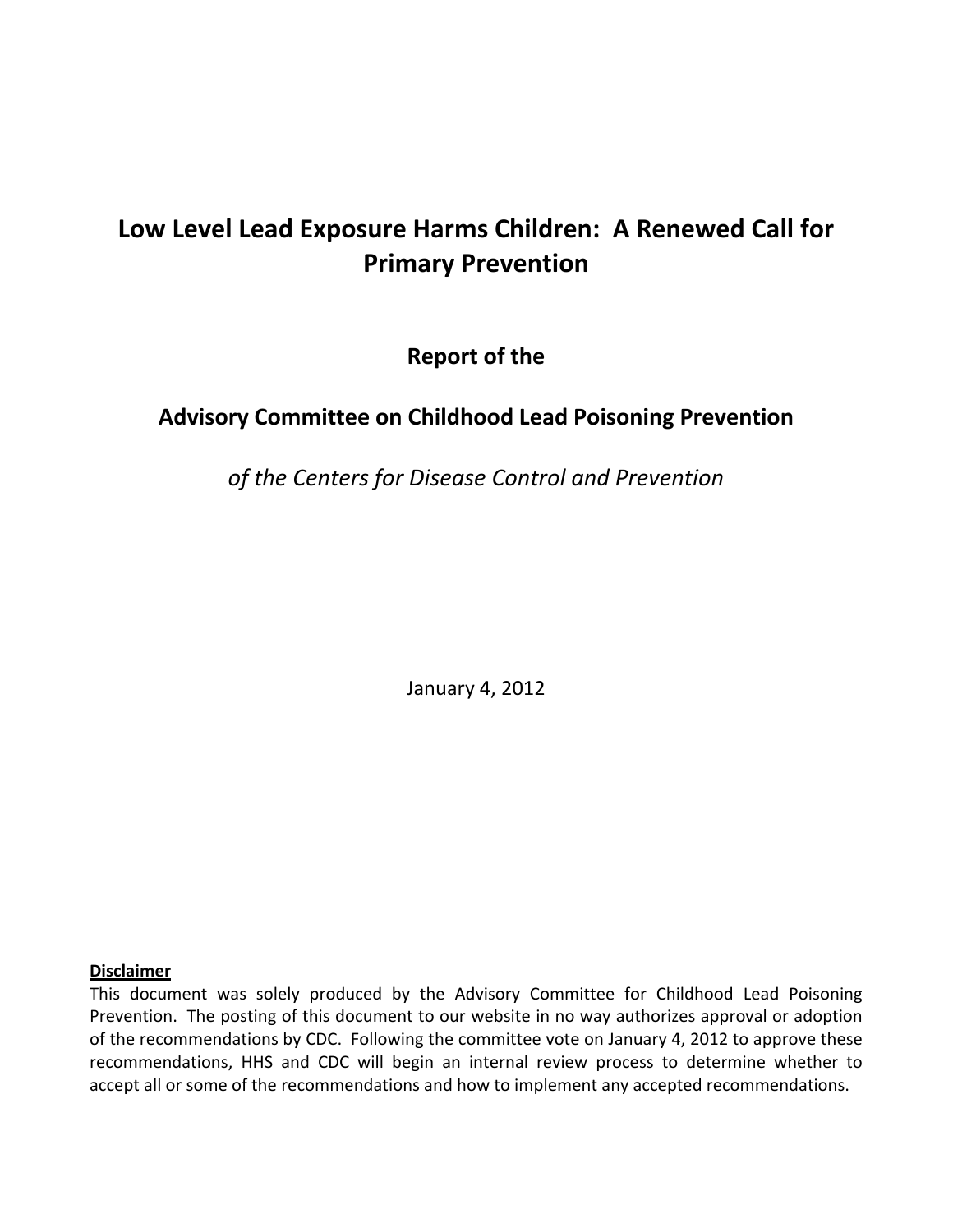# **TABLE OF CONTENTS**

| I. Scientific Rationale for Eliminating the CDC's 10 µg/dL Blood Lead Level of Concern3 |  |
|-----------------------------------------------------------------------------------------|--|
|                                                                                         |  |
| III. Health Management for Primary Prevention of Lead Exposure  18                      |  |
|                                                                                         |  |
|                                                                                         |  |
|                                                                                         |  |
|                                                                                         |  |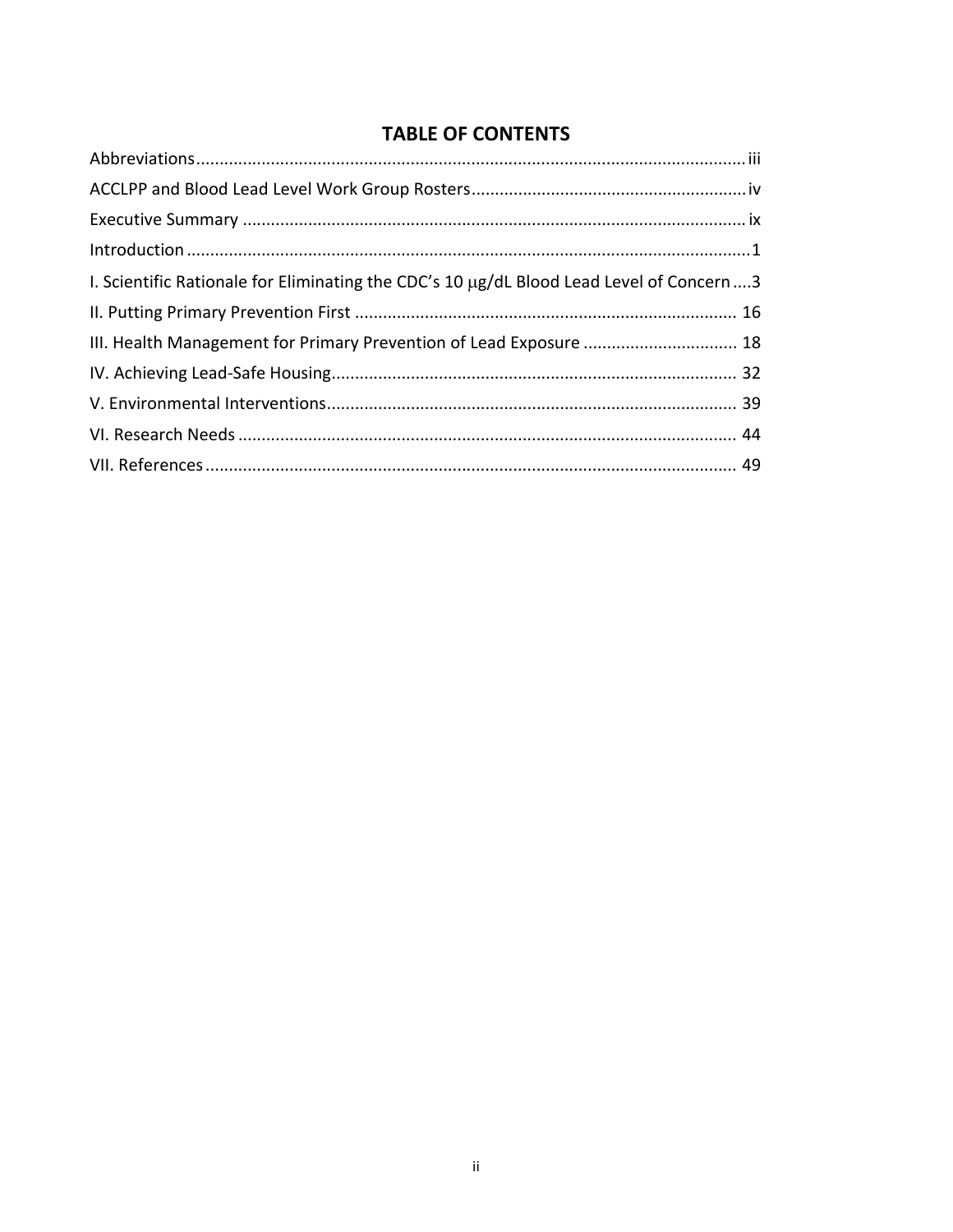## **Abbreviations**

<span id="page-2-0"></span>AAP – American Academy of Pediatrics

ACCLPP – Advisory Committee on Childhood Lead Poisoning Prevention

BLL – Blood Lead Level

CDC – Centers for Disease Control and Prevention

NHANES – National Health and Nutrition Examination Survey

RRP ‐‐ Renovation, Repair and Painting Rule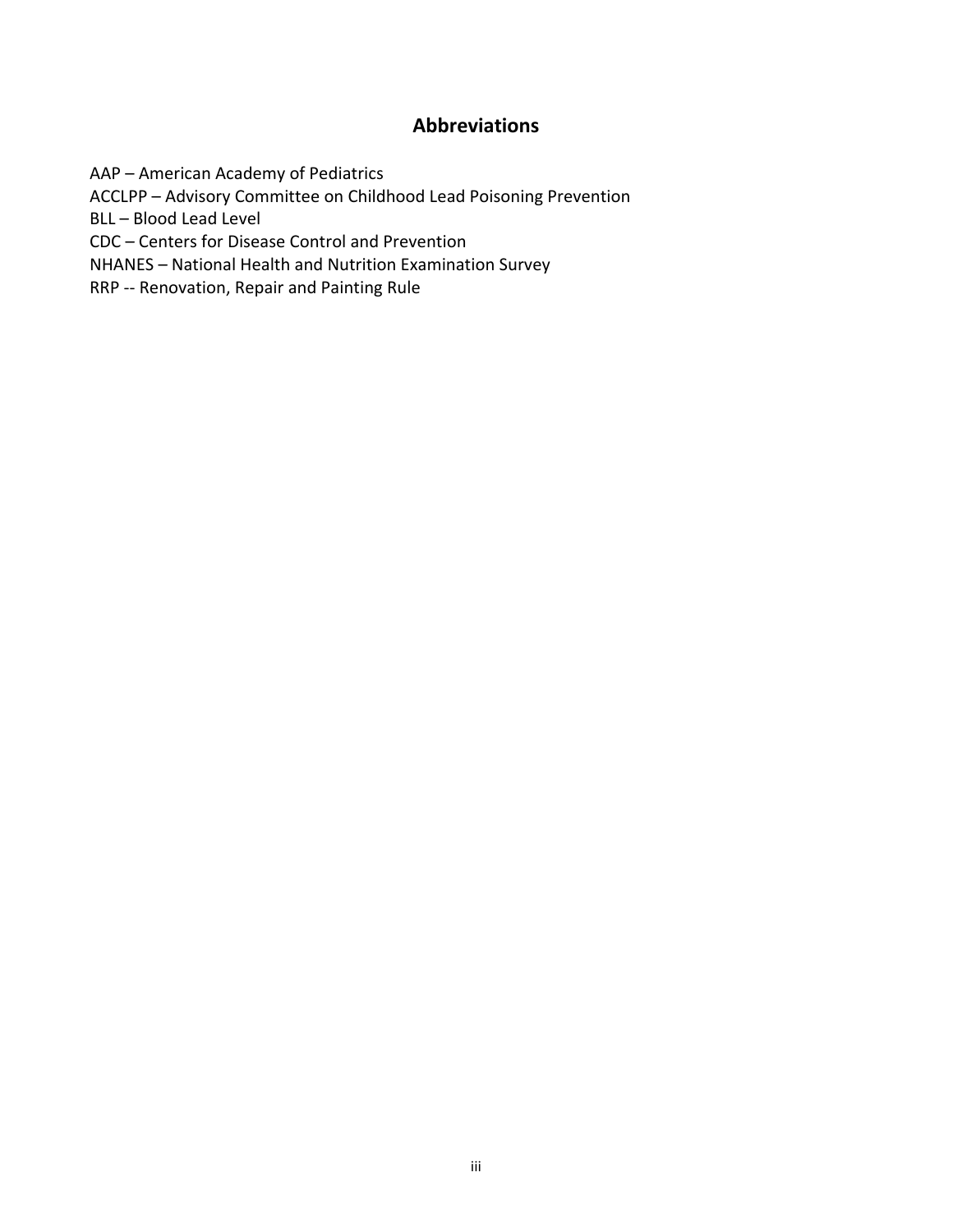# **ACCLPP and Blood Lead Level Work Group Rosters**

#### <span id="page-3-0"></span> **ACCLPP Roster, 2011‐2012**

#### **Chair**

## **George G. Rhoads, MD, MPH**

 School of Public Health, Associate Dean University of Medicine and Dentistry of New Jersey Piscataway, New Jersey

#### **Designated Federal Official**

#### **Mary Jean Brown, ScD, RN**

 Centers for Disease Control and Prevention, Branch Chief National Center for Environmental Health Lead Poisoning Prevention Branch Atlanta, Georgia

#### **Deborah A. Cory‐Slechta, PhD**

 University of Rochester School of Medicine, Professor Department of Environmental Medicine Rochester, New York

## **Kim Dietrich, PhD, MA**

 School of Environmental Health, Professor University of Cincinnati Cincinnati, Ohio

#### **Sher Lynn Gardner, MD, FAAP**

 Department of Pediatrics, Assistant Professor Emory University Atlanta, Georgia

## **Perry Gottesfeld, MPH**

 Occupational Knowledge International, Executive Director San Francisco, CA

## **Kimberly Hansen, MD**

 Pediatric Medical Director Peoples Community Health Clinic Waterloo, Iowa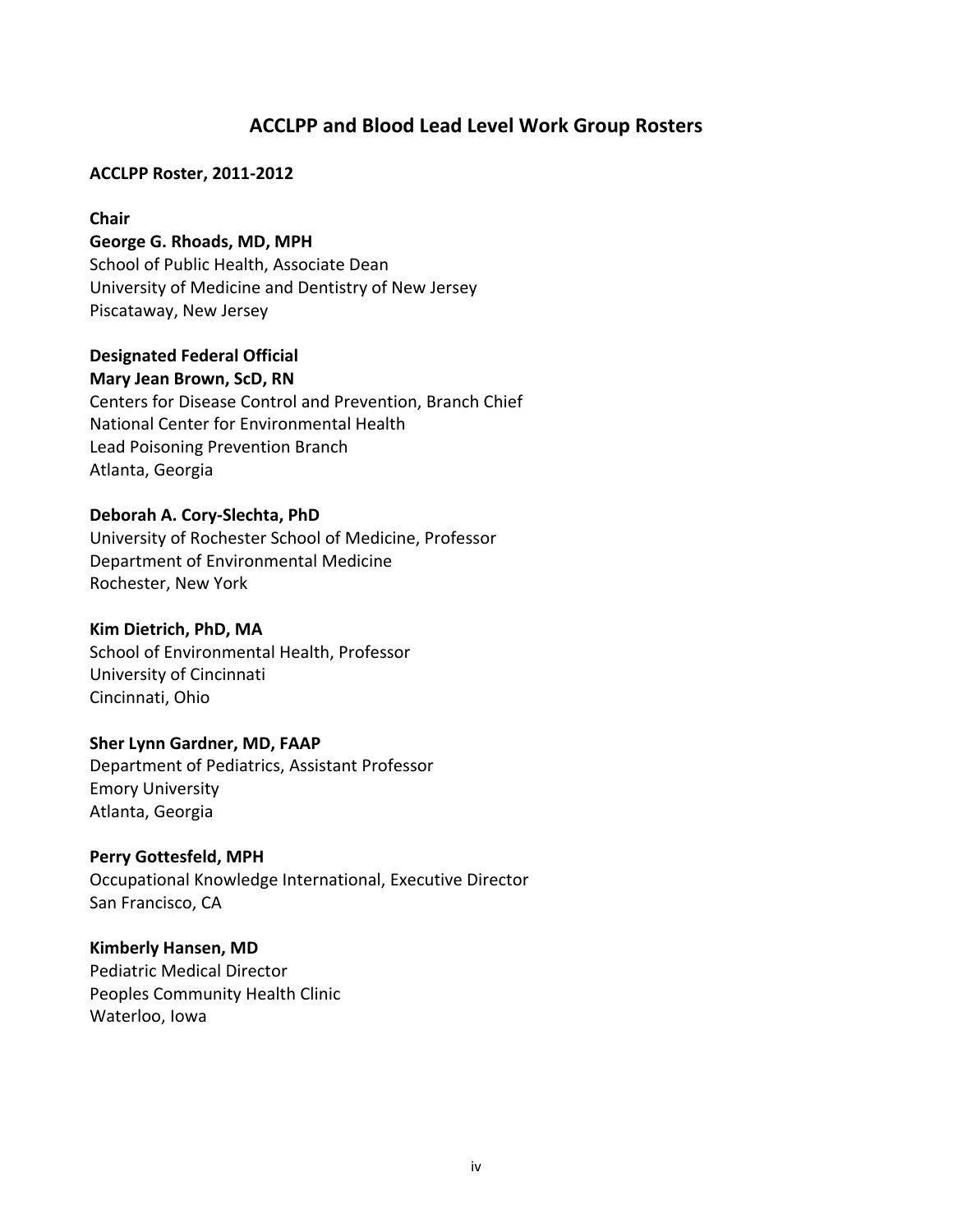### *ACCLPP Roster (continued)*

## **Michael Kosnett, MD, MPH**

 Medical Toxicologist University of Colorado Health Sciences Center Denver, Colorado

#### **David McCormick**

 Indiana Lead and Healthy Homes Program, Director Indiana State Department of Health Indianapolis, Indiana

#### **Elizabeth McKee‐Huger**

 Greensboro Housing Coalition, Executive Director Greensboro, North Carolina

## **Patrick Parsons PhD**

 Division of Environmental Disease Prevention, Deputy Director Laboratory of Inorganic and Nuclear Chemistry, Chief New York State Department of Health Albany, New York

## **Brenda Reyes, MD, MPH**

 Community and Children's Environmental Health Bureau, Chief City of Houston Health and Human Services Houston, Texas

### **Megan Sandel, MD, MPH**

 Assistant Professor of Pediatrics Boston Medical Center Boston, Massachusetts

#### **Dana Williams**

 Decatur, Georgia Parent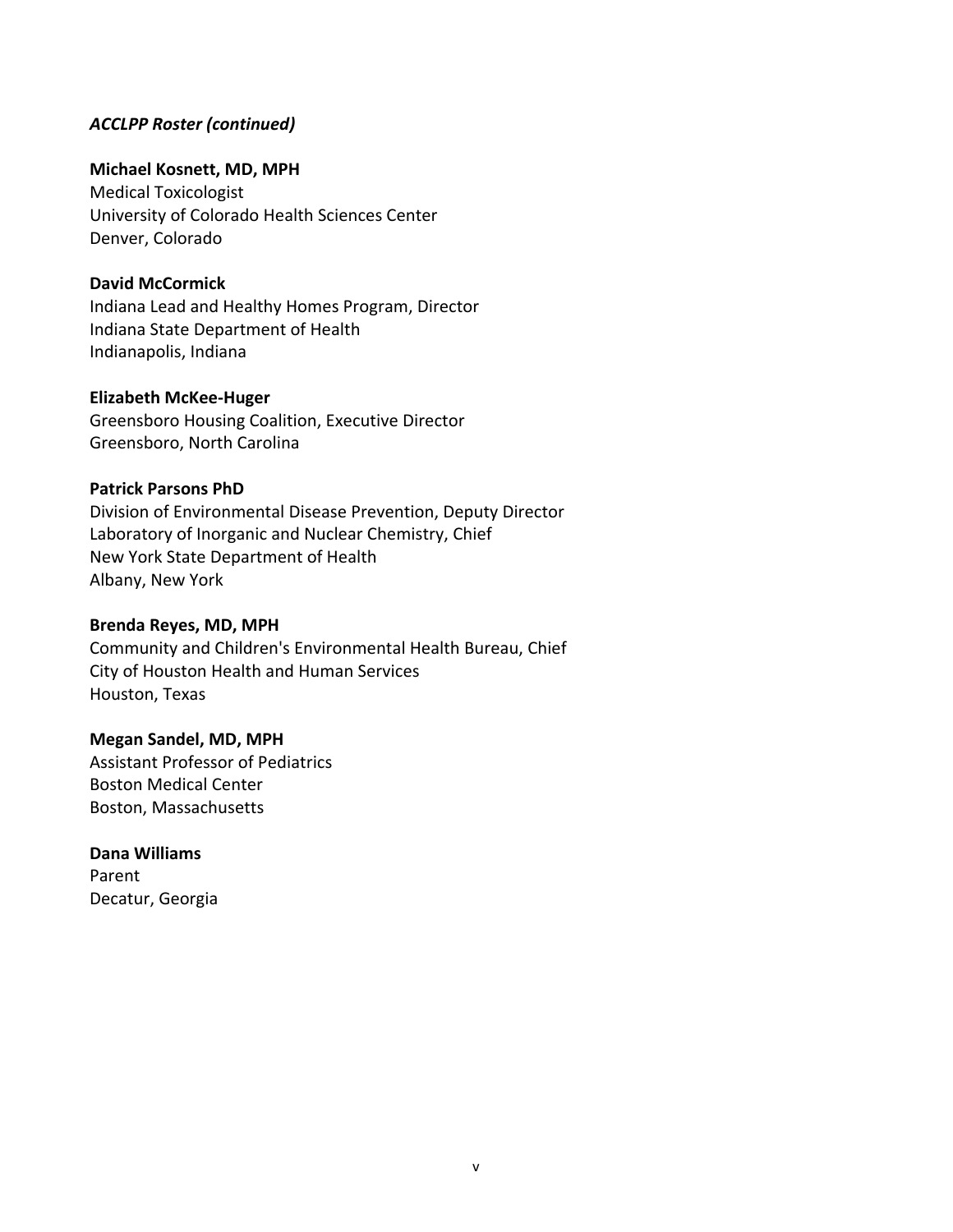# **ACCLPP Blood Lead Level Work Group Roster 2011‐2012**

#### *Co‐Chairs*

 **Deborah A. Cory‐Slechta, PhD, Co‐Chair** University of Rochester School of Medicine, Professor Department of Environmental Medicine Rochester, New York

 **Perry Gottesfeld, MPH, Co‐Chair** Occupational Knowledge International, Executive Director San Francisco, CA

#### *Members*

#### **Walter Alarcon MD, MSc**

 Senior Service Fellow National institute for Occupational Safety & Health (CDC) Cincinnati, Ohio

## **David Bellinger PhD**

 Children's Hospital 300 Longwood Avenue Boston, Massachusetts

## **Elizabeth Colon**

 Director of Training & Outreach Childhood Lead Action Project, Director Providence, Rhode Island

#### **Kim N. Dietrich, PhD, MA**

 Professor of Environmental Health The University of Cincinnati College of Medicine Cincinnati, Ohio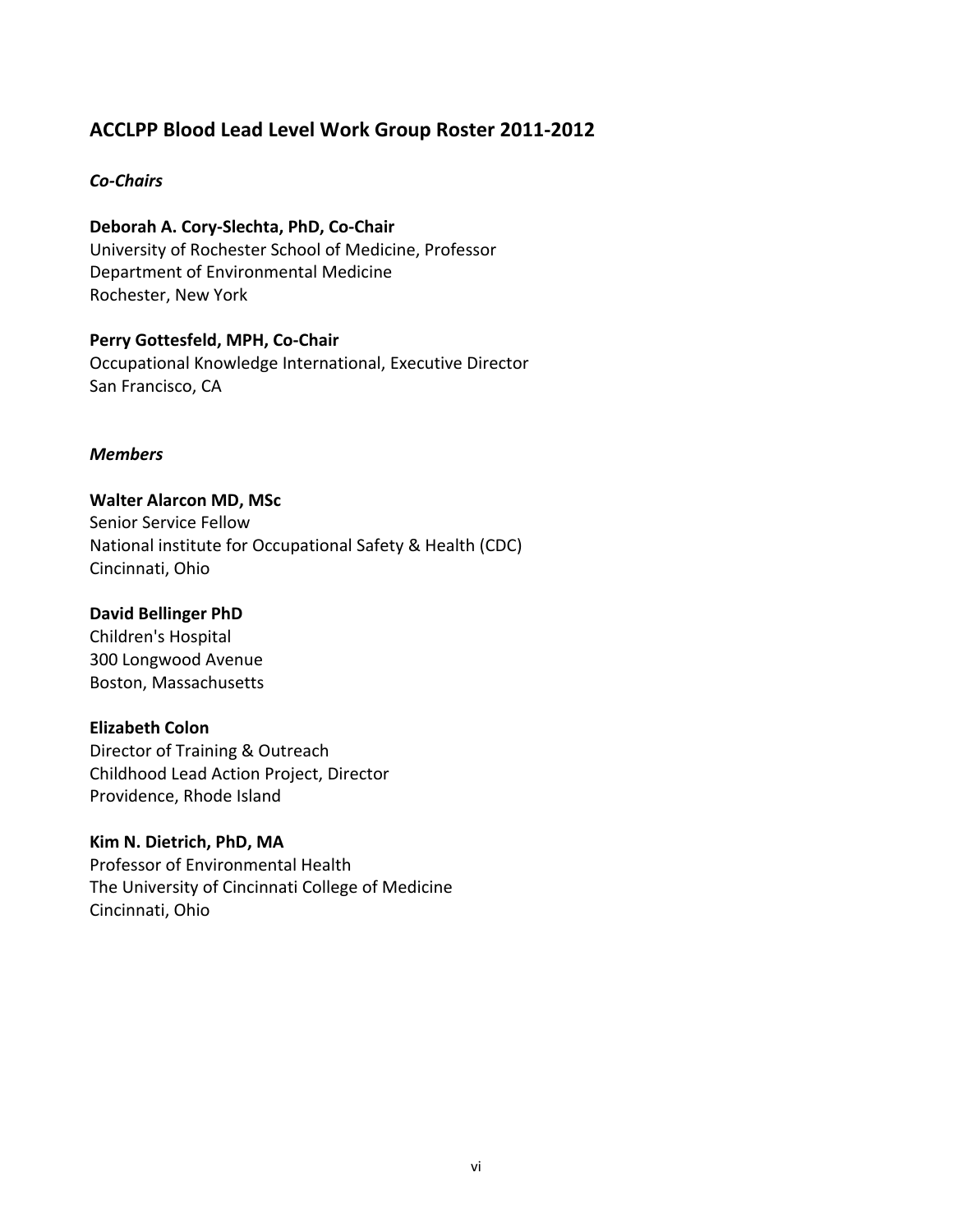### *BLL Workgroup Roster (continued)*

#### **Kimberly Hansen, MD**

 Pediatric Medical Director Peoples Community Health Clinic Waterloo, Iowa

## **Jeff Havlena**

 Wisconsin Childhood Lead Poisoning Prevention Program Department of Health Services (DHS) Madison, Wisconsin

#### **Linda Kite**

 Executive Director Healthy Homes Collaborative Los Angeles, California

#### **Jane Malone**

 National Center for Healthy Housing, Policy Director Columbia, Maryland

#### **David McCormick**

 Indiana Childhood Lead Poisoning, Director Indianapolis, Indiana Indiana State Department of Health

## **Kimberly Neumann, MD**

 Pediatric Medical Director Peoples Community Health Clinic Waterloo, Iowa

## **Walter Rogan, MD**

 Epidemiology Branch National Institute of Environmental Health Science Research Triangle Park, North Carolina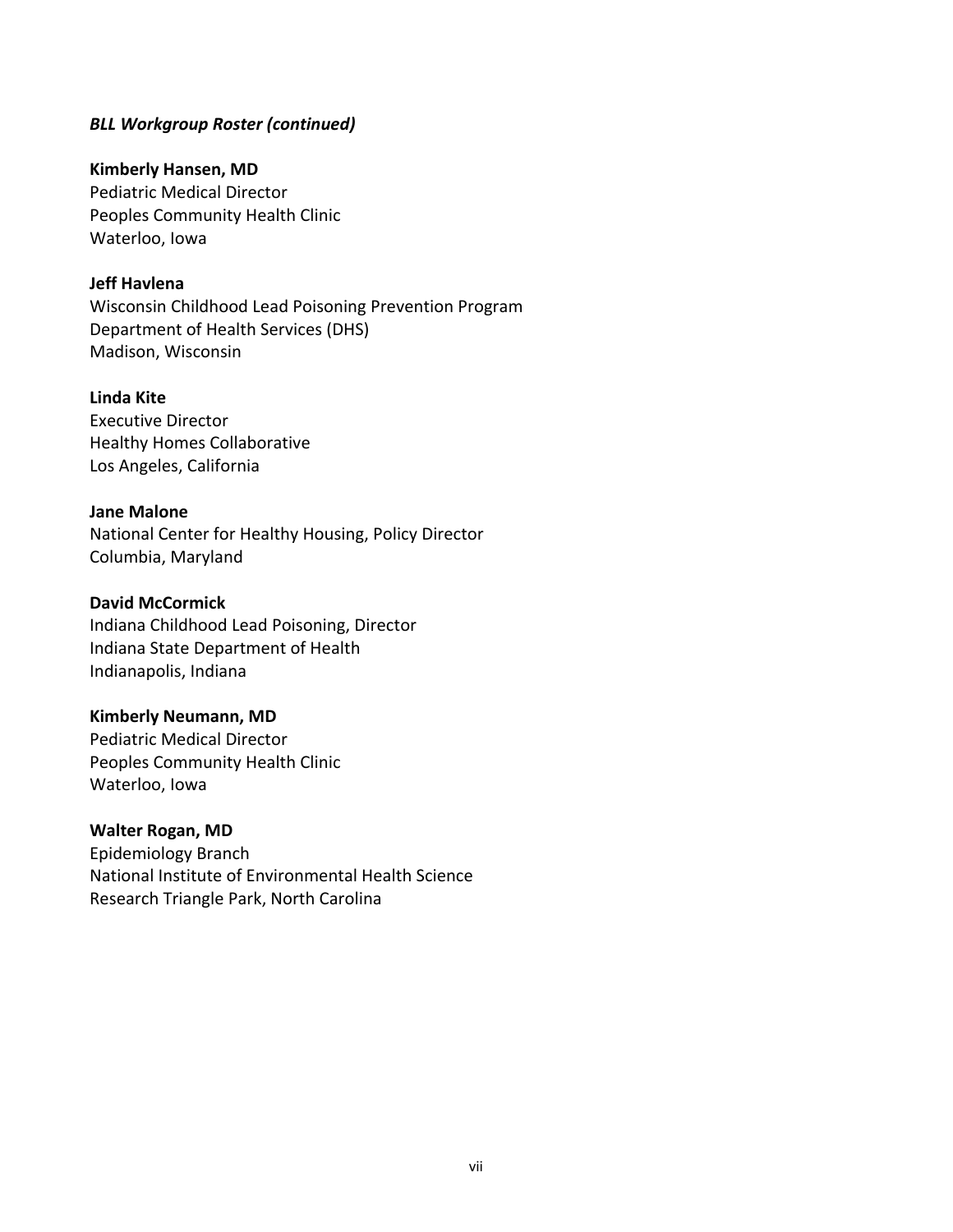## *BLL Workgroup Roster (continued)*

## **Anne Wengrovitz**

 Healthy Housing Solution Arlington, Virginia

#### *CDC Staff Members*

#### **Mary Jean Brown ScD, RN**

 Centers for Disease Control and Prevention, Branch Chief National Center for Environmental Health Lead Poisoning Prevention Branch Atlanta, Georgia

## **Tiffany Turner PhD**

 Healthy Homes/Lead Poisoning Prevention Branch Centers for Disease Control & Prevention, National Center for Environmental Health Atlanta, Georgia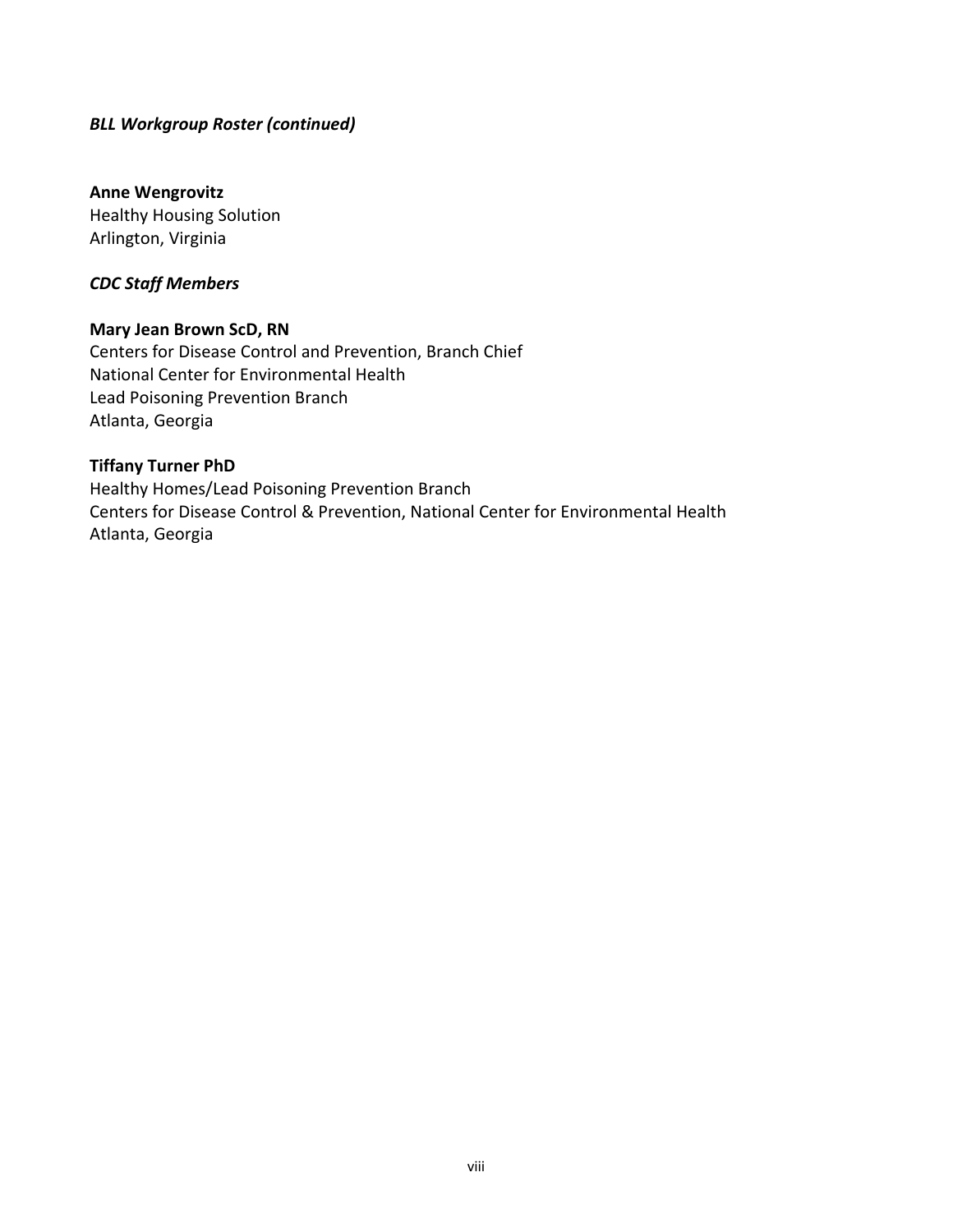## **Executive Summary**

<span id="page-8-0"></span> Based on a growing body of studies concluding that blood lead levels (BLLs) <10 μg/dL harm children, the Centers for Disease Control and Prevention (CDC) Advisory Committee on Childhood Lead Poisoning Prevention (ACCLPP) recommends elimination of the use of the term "blood lead level of concern". This recommendation is based on the weight of evidence that includes studies with a large number and diverse group of children with low BLLs and associated IQ deficits. Effects at BLLs < 10 μg/dL are also reported for other behavioral domains, particularly attention‐related behaviors and academic achievement. New findings suggest that the adverse health effects of BLLs less than 10 µg/dL in children extend beyond cognitive function to include cardiovascular, immunological, and endocrine effects. Additionally, such effects do not appear to be confined to lower socioeconomic status populations. Therefore, the absence of an identified BLL without deleterious effects combined with the evidence that these effects, in the absence of other interventions, appear to be irreversible, underscores the critical importance of primary prevention.

 Primary prevention is a strategy that emphasizes the prevention of lead exposure, rather than a response to exposure after it has taken place. Primary prevention is necessary because the effects of lead appear to be irreversible. In the U.S., this strategy will largely require that children not live in older housing with lead‐based paint hazards. Screening children for elevated BLLs and dealing with their housing only when their BLL is already elevated should no longer be acceptable practice.

 The purpose of this report is to recommend to the CDC how to shift priorities to implement primary prevention strategies and how to best provide guidance to respond to children with BLLs <10 μg/dL. This report also makes recommendations to other local, state and federal agencies, and the

ix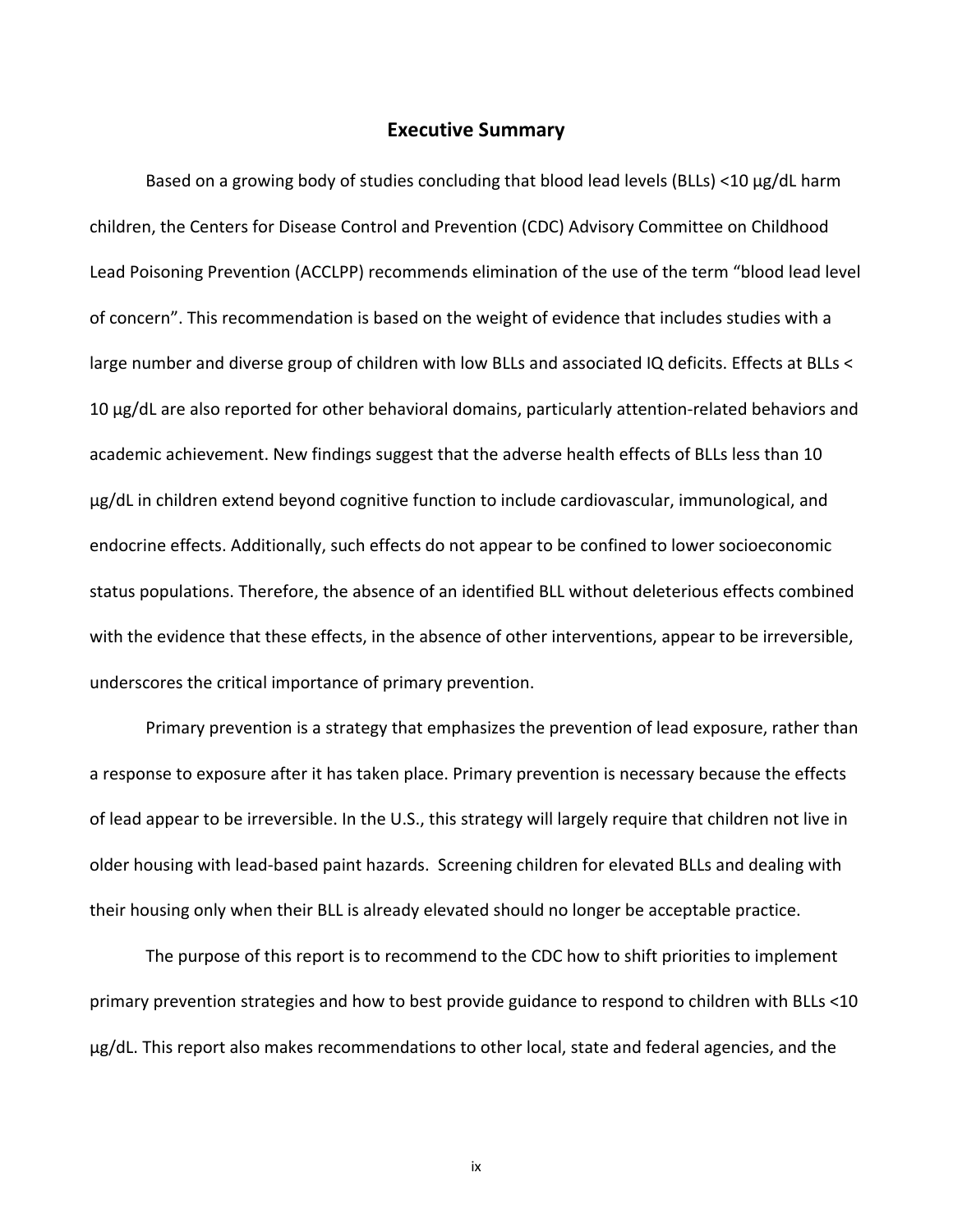ACCLPP recommends that CDC work cooperatively with these other stakeholders to provide advice and guidance on the suggested actions.

This report recommends that a reference value based on the 97.5<sup>th</sup> percentile of the NHANES- generated BLL distribution in children 1‐5 years old (currently 5 μg/dL) be used to identify children with elevated BLL. There are approximately 450,000 U.S. children with BLLs above this cut‐off value that should trigger lead education, environmental investigations, and additional medical monitoring.

 In the pediatric primary care office, primary prevention must start with counseling – even prenatally when possible. This includes recommending environmental assessments for children PRIOR to screening BLLs in children at risk for lead exposure. After confirmatory testing, children at or above the reference value of 5 µg/dL must undergo ongoing monitoring of BLLs. These children should also be assessed for iron deficiency and general nutrition (*e.g.* calcium and vitamin C levels), consistent with American Academy of Pediatrics (AAP) guidelines. Iron‐deficient children should be provided with iron supplements. All BLL test results should be communicated to families in a timely and appropriate manner. Children with elevated BLLs will need to be followed over time until the environmental investigations and subsequent responses are complete.

 Despite significant progress in reducing geometric mean BLLs in recent decades, racial and income disparities persist. These observed differences can be traced to differences in housing quality, environmental conditions, nutrition, and other factors. The goal of primary prevention is to ensure  that all homes become lead‐safe and do not contribute to childhood lead exposure. Prevention requires that we reduce environmental exposures from soil, dust, paint and water, before children are exposed to these hazards. Efforts to increase awareness of lead hazards and ameliorative nutritional interventions are also key components of a successful prevention policy.

x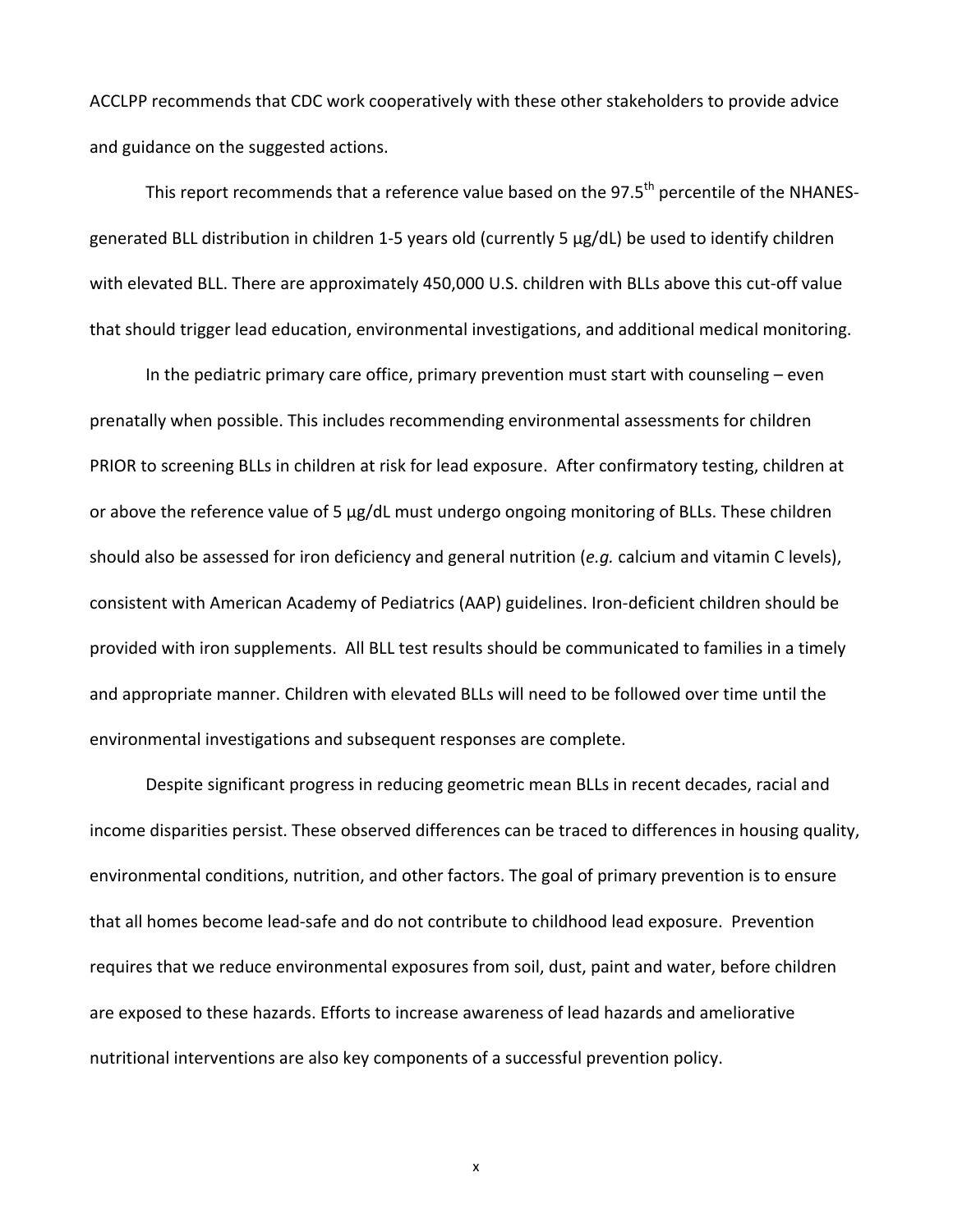Historical information on where children with elevated BLLs reside, and other housing data can be used to direct resources for environmental testing and evaluation to homes where lead hazards are more likely to be found. Because lead‐based paint hazards are the primary source of childhood exposure to lead in the U.S, and because lead‐paint is present in one‐third of the nation's dwellings, additional investment is needed to reduce lead hazards in older homes. Housing policies to protect children against lead exposure must target the highest risk properties for priority action, ensure that lead‐safe practices are followed during renovation, repair and painting of pre‐1978 homes, and to prohibit lead‐based paint hazards, including deteriorated paint, in pre‐1978 homes.

 Local and state government must facilitate data‐sharing between health and housing agencies, enact and enforce preventive lead‐safe housing standards for rental and owner‐occupied housing, help identify financing for lead hazard remediation, and provide families with the information needed to protect their children from hazards in the home.

 Additional research is needed to develop and evaluate interventions that effectively maintain BLLs below the reference value in children who reside in pre‐1978 housing. Other research priorities should include efforts to improve the use of data from screening programs, develop next‐generation point‐of‐care lead analyzers, and improve the understanding of epigenetic mechanisms of lead action.

xi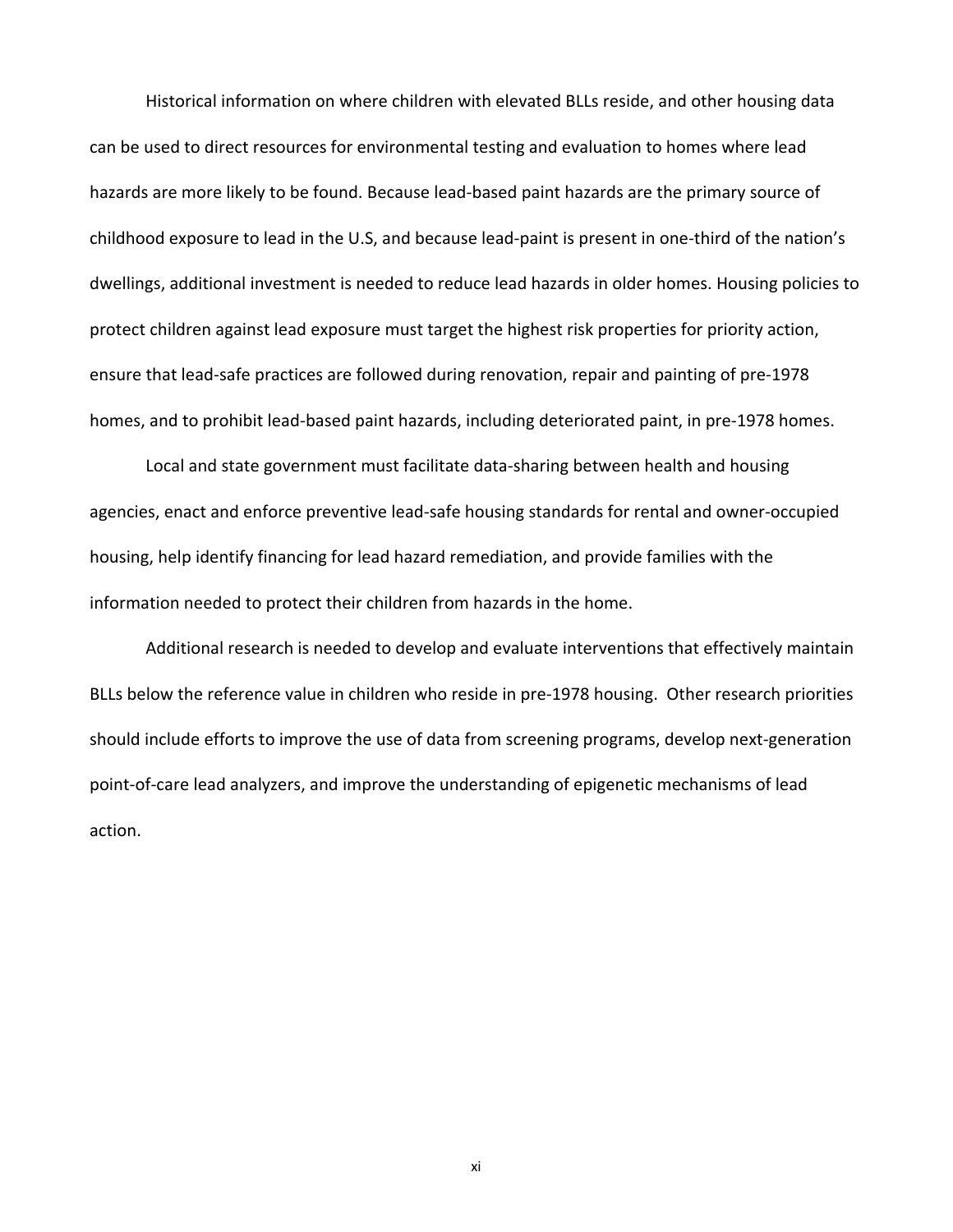# <span id="page-11-0"></span>**Introduction**

| $\mathbf{3}$     | The Lead Contamination Control Act of 1988 authorized the Centers for Disease Control and               |
|------------------|---------------------------------------------------------------------------------------------------------|
| 4                | Prevention (CDC) to initiate efforts to eliminate childhood lead poisoning in the U.S. As a result, the |
| 5                | CDC Childhood Lead Poisoning Prevention Program was created, with primary responsibility to: 1)         |
| 6                | develop programs and policies to prevent childhood lead poisoning; 2) educate the public and health-    |
| 7                | care providers about childhood lead poisoning; 3) provide funding to state and local health             |
| 8                | departments to determine the extent of childhood lead poisoning by screening children for elevated      |
| $\boldsymbol{9}$ | blood lead levels (BLLs), helping to ensure that lead-poisoned infants and children receive medical     |
| 10               | and environmental follow-up and developing neighborhood-based efforts to prevent childhood lead         |
| 11               | poisoning; and 4) support research to determine the effectiveness of prevention efforts at federal,     |
| 12               | state, and local levels.                                                                                |
| 13               | Furthermore, CDCs Healthy People 2010 initiative set forth as one of its 10-year goals the              |
| 14               | elimination of childhood lead poisoning. Therefore, CDC, the Department of Housing and Urban            |
| 15               | Development, the Environmental Protection Agency, and other agencies have developed a federal           |
| 16               | interagency strategy to achieve this goal by 2010. The key elements of this interagency strategy        |
| 17               | include: identification and control of lead paint hazards, identification and care for children with    |
| 18               | elevated blood lead levels, surveillance of elevated BLLs in children to monitor progress; and research |
| 19               | to further improve childhood lead poisoning prevention methods.                                         |
| 20               | Advisory Committee On Childhood Lead Poisoning Prevention (ACCLPP)                                      |
| 21               | The Advisory Committee on Childhood Lead Poisoning Prevention (ACCLPP) was established by               |
| 22               | the CDC to advise and guide the CDC regarding new scientific knowledge and technical advances and       |
|                  |                                                                                                         |

- their practical implications for childhood lead poisoning prevention efforts. The overall goal of the
- ACCLPP is to provide advice that will assist the nation in reducing the incidence and prevalence of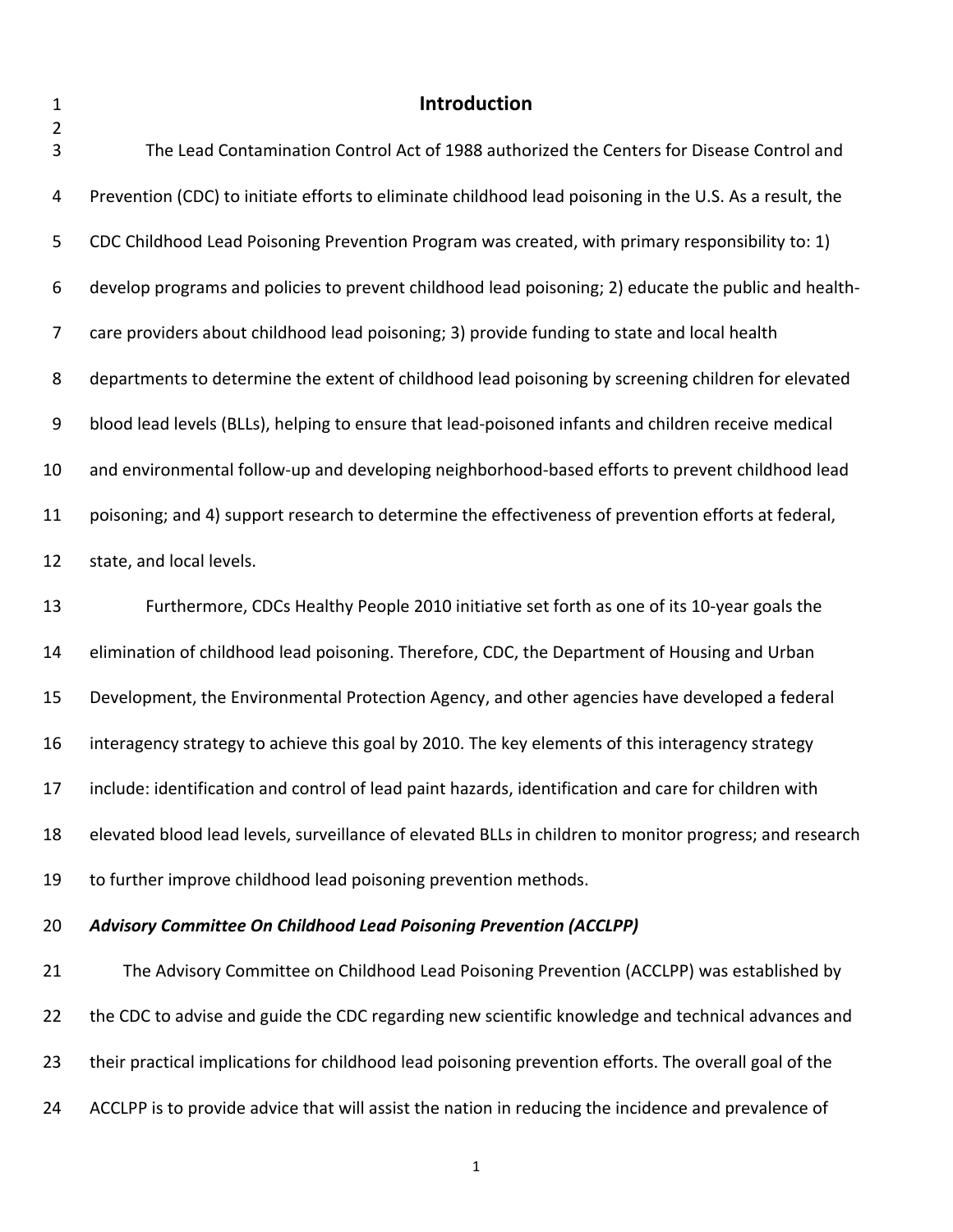| $\mathbf{1}$   | childhood lead poisoning. ACCLPP is charged with evaluating information about the health effects of |
|----------------|-----------------------------------------------------------------------------------------------------|
| $\overline{2}$ | lead exposure in children, the epidemiology of childhood lead poisoning, implementation issues, and |
| 3              | other factors. Furthermore, according to its charter, ACCLPP:                                       |
| 4              | reviews and reports regularly on childhood lead poisoning prevention practices;                     |
| 5              | recommends improvement in national childhood lead poisoning prevention efforts;                     |
| 6              | develops written recommendations for the prevention and control of childhood lead poisoning.        |
| $\overline{7}$ |                                                                                                     |
| 8              | <b>Blood Lead Level of Concern Work Group Charge</b>                                                |
| 9              | In keeping with this assignment, ACCLPP established the Blood Lead Level Work Group in              |
| 10             | November 2010 to recommend a new approach, terminology, and strategy for responding to and          |
| 11             | preventing elevated BLLs in children. The charge of this working group was to:                      |
| 12             | Recommend how to best replace the 'level of concern' in relation to accumulating scientific         |
| 13             | evidence of adverse effects of BLLs <10 µg/dL in children.                                          |
| 14             | Consider laboratory capability for measuring BLLs in establishing new guidance on childhood BLLs.   |
| 15             | Advise CDC on how to communicate advisories to groups impacted by policy changes concerning:        |
| 16             | 1) interpretation of childhood BLLs and trends in childhood BLLs over time; 2) screening and re-    |
| 17             | screening intervals; 3) requirements and procedures for notifying relevant family members           |
| 18             | concerning BLL test results; and 4) interventions known to reduce lead exposure.                    |
| 19             | Make recommendations for future research on lead-exposure prevention and intervention<br>$\bullet$  |
| 20             | strategies.                                                                                         |
| 21             |                                                                                                     |
|                |                                                                                                     |
|                |                                                                                                     |
|                | $\overline{2}$                                                                                      |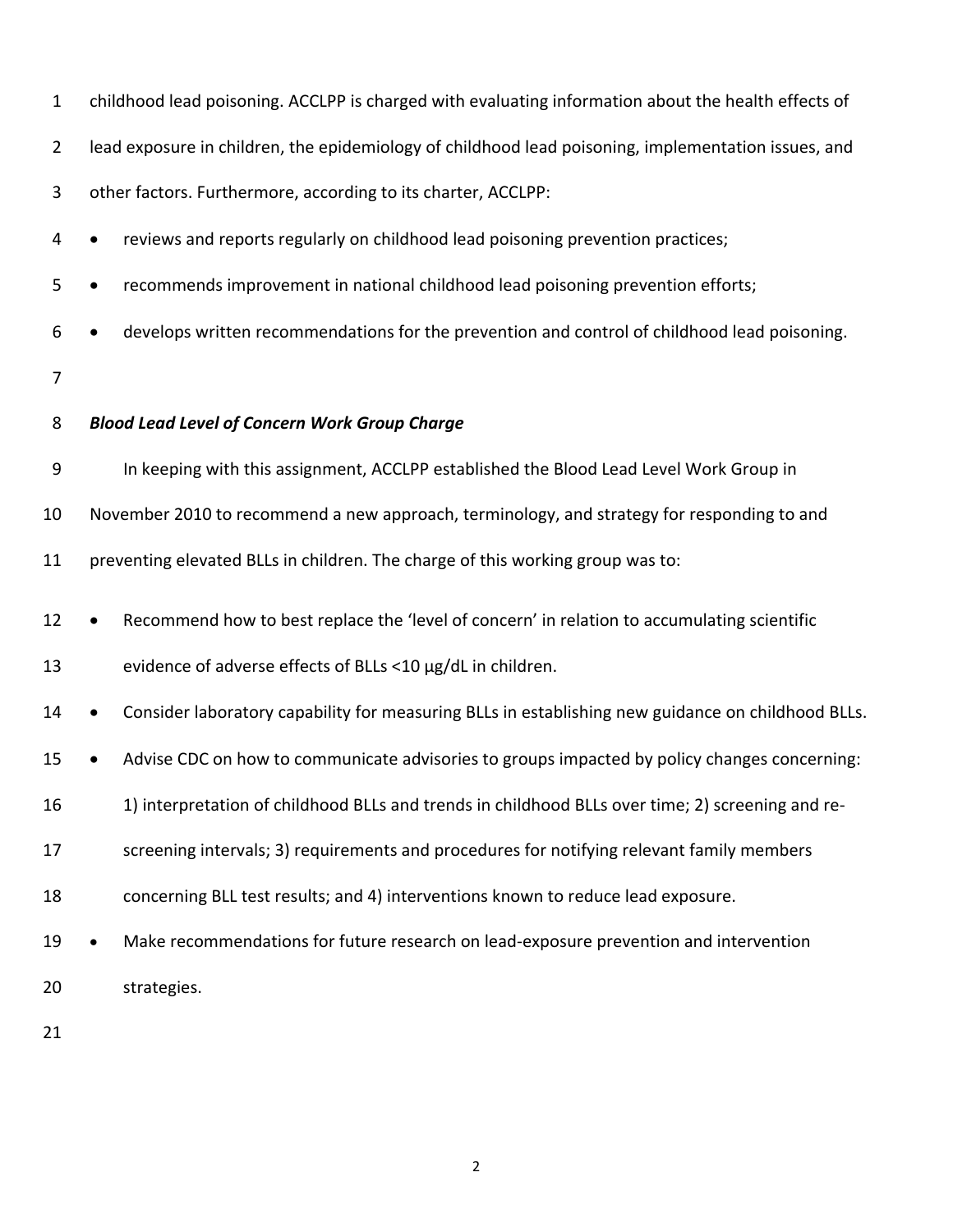**I. Scientific Rationale for Eliminating the CDCs 10** J**g/dL Blood Lead Level of Concern**

#### **KEY POINTS/RECOMMENDATIONS**

- *Based on the scientific evidence, the ACCLPP recommends that the term "level of concern" be eliminated from all future agency policies, guidance documents, and other CDC publications, and that current recommendations based on the "level of concern" be updated according to the recommendations contained in this report.*
- *CDC should use a childhood BLL reference value based on the 97.5th percentile of the population*  **BLL** in children ages 1-5 (currently 5 µg/dL) to identify children and environments associated with *lead-exposure hazards. The reference value should be updated by CDC every four years based on the most recent population based blood lead surveys among children.*
- 

#### *Prior ACCLPP Guidance*

| 17 | The adverse health effects associated with elevated BLLs have been widely studied and                  |
|----|--------------------------------------------------------------------------------------------------------|
| 18 | documented (http://cfpub.epa.gov/ncea/cfm/recordisplay.cfm?deid=158823#Download). In the past,         |
| 19 | the CDC responded to the accumulated evidence of adverse effects of elevated BLLs by lowering the      |
| 20 | level requiring intervention or what is now deemed the "blood lead level of concern." Over the         |
| 21 | period from 1960 to 1990, the designated BLL of concern was lowered incrementally from 60 to 25        |
| 22 | µg/dL. In 1991, the CDC recommended lowering the BLL for individual intervention to 15 µg/dL, and      |
| 23 | implementing community-wide primary lead-poisoning prevention activities in areas where many           |
| 24 | children had BLLs > 10 µg/dL ([1] (http://www.cdc.gov/nceh/lead/publications/>).                       |
| 25 | In 2005, the ACCLPP again considered the BLL of concern and evaluated new studies that had             |
| 26 | been published through 2003 relating toxic effects, especially cognitive impairment in children, to    |
| 27 | BLLs < 10 µg/dL. Based on that evaluation, the CDC issued a statement in 2005[2]                       |
| 28 | (http://www.cdc.gov/nceh/lead/publications/PrevLeadPoisoning.pdf) citing several reasons not to        |
| 29 | lower the BLL level of concern. These reasons included: 1) the absence of effective clinical or public |
| 30 | health interventions identified that could reliably and consistently lower BLLs that were already <10  |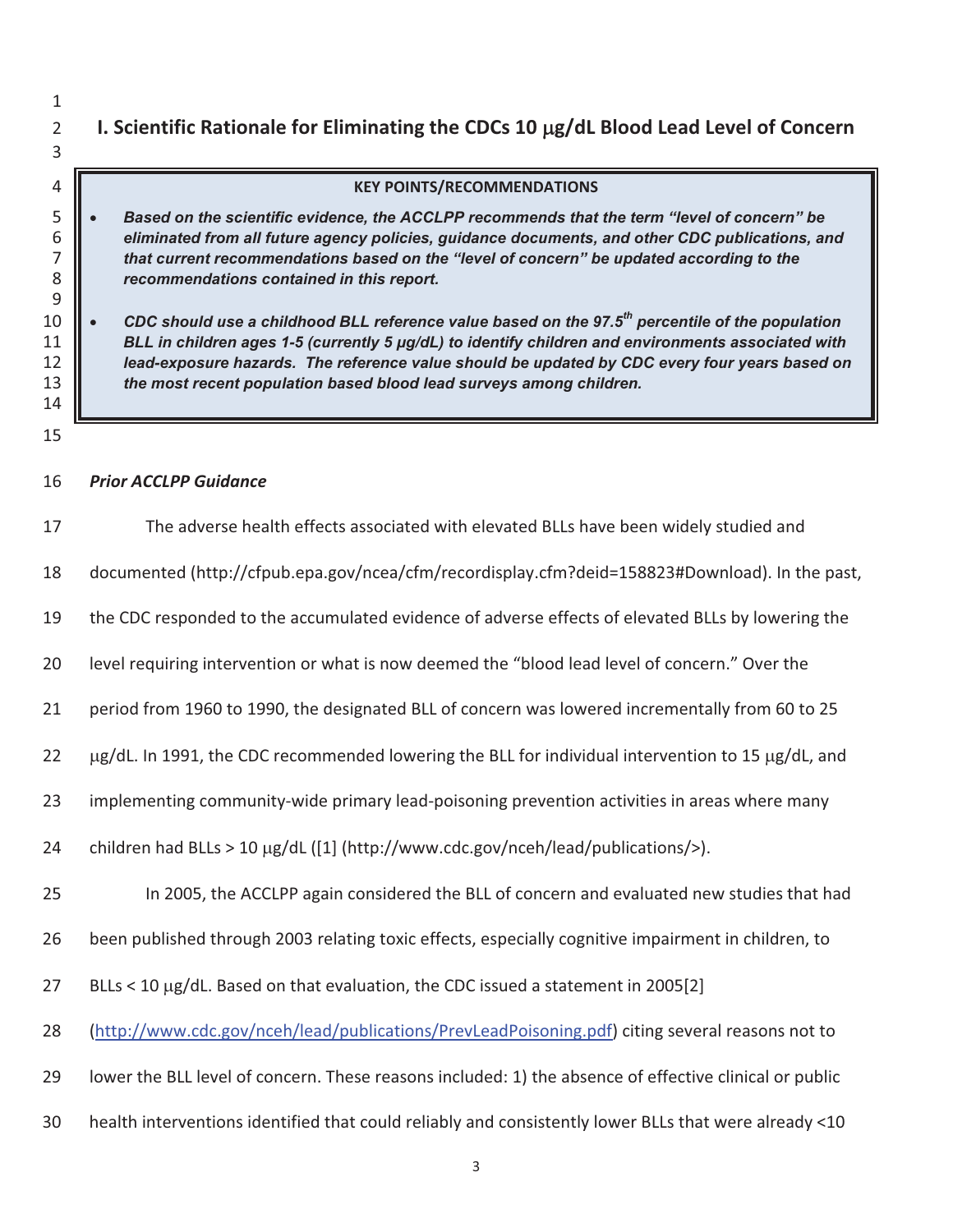| $\mathbf{1}$   | µg/dL, 2) the assessment that data on IQ in association with BLLs <10 µg/dL relied on fewer than 200       |
|----------------|------------------------------------------------------------------------------------------------------------|
| $\overline{2}$ | children, 3) the fact that because poor housing, poverty, lead exposure, and cognitive impairment          |
| 3              | often occurred together especially in the U.S., the role of any specific component in influencing IQ,      |
| 4              | was difficult to isolate with certainty, and, 4) uncertainties of BLL classification related to laboratory |
| 5              | testing precision. The 2005 document also strongly endorsed primary prevention and incorporated            |
| 6              | these strategies into CDC-funded programs, as well as recommended to other agencies that they act          |
| 7              | accordingly to carry out primary prevention. In addition, the 2010 Guidelines for the Identification       |
| 8              | and Management of Lead Exposure in Pregnant and Lactating Women [3]                                        |
| 9              | (http://www.cdc.gov/nceh/lead/publications/leadandpregnancy2010.pdf) gave the level of 5 µg/dL             |
| 10             | as the level at which to take action by healthcare and public health providers.                            |
| 11             |                                                                                                            |
| 12             | <b>New Evidence and Updating Guidance</b>                                                                  |
| 13             | However, for multiple reasons, the reliance on both the 10 µg/dL BLL, as well as the concept               |
| 14             | of a "level of concern" has been increasingly questioned. Since 2003, additional reports of                |
| 15             | associations between BLLs <10 µg/dL in children with adverse cognitive, and increasingly with other        |
| 16             | physiological consequences, have been published. Additionally, data from earlier cross-sectional           |
| 17             | studies of IQ in older children, not considered central to the argument in 2003, have since been re-       |
| 18             | interpreted as highly relevant, based on reanalysis of prospective data focusing specifically on the       |
| 19             | time course of associations between blood lead and IQ. The process for setting a "level of concern"        |
| 20             | for lead has always failed to include consideration of uncertainty or the inclusion of a margin of         |
| 21             | safety. Although initially intended as a designation of a population-based action level, the level of      |
| 22             |                                                                                                            |
|                | concern has been widely treated as an individual toxicity threshold. At this time, other countries and     |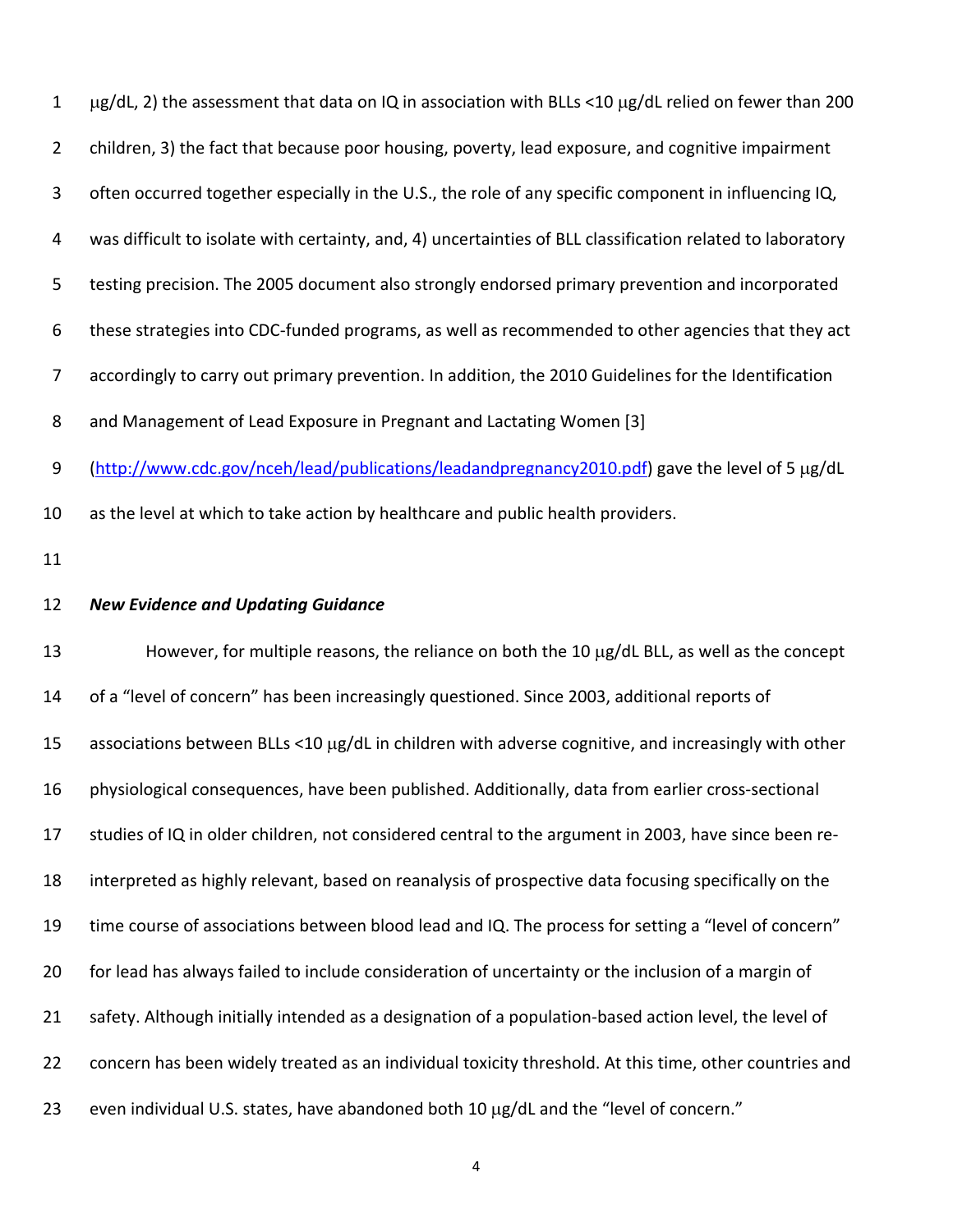| $\mathbf{1}$   | Consequently, ACCLPP convened a Work Group in 2010 to reconsider the approach,                        |
|----------------|-------------------------------------------------------------------------------------------------------|
| $\overline{2}$ | terminology and strategy for elevated BLLs in children. After careful consideration of the current    |
| 3              | scientific literature, the ACCLPP recommends discontinuation of a designated 'level of concern' for   |
| 4              | elevated BLL in children. Because no measureable level of blood lead is known to be without           |
| 5              | deleterious effects, and because once engendered, the effects appear to be irreversible in the        |
| 6              | absence of any other interventions, public health, environmental and housing policies should          |
| 7              | encourage prevention of all exposures to lead. Correspondingly, this document emphasizes              |
| 8              | prevention of exposure rather than responses to specific BLLs, a strategy deemed 'primary             |
| 9              | prevention.' Public health goals must target the reduction of the disparities in children's BLLs that |
| 10             | occur as a result of housing conditions, environmental contamination, race/ethnicity, and             |
| 11             | socioeconomic status.                                                                                 |
| 12             | As stated in reports from the State of California [5] and Healey et al [4] and, a biological          |
| 13             | "threshold" or "effect level" BLL is not synonymous with a BLL at which intervention is required or   |
| 14             | effective. Correspondingly, the ACCLPP recognizes that the selection of any BLL as a trigger for      |
| 15             | action or inaction at an individual or community level will be primarily dependent upon the           |
| 16             | availability of effective remediation approaches and financial means to accomplish them and, to       |
| 17             | some degree, related analytical considerations. Given those facts, recommendations in the later       |
| 18             | sections of the document refer to the use of reference values.                                        |
| 19             | A statistically derived reference value characterizes the upper margin of the distribution of the     |
| 20             | laboratory measurement of a given analyte in a given population. A reference value is useful to       |
| 21             | characterize individual results as "elevated" or "not elevated" in comparison to the population       |
| 22             | average or mean value. These values have also been used to set health policy goals and to interpret   |
| 23             | results from measures of chemical exposure by CDC, the World Health Organization and other            |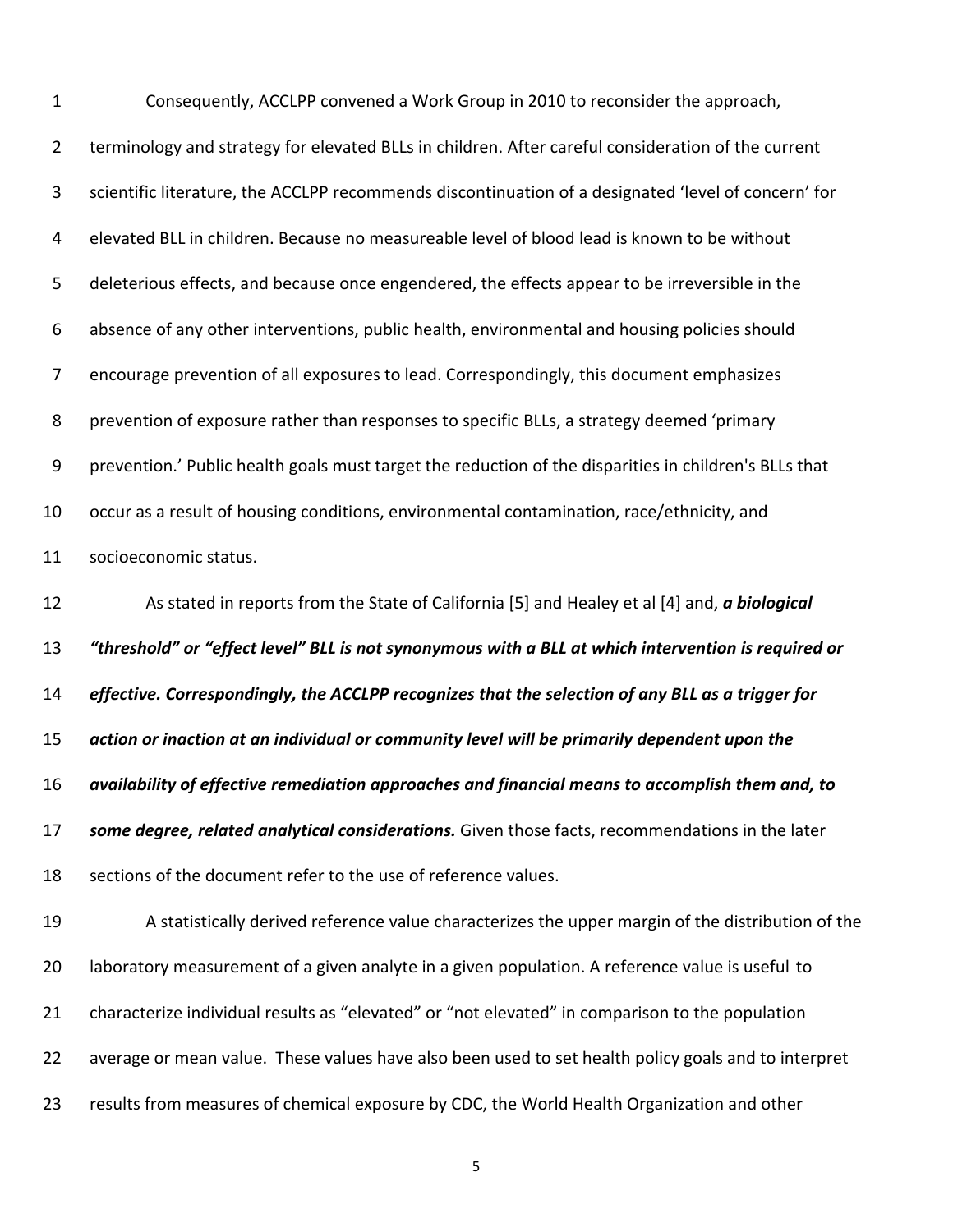government bodies. The German Federal Environmental Agency has recently applied the use of

 reference values to define "precautionary action values" for exposures to lead among children and adults [6].

| 4              | A reference value* is derived from the distribution of concentrations of a specific compound                     |
|----------------|------------------------------------------------------------------------------------------------------------------|
| 5              | or element in a body fluid of a reference population (often the 97.5 <sup>th</sup> percentile). Therefore, these |
| 6              | levels only apply to a specific population at a specific time. In the context of childhood BLLs in the           |
| $\overline{7}$ | U.S., NHANES data provides an appropriate source for characterizing a reference value for BLLs in                |
| 8              | children 1-5 years old. We propose that the 97.5 <sup>th</sup> percentile derived from the combination of the    |
| 9              | two most recent cycles of NHANES data be used to identify individuals with increased exposure and                |
| 10             | set public health goals. The current reference value (approximately 5 µg/dL) for children's BLLs                 |
| 11             | should be re-considered by the CDC every four years to ensure that changes in this population are                |
| 12             | adequately assessed.                                                                                             |

13 <sup>\*</sup> The term "reference value" used in this document should be distinguished from the term "reference dose" used by U.S. EPA, which refers to "An estimate (with uncertainty spanning perhaps an order of magnitude) of a daily oral exposure to the human population (including sensitive subgroups) that is likely to be without an appreciable risk of deleterious effects during a lifetime", or to U.S. EPA's definition of "Reference value (RfV) as "An estimate of an exposure for a given duration to the human population (including susceptible subgroups) that is likely to be without an appreciable risk of adverse health effects over a lifetime" [cf: http://www.epa.gov/iris/help\_gloss.htm#r ] [accessed 11/09/2011].

#### *Focus on the Weight of Evidence*

Section I of this document describes the scientific rationale for the recommendation to

eliminate the term "blood lead level of concern." This document is not intended as a risk assessment

for lead, nor as a comprehensive review of the current scientific literature. Indeed, the scientific

rationale presented here builds upon risk assessments carried out by other regulatory and policy

bodies, including the German Human Biomonitoring Commission [6], the State of California [5], and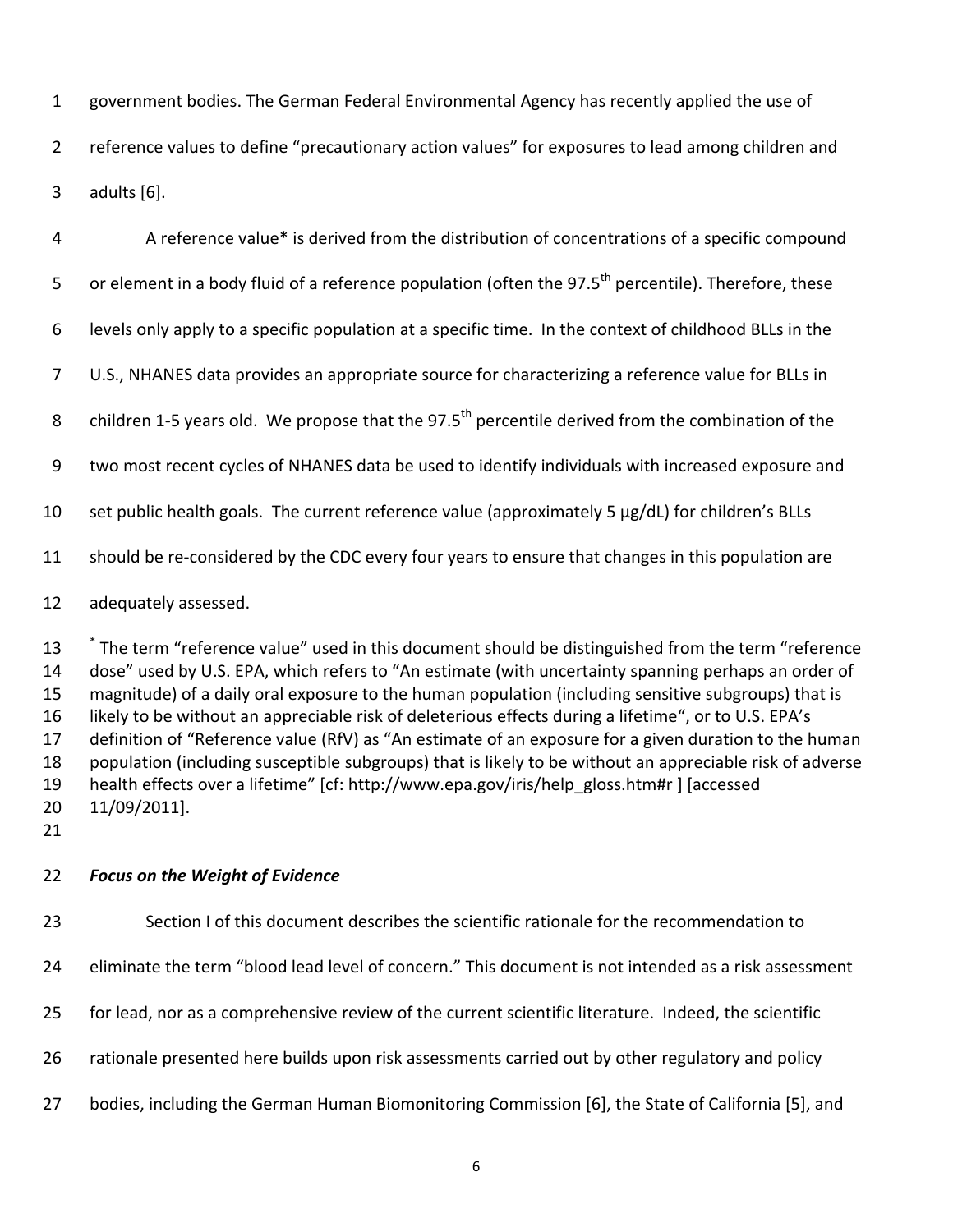the literature reviewed in the 2005 CDC statement [2]. Advice on clinical, public health, housing and environmental interventions in relation to BLLs will be described in later sections. 1 2

 Recognizing that any individual study may have shortcomings, the BLL Work Group based its conclusions on the overall weight‐of‐the‐evidence from epidemiological studies of BLLs <10 µg/dL and the consistency of outcomes. In addition, it considered supporting biological plausibility evidence from animal studies. 3 4 5 6

7

#### *Additional Evidence Relating Increasing BLLs with Reductions in IQ* 8

 The recommendation of the ACCLPP arises from several considerations. In 2003, Canfield et al. reported decrements in school age IQ among 213 children whose peak BLLs had never exceeded 10 g/dL [7]. Similarly, Bellinger and Needleman, in a re‐analysis of data from 48 children from the Boston cohort study whose BLLs never exceeded 10 µg/dL, reported a similar association [8]. ACCLPP reviewed these and other data, and stated in 2005 that these associations, more likely than not, were causal. There are now additional compelling studies in the scientific literature, reporting associations between BLLs <10 µg/dL and adverse effects in children, forming a more substantive body of evidence than was available at the time of the 2005 CDC statement. Collectively, these new studies and re‐interpretation of past studies have demonstrated that it is not possible to determine a threshold below which BLL is not inversely related to IQ. Healey et al. [4], citing Lanphear et al. [9] as the critical study in its toxicological assessment, asserted that that there is a negative slope relating BLL and IQ down to concurrent BLLs of 1  $\mu$ g/dL. An increase in concurrent BLL from 1.0 to 4.0 µg/dL is associated with a change in mean IQ of approximately ‐2.3 to ‐5.2 IQ points, with a best estimate of ‐3.7 IQ points. The German Human 9 10 11 12 13 14 15 16 17 18 19 20 21 22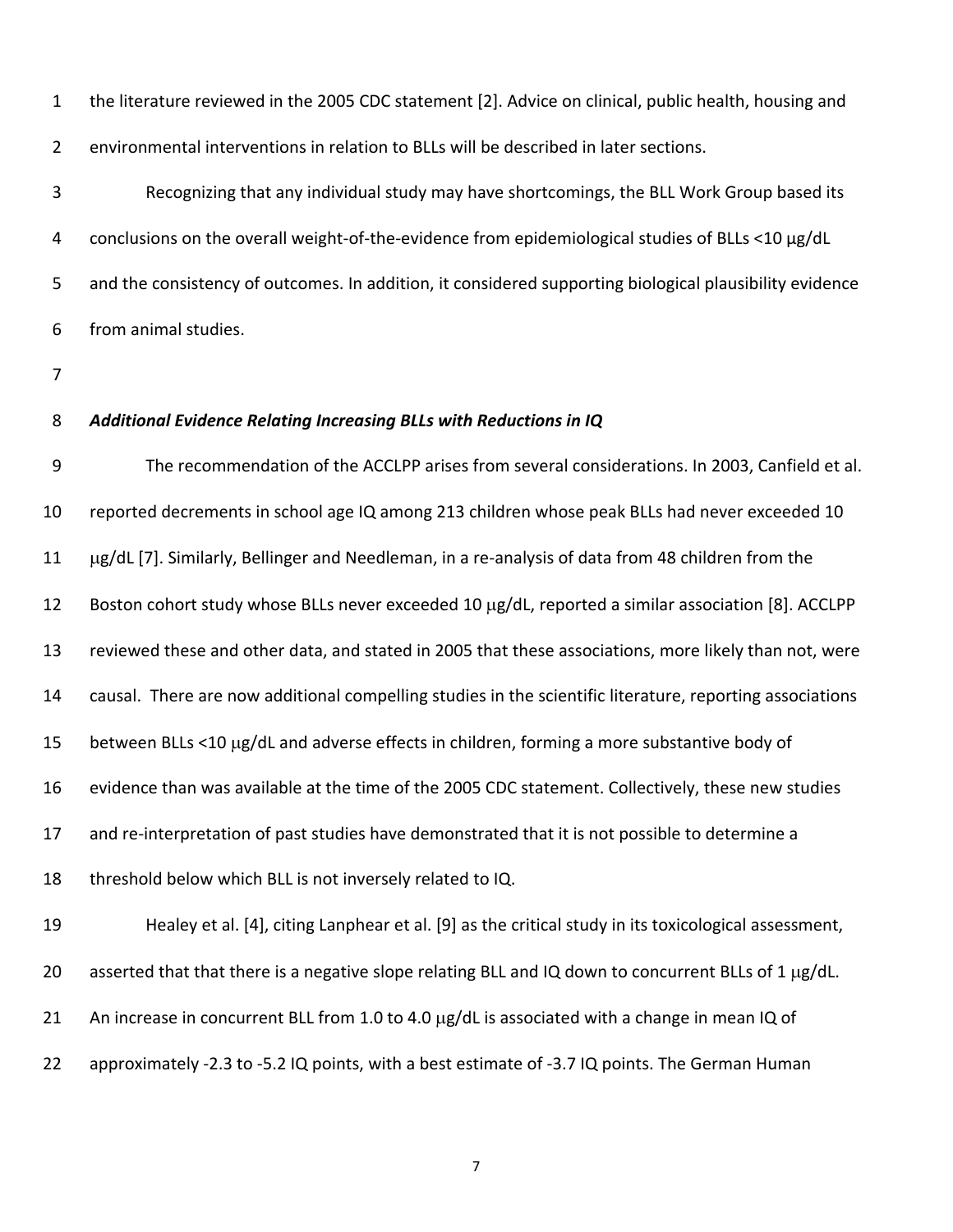Biomonitoring Commission [6] concluded that it is not possible to identify a threshold BLL below which there are no cognitive deficits. 1 2

3

## *Evidence for Reductions in Academic Achievement and Specific Areas of Cognitive Dysfunction* Studies have also now extended the effects of low BLLs, and suggest the involvement of specific areas of cognitive dysfunction. These include measures of academic achievement such as reading and writing, as well as attention deficits, specifically impulsivity. For example, Chandramouli et al. [10] reported that BLLs in the range 5-10 μg/dL in 30 month-old children were associated with reductions in reading and writing scores in 7‐8 year old children from the Avon Longitudinal Study. In a case‐control study of children 6‐17 years old [11], where the mean BLL was 0.73 and maximum BLL was 2.2 µg/dL, higher BLLs was associated with parent-reported combined-type attention deficit hyperactivity disorder and hyperactivity‐impulsivity after controlling for IQ and prenatal smoking. 4 5 6 7 8 9 10 11 12

13

#### *Significance of the Impact of BLLs on Intelligence* 14

 Although only 1 – 4% of the variance in cognitive ability in prospective cohort studies is attributable to lead, the public health impact of low level lead‐exposure on the distribution of intelligence in society is considerable. Because exposure to lead is still widespread, it may be responsible for a general reduction in the mean IQ of children. A small change in mean IQ of even 3‐5 points associated with BLLs between 1 and 10  $\mu$ g/dL can shift the entire population IQ distribution, thereby reducing the number of high achieving individuals with IQs above 130, and increasing the number of children with IQ scores below 70, many of whom would need substantial remedial education services [12]. 15 16 17 18 19 20 21 22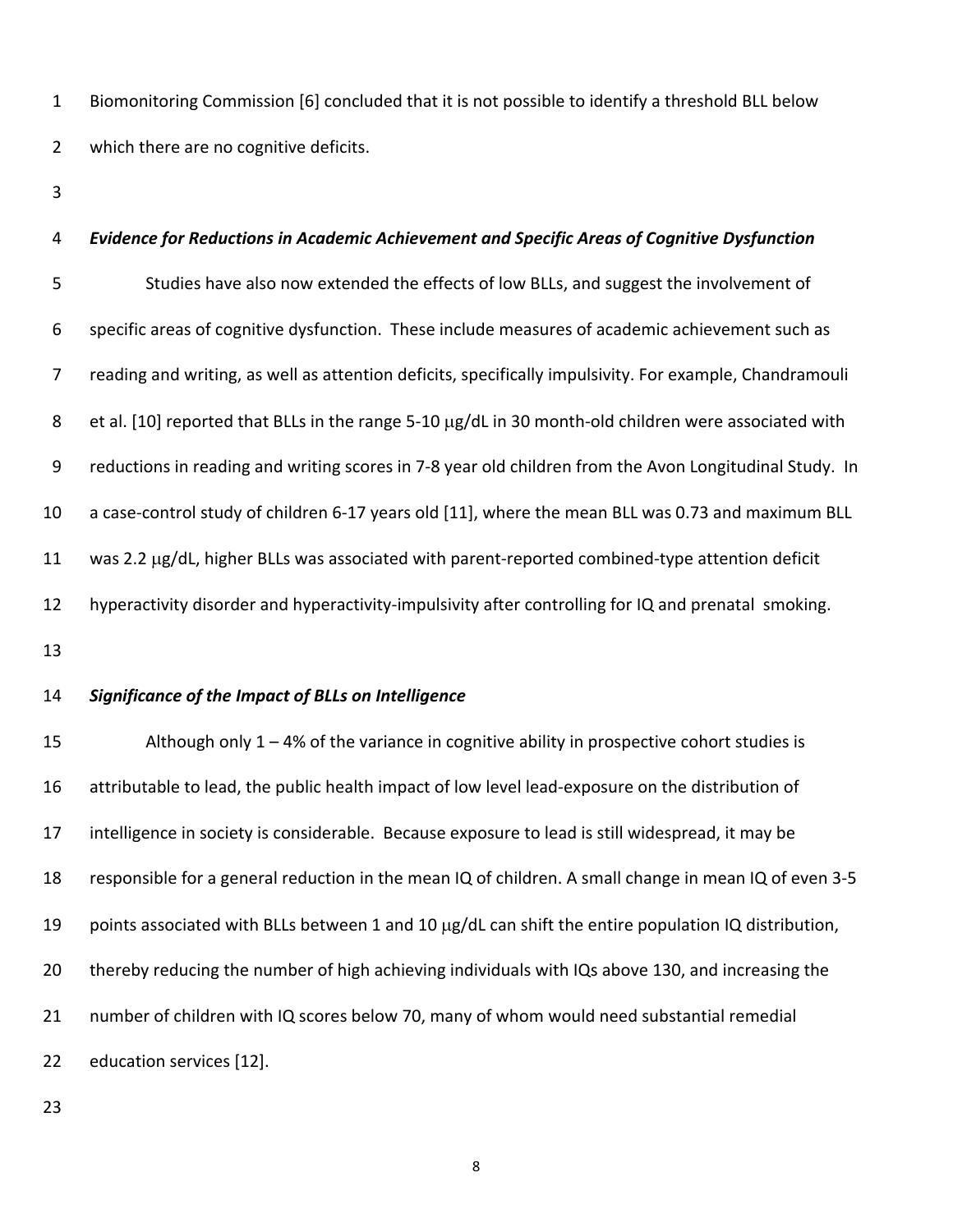#### *Critical Role of Concurrent BLLs and Intelligence*

 Studies published since 2005 have also established the importance of concurrent BLLs to IQ reductions. In the U.S., BLLs peak at approximately 2 years of age, after which they decline to lower levels in the absence of specific intervention. Bellinger et al. [13] reported that BLLs measured at 24 months of age, but not at 6, 12, 18 or 57 months of age, were associated with decrements in IQ when measured at 10 years of age in children from the Boston cohort [14]. These findings had cast doubt on any study that did not include data on early childhood BLLs, suggesting that any relationship between BLLs and IQ reductions in large surveys of school age children, such as NHANES, were not causal associations, but rather residual effects of higher BLLs that went unmeasured in early childhood. However, other studies noted that the findings from the Boston cohort appeared to be an exception, as most prospective studies showed stronger associations between concurrent BLLs and IQ  reductions at school age, *even though the average BLL at that age was much lower* [15, 16]. In 2005, Chen et al. studied 780 children who qualified for a clinical trial by virtue of having BLLs in the range 20‐44 µg/dL when they were "toddlers," and found that lower IQ at age 7 was strongly associated with concurrent BLL, but not associated with peak BLL at 2 years of age [17]. Similar findings were reported in a pooled analysis of major prospective cohort studies of IQ and BLLs, which involved children with and without such high BLLs [9]. Thus, since 2003, data from a much larger number and more diverse group of children with low BLLs and associated IQ deficits have informed consideration of the effect levels. The associations of concurrent BLLs with reduced IQ in this age group suggests a window of developmental vulnerability extending to older children, or perhaps the consequences of protracted exposure during childhood. 2 3 4 5 6 7 8 9 10 11 12 13 14 15 16 17 18 19 20 21

 *Low BLL Effects in Children Extend to Other Organs/Systems* 22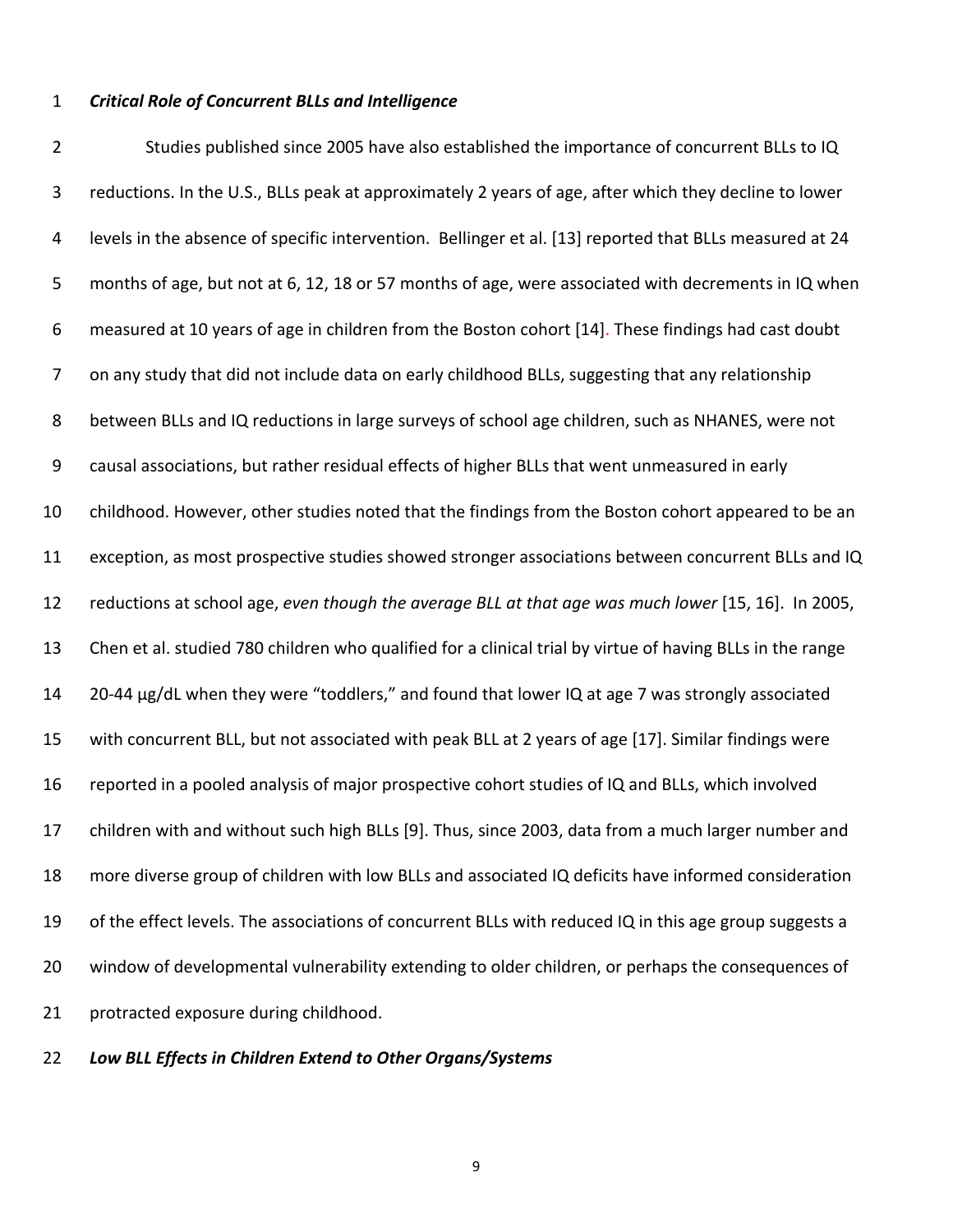Some recent studies have suggested that the adverse health effects of childhood BLLs <10 µg/dL extend beyond cognitive function to include cardiovascular, immunological, endocrine, and behavioral effects [18‐22]. While the data on these outcomes are less extensive than the data characterizing the impact of lead on neurocognitive development, and therefore merit further investigation, they nevertheless raise the possibility that BLLs <10 µg/dL might be associated with broader public health consequences. 1 2 3 4 5 6

7

#### *Elevated BLL Effects in Children are not Restricted to Low Socioeconomic Status Communities* 8

 The conclusions of the 2005 Working Group included concerns for residual confounding by socioeconomic status. It is noteworthy that several studies report associations in populations of relatively "advantaged" socioeconomic status. For example, the analyses from the Boston cohort study, including assessment of children whose BLLs never exceeded 10 µg/dL, was carried out in a "socioeconomically‐advantaged population" [8, 13]. Moreover, the BLL‐associated reductions in IQ in the Yugoslavian prospective study were seen in Mitrovica, where BLLs were elevated by the local smelter, even though the town also had higher HOME scores and higher maternal IQ scores than the comparison town, Pristina [23]. As pointed out in Healey et al.'s review of 12 longitudinal studies of BLLs and IQ ([4] p. xix), "The pattern of results does not appear to be dependent on cohort demographics, such as SES [socioeconomic status], nor do they appear to be dependent on exposure range – significant associations have been reported among both relatively low and relatively high socioeconomic strata…." 9 10 11 12 13 14 15 16 17 18 19 20

21

#### *Expectations of Lower BLLs and Changes in IQ and Achievement* 22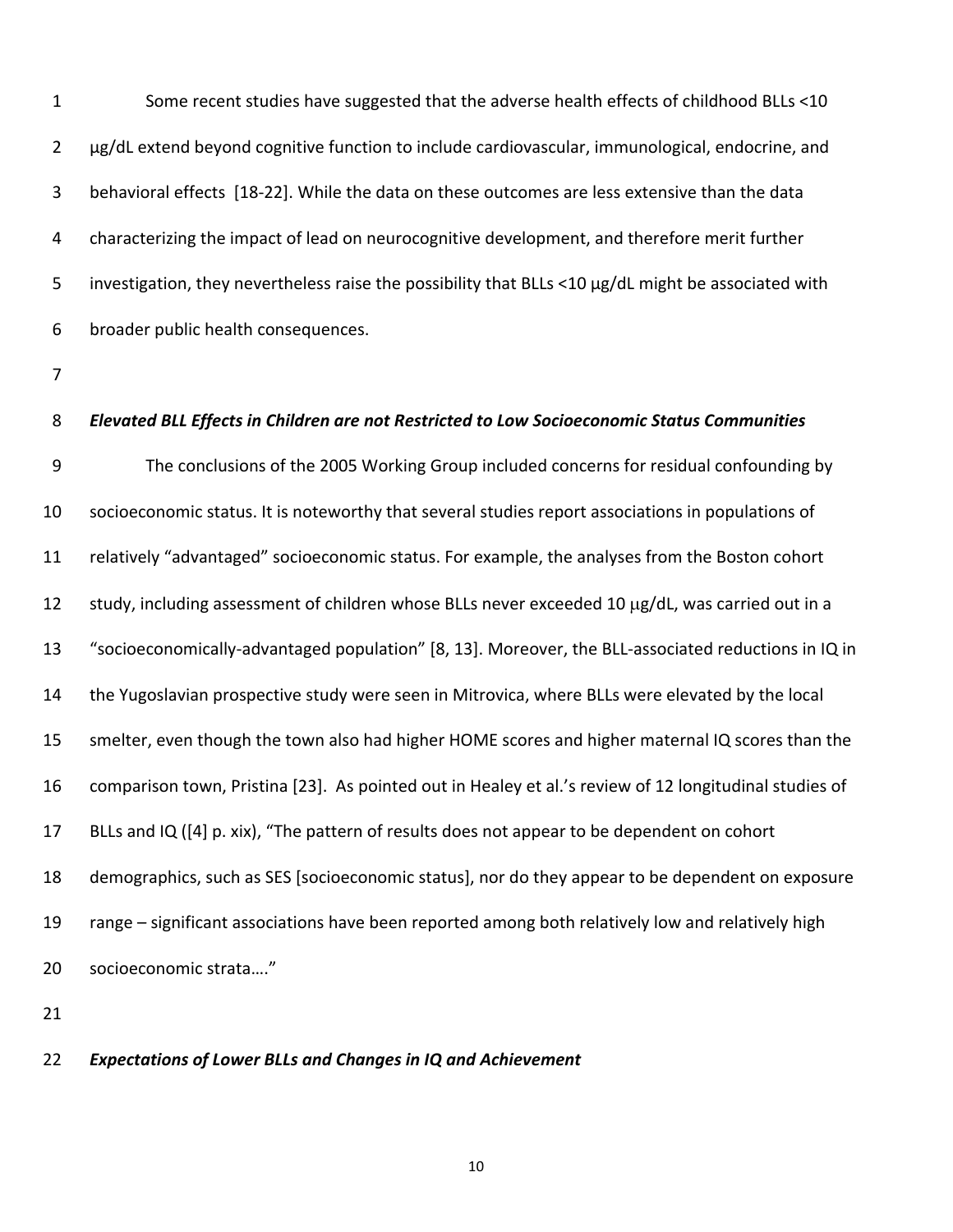| $\mathbf{1}$   | It has been argued that even though BLLs have declined, measures on standardized indices                  |
|----------------|-----------------------------------------------------------------------------------------------------------|
| $\overline{2}$ | such as reading and IQ scores have not correspondingly increased in the U.S., which contradicts the       |
| 3              | proposed negative association between these measures. As far as the ACCLPP is aware, there are no         |
| 4              | published data that support this conclusion. Numerous studies have actually reported significant          |
| 5              | increases in IQ scores over the past century, a phenomenon dubbed the Flynn effect, which has been        |
| 6              | attributed both to characteristics of the IQ tests themselves and to cultural biases [24, 25]. While this |
| $\overline{7}$ | does not demonstrate that lowering BLL is accompanied by higher IQ, it is not incompatible with that      |
| 8              | possibility. U.S reading scores have increased                                                            |
| 9              | (http://nces.ed.gov/nationsreportcard/pdf/main2011/2012457.pdf), although to a lesser extent;             |
| 10             | changes over time are difficult to evaluate given changes in assessment format during this period         |
| 11             | (National Assessment of Education Progress (NAEP):                                                        |
| 12             | http://nationsreportcard.gov/ltt 2008/ltt0003.asp and                                                     |
| 13             | http://nationsreportcard.gov/ltt 2008/ltt0002.asp). (Note however the recent analysis suggesting          |
| 14             | that the reduction in childhood BLLs in Massachusetts underlies a modest but statistically significant    |
| 15             | improvement in scores on standardized English and mathematics tests                                       |
| 16             | (http://www.bos.frb.org/econoomic/wp/index.htm). Over the same time period, many other                    |
| 17             | significant changes have occurred that could reduce any gains in these cognitive measures, as such        |
| 18             | functions clearly have multifactorial determinants. For example, the poverty rate has continued to        |
| 19             | increase (http://www.census.gov/hhes/www/poverty/data/incpovhlth/2010/tables.html), the rates             |
| 20             | of childhood obesity (http://www.cdc.gov/obesity/data/trends.html#State) and diabetes                     |
| 21             | (http://www.diabetesandenvironment.org/home/incidence/historical) have increased dramatically,            |
| 22             | and have been associated with cognitive dysfunction [26, 27], and nutritional status has also changed.    |
| 23             | It is also clear that the U.S. has lost ground in terms of prenatal mortality                             |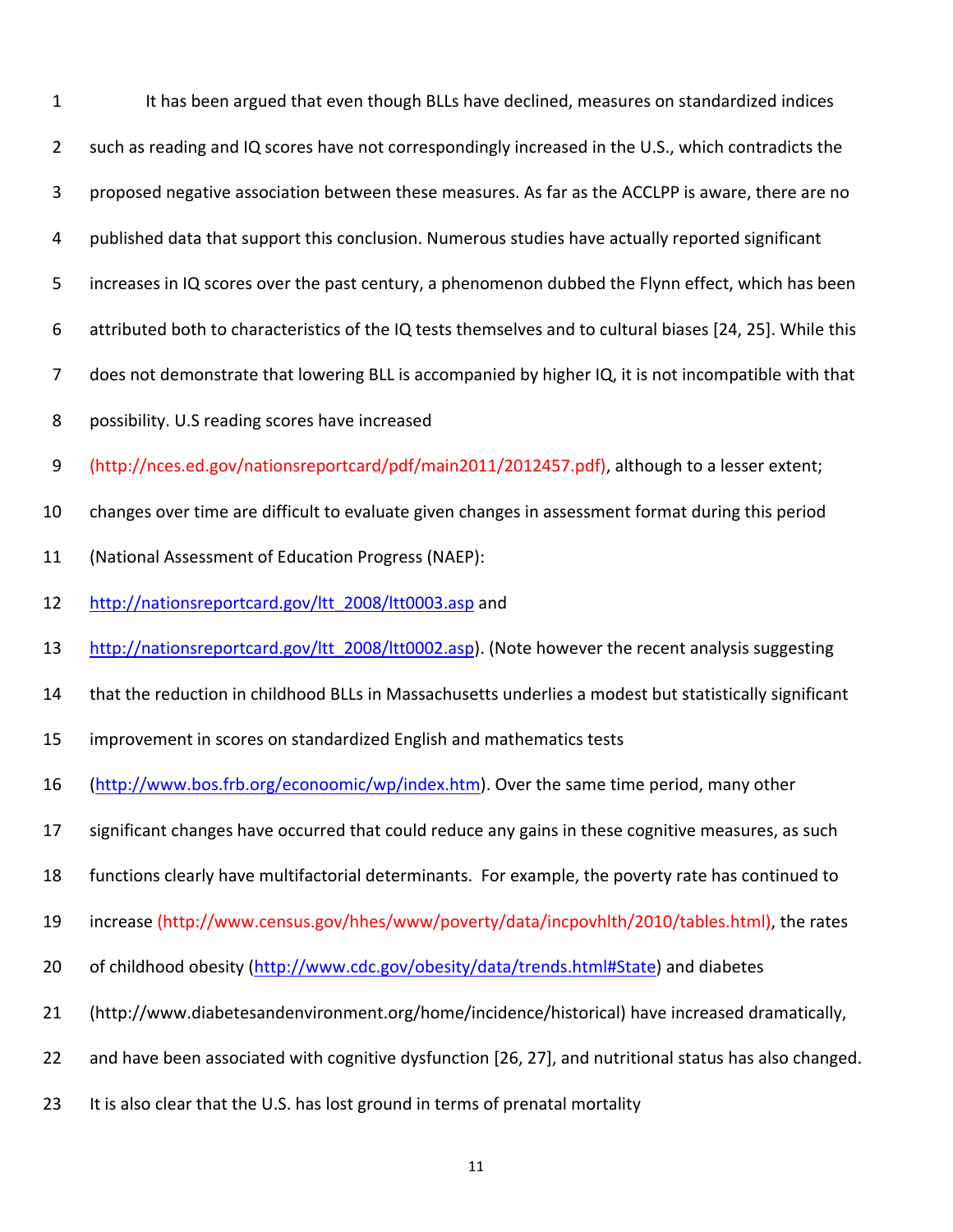| $\mathbf{1}$   | (http://www.cdc.gov/omhd/amh/factsheets/infant.htm#1). Moreover, as noted by Healey et al.              |
|----------------|---------------------------------------------------------------------------------------------------------|
| $\overline{2}$ | ([4]p. xxxix): "While the magnitude of the slope of the recommended relationship between mean           |
| 3              | population IQ and concurrent blood lead in children is undoubtedly influenced to some unknown           |
| 4              | degree by confounding, it is also likely attenuated by over-control." Other outcomes, such as high      |
| 5              | school graduation, delinquency, violent crime, or incarceration have a less clear relationship with BLL |
| 6              | and perhaps a variable latency. A comprehensive examination of such outcomes might be of interest;      |
| 7              | however, for reasons of multifactorial determination noted above, it seems unlikely that such effort    |
| 8              | would yield a consistent interpretation, nor that it would inform judgment about the toxicity of lead   |
| 9              | at a given BLL.                                                                                         |
| 10             |                                                                                                         |
| 11             | <b>Shape of the BLL Curve and Outcomes</b>                                                              |
| 12             | Other arguments also weigh in this decision. Recognizing the potential for residual                     |
| 13             | confounding, the CDC's 2005 statement ([28];                                                            |
| 14             | http://www.cdc.gov/nceh/lead/publications/PrevLeadPoisoning.pdf) explored the question of the           |
| 15             | steeper dose response at lower BLLs, and evaluated how the interactions among lower dust lead,          |
| 16             |                                                                                                         |
|                | hand to mouth activity, IQ and BLL might artifactually produce the steeper curve. The document          |
| 17             | concluded that "Though this hypothetical example cannot demonstrate that residual confounding           |
| 18             | underlies the steep blood lead-IQ slopes observed at low levels, it does support the need for caution   |
| 19             | in interpreting the absolute value of the estimated effect sizes." However, it also did not state that  |
| 20             | the existence of a steeper slope in some data was evidence against any role for lead in cognitive       |
| 21             | impairment. As such, the specific shape of the curve above vs. below 10 µg/dL is not actually relevant  |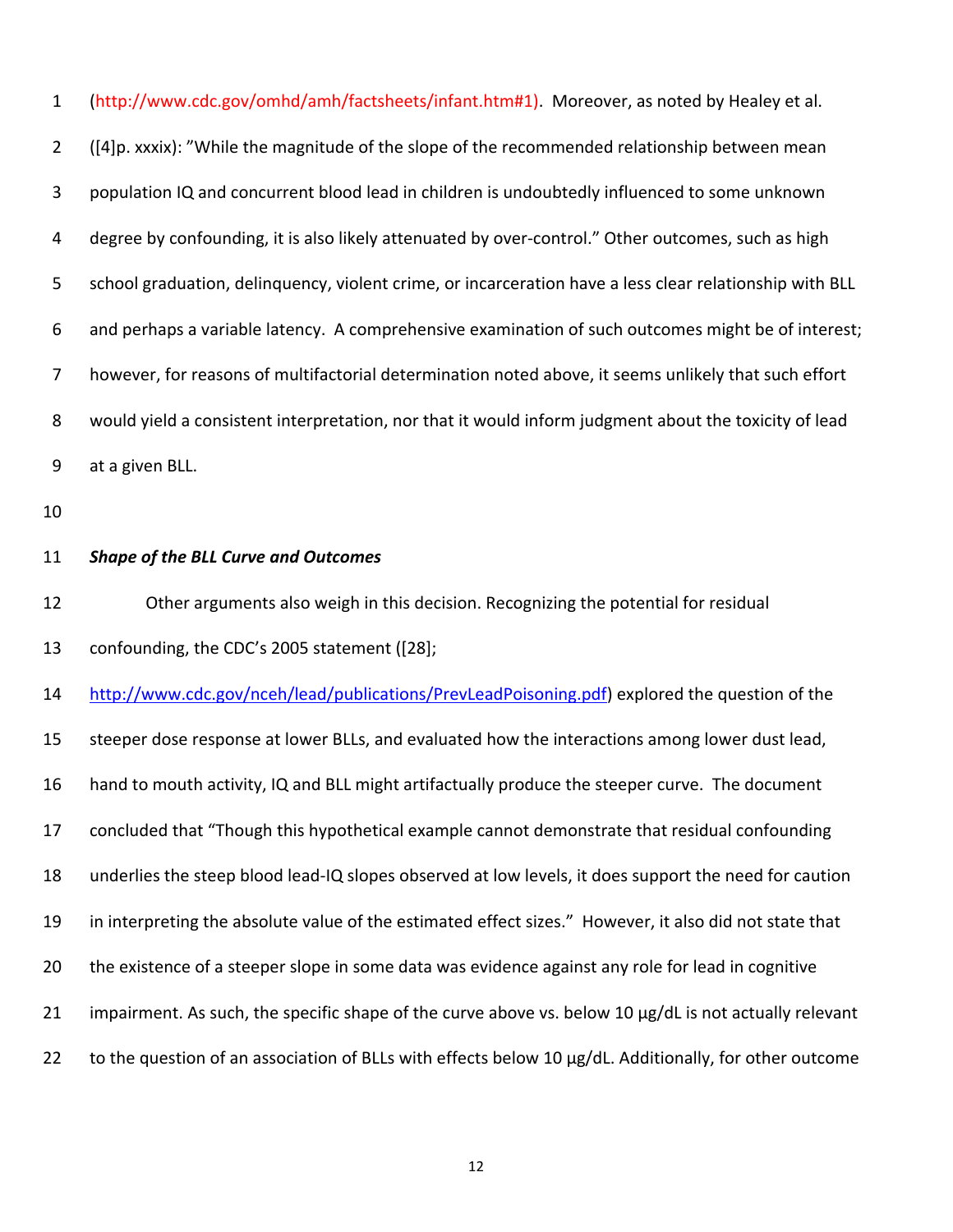measures, effects below 10 µg/dL are found without reports of these effects being of greater magnitude than those above 10 µg/dL. 1 2

3

#### *Uncertainties Regarding the Ability to Reverse Lead Effects in Children* 4

 While trials involving chelating agents did not result in improved IQ or behavioral outcomes relative to placebo [29], both human and animal studies have suggested that developmental effects arising from lead exposure could be at least partially ameliorated by opportunities for environmental 'enrichment' [30‐33]. The extent to which the developmental impacts of lead‐exposure in children can be fully reversed by such strategies as yet remains uncertain. The fact that significant stores of lead are present in bone with a half‐life of decades, coupled with the fact that lead can be mobilized from bone back into the bloodstream to maintain equilibrium, if external lead exposure is reduced, makes it difficult to directly test this possibility. Moreover, the prospect that some environmental conditions or host factors (nutritional status, psychosocial stress, etc.) may aggravate the impact of developmental lead exposure has yet to be considered. In general, non‐specific interventions that work in Head Start and other enrichment programs might be expected to produce similar results in children with and without a history of elevated BLLs. Tactics aimed solely at lowering BLLs with the expectation of reversing effects, however are unlikely to produce a benefit. 5 6 7 8 9 10 11 12 13 14 15 16 17

18

#### *Biological Plausibility Support from Experimental Animal and In Vitro Studies* 19

 Finally, the effects reported in children are supported by biological plausibility, i.e., experimental animal studies. Rodent studies have revealed adverse consequences of BLLs of 7‐11 g/dL on cognitive domains comparable to those associated with elevated BLLs in children; these studies have not yet systematically attempted to define clear BLL threshold effects [34, 35]. 20 21 22 23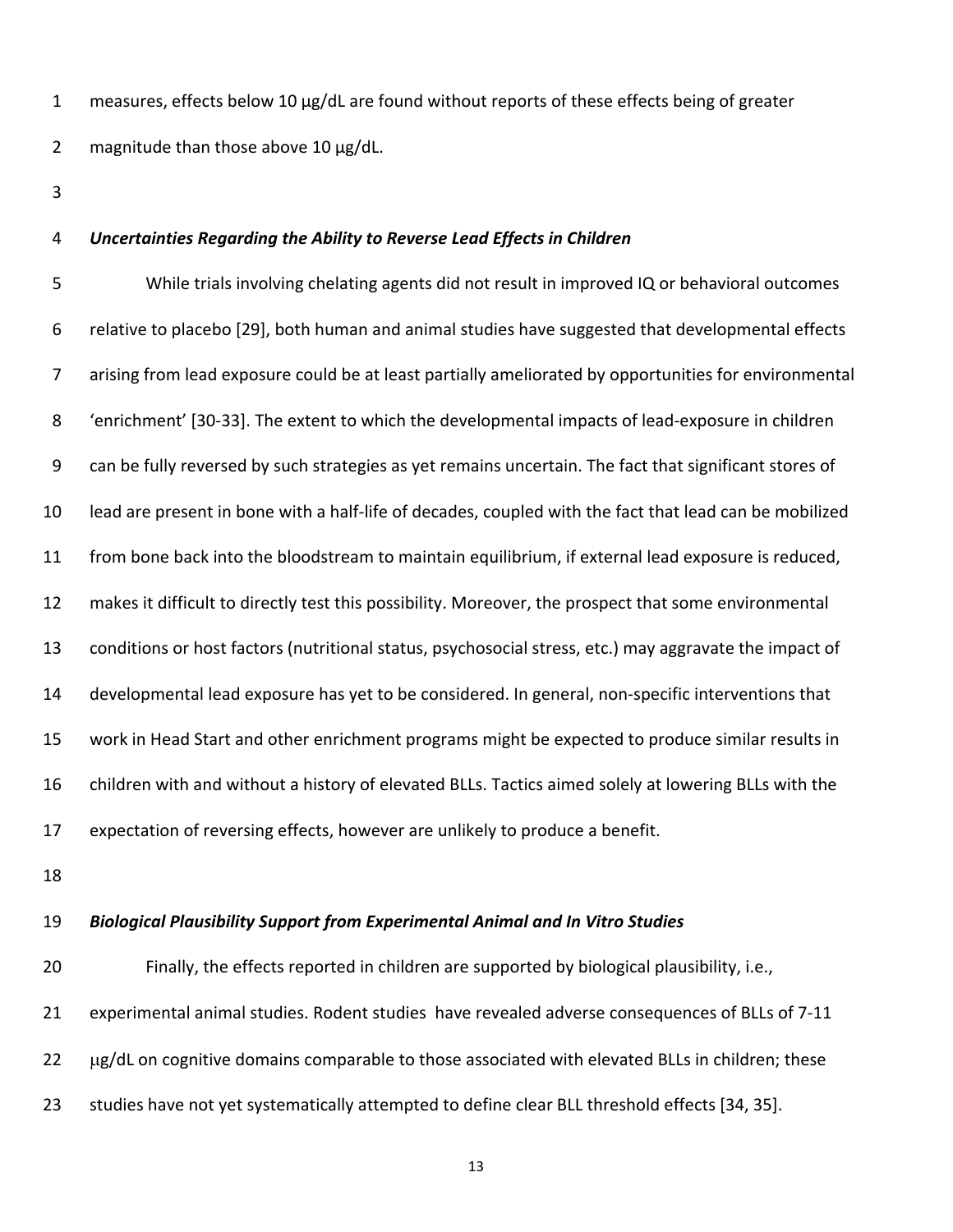| $\mathbf{1}$   | Moreover, the alterations in the stress response of children in relation to low BLLs [19], particularly                  |
|----------------|--------------------------------------------------------------------------------------------------------------------------|
| $\overline{2}$ | the delay in glucocorticoid negative feedback, actually replicates findings in animal models [34, 36].                   |
| $\mathbf{3}$   | Animal and in vitro studies have identified mechanisms of lead toxicity that could explain the                           |
| 4              | observed greater magnitude of adverse outcomes at lower BLLs for some outcome measures.                                  |
| 5              | Reports of non-linear dose effect relationships between BLLs and multiple outcomes, both in human                        |
| 6              | and experimental animal studies, are well established as first detailed by Davis and Svenndsgaard in                     |
| 7              | 1990 [37]. A recent study found a greater delay in post-stress challenge reduction in corticosterone                     |
| 8              | (the rodent version of cortisol) in rats with lower BLLs (maternal exposure yielding peak BLLs of 15-20                  |
| 9              | µg/dL) than at higher BLLs (30-35 µg/dL) [36].                                                                           |
| 10             | Furthermore, with respect to the mechanisms of lead effects and possible differential effects                            |
| 11             | at lower rather than higher BLLs, the work of Audesirk and colleagues [38, 39] is highly instructive.                    |
| 12             | Based on a general belief that many effects of lead exposure arise from its ability to substitute for                    |
| 13             | calcium, a metal which is essential to a substantive number of biochemical reactions and                                 |
| 14             | physiological processes, this group examined the effects of lead alone or lead plus calcium on the                       |
| 15             | activity of Ca <sup>2+</sup> /calmodulin-dependent calcineurin. This study demonstrated that lead had the                |
| 16             | potential, depending upon free concentration of $Pb^{2+}$ , to either stimulate or inhibit Ca <sup>2+</sup> /calmodulin- |
| 17             | dependent calcineurin, with lower lead concentrations increasing and higher lead concentrations                          |
| 18             | decreasing activation of calcineurin.                                                                                    |
| 19             |                                                                                                                          |
| 20             | <b>Summary of Scientific Rationale</b>                                                                                   |

In summary, many of the uncertainties associated with effects of BLLs <10  $\mu$ g/dL cited by the CDC in 2005 [2] have been minimized by more recently published studies. As a result, a BLL without deleterious effects can not be identified at present, and thus the term 'level of concern', or any 21 22 23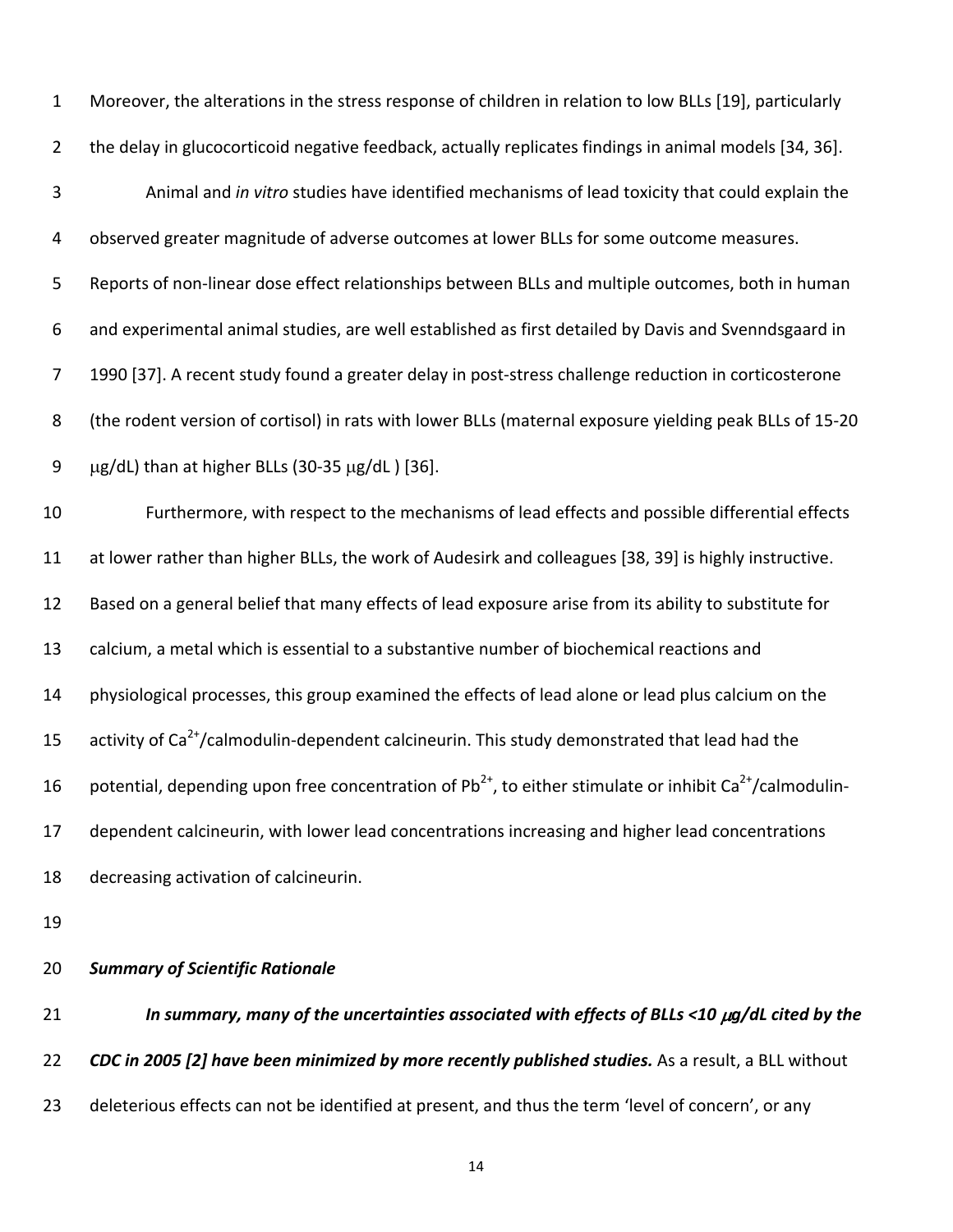suggestion of the existence of a BLL threshold, should be discarded from CDC guidance policies and replaced by new policies and terminology that offer scientifically‐based and practical guidance for application in the clinical, laboratory, and public health contexts. Consequently, public health and environmental policies should encourage actions to reduce **all** lead exposure, to the extent feasible [40], and, should specifically focus on minimizing disparities in childhood BLLs as demonstrated by NHANES‐documented disparities in housing conditions, environmental contamination, race/ethnicity, and socioeconomic status. Even though the most recent NHANES survey (2007 ‐ 2008) demonstrates 8 considerable progress in lowering BLLs in the U.S., it also confirms that higher BLLs persist in non- Hispanic black children. Similar disparities were noted when BLLs were stratified by poverty‐income ratio [41].

 *A Renewed Call for Primary Prevention*

13 The above arguments as well as those that follow all underscore the critical importance of *primary prevention.* Using a strategy of identifying lead poisoning or elevated BLL relies on detection 15 in the child, relegating the child to the function of a sensing device for poor/contaminated housing, contaminated water and/or tainted consumer products. Thus, the child can be considered the proverbial 'canary in the coal mine.' The current strategy, which relies on the identifying extant elevated BLLs), while still warranted to some extent, does not prevent the damage already incurred. Moreover, while agents such as chelators can be used to treat overt lead poisoning and possibly reduce the case fatality rate, these agents have been demonstrated not to improve IQ or behavioral consequences of lead exposure. Therefore, primary prevention is the most important and significant strategy.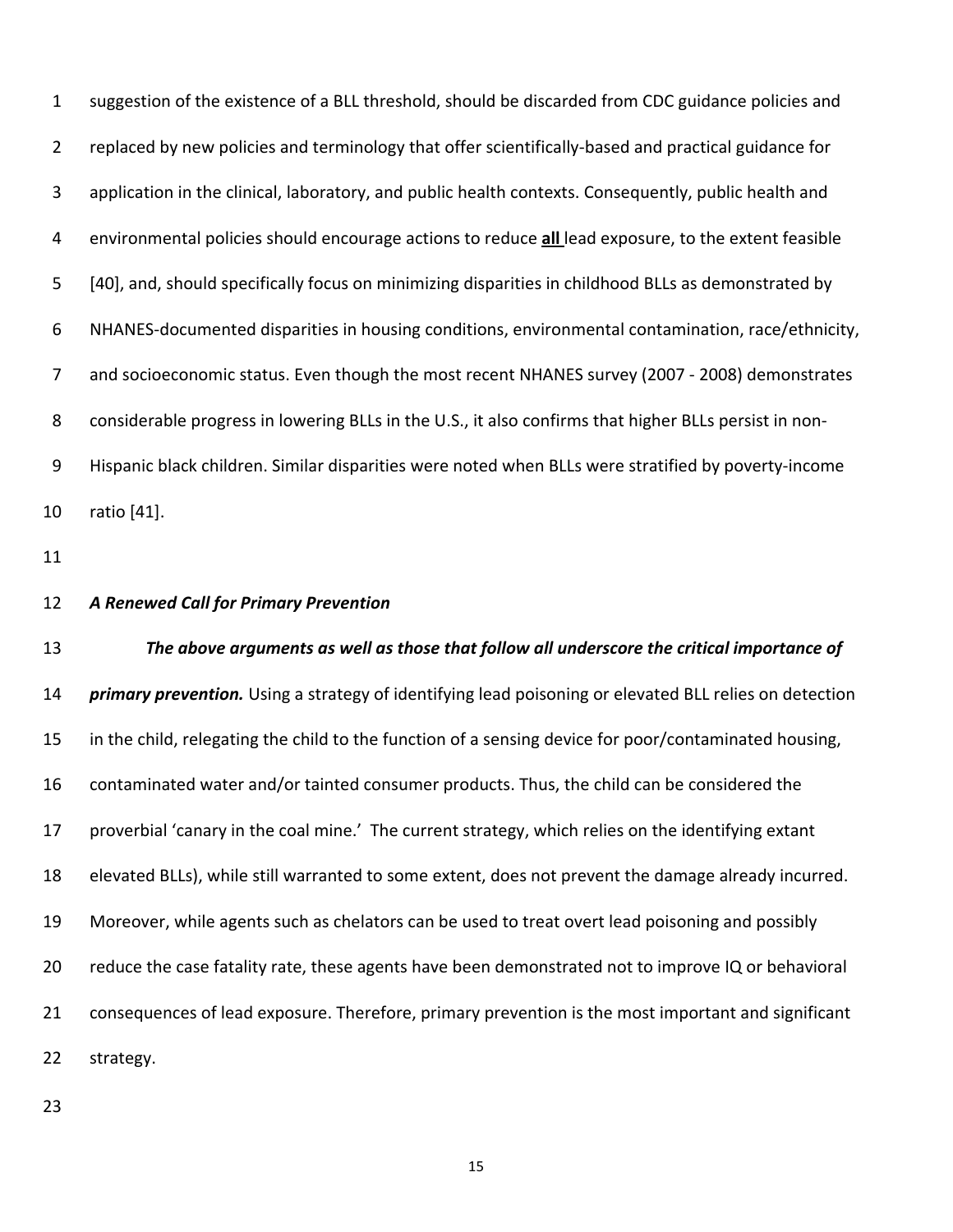| 1<br>2           | <b>II. Putting Primary Prevention First</b>                                                                                                                                                                                    |
|------------------|--------------------------------------------------------------------------------------------------------------------------------------------------------------------------------------------------------------------------------|
| 3                | <b>KEY POINTS/RECOMMENDATIONS</b>                                                                                                                                                                                              |
| 4<br>5<br>6<br>7 | CDC should develop and help implement a nationwide primary prevention policy to ensure that no<br>children in the U.S. live or spend significant time in homes, buildings or other environments with<br>lead-exposure hazards. |
| 8<br>9           | Despite the overall reduction in BLLs, each year thousands of children are exposed to lead at                                                                                                                                  |
| 10               | levels now associated with negative consequences, including lower academic and life achievement.                                                                                                                               |
| 11               | The evidence supporting this conclusion, some of which is cited in this document, demonstrates that                                                                                                                            |
| 12               | no safe childhood BLL threshold can be identified.                                                                                                                                                                             |
| 13               | In the past, CDC emphasized primary prevention ([2];                                                                                                                                                                           |
| 14               | <http: lead="" nceh="" prevleadpoisoning.pdf="" publications="" www.cdc.gov="">), but also recommended</http:>                                                                                                                 |
| 15               | screening BLLs in children, to alert policymakers and others to potential lead contamination in                                                                                                                                |
| 16               | communities. Generally, sources of lead exposure were only identified and remediated after a child                                                                                                                             |
| 17               | was identified with an elevated BLL. This strategy should now be considered unacceptable, given that                                                                                                                           |
| 18               | there is no evidence to demonstrate that remediation prevents damage from prior lead exposure                                                                                                                                  |
| 19               | $[42]$ .                                                                                                                                                                                                                       |
| 20               | The estimated economic cost of reducing or eliminating lead exposure as well as the predicted                                                                                                                                  |
| 21               | associated health benefits are well studied. In most of these analyses, the cost of removing lead                                                                                                                              |
| 22               | contamination was compared to the cost of medical care, special education, and lost productivity;                                                                                                                              |
| 23               | however, more recent analyses often include the benefit of decreased violent crime [43] [44] [45]                                                                                                                              |
| 24               | $[46]$ .                                                                                                                                                                                                                       |
| 25               | The success of regulatory policies that control or eliminate sources of lead in the                                                                                                                                            |
| 26               | environment, the lack of proven methods to reverse harm in children with an elevated BLL, and the                                                                                                                              |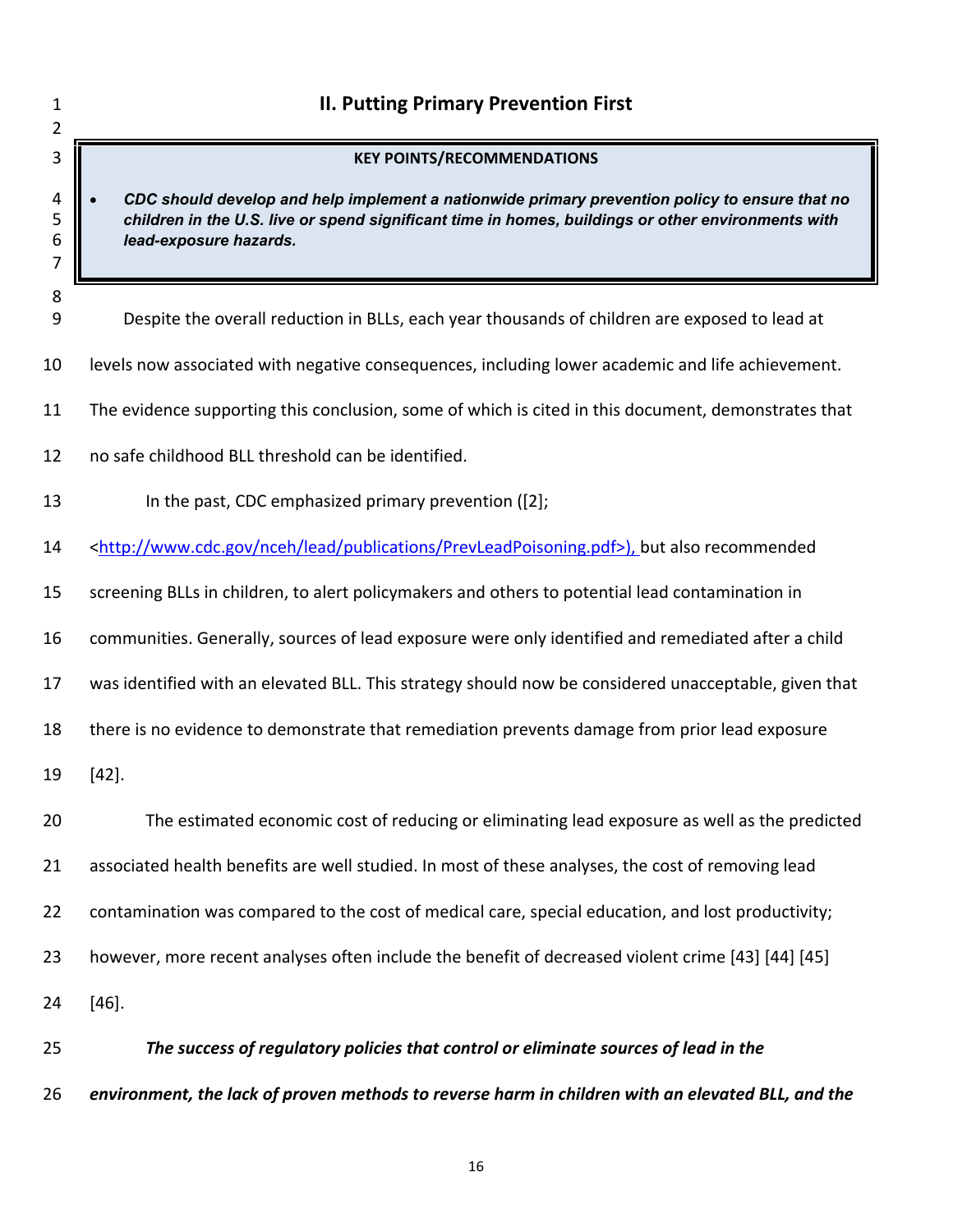lack of a BLL threshold reinforce the need for a primary prevention strategy. CDC defines primary prevention as interventions that reduce or eliminate exposure or risk factors before the onset of disease. They include measures that restrict the use of lead or that remove lead from the environment before exposure occurs. These ideas are not new. In 1970, Dr. Julian Chisolm testified before Congress that 'elimination of the environmental hazard offers the only current practical approach to the prevention of lead poisoning in young children.' [47]. This call for primary prevention to eliminate adverse health effects caused by childhood lead exposure was reiterated by the CDC, in similar language, in multiple documents released after 1975 including guidance documents published in 1991 [48] 2004 [49] and 2005 [2]. 1 2 3 4 5 6 7 8 9

 Indeed, the success in lowering BLLs reduces the need for programs that chiefly focus on strategies that identity individual lead‐exposed children and manage their care, and instead, allows resources to be re‐directed to studies of evidenced‐based primary prevention strategies. The infrastructure needed to implement an effective primary prevention program is already in place. Over the last 22 years, federal and state agencies have adopted requirements for lead‐safe work practices and developed a trained and visible workforce that can safely eliminate lead paint in housing. State and local health and housing programs have used local data to identify geographic areas and sub‐populations at high risk for elevated BLLs, as well as specific properties in which many children have been exposed to lead hazards. These data can and should be used to direct lead paint hazard control resources; identify new sources of lead such as traditional pottery or medicines in newly arrived populations; and [anticipate] increased lead exposure, resulting from environmental changes (i.e., alterations in water chemistry that may enhance lead solubility in water). In summary, the ACCLPP, in concert with elimination of the term "level of concern" for BLLs, 10 11 12 13 14 15 16 17 18 19 20 21 22

 recommends that a primary prevention strategy, first proposed in 1970 [47],be implemented to 23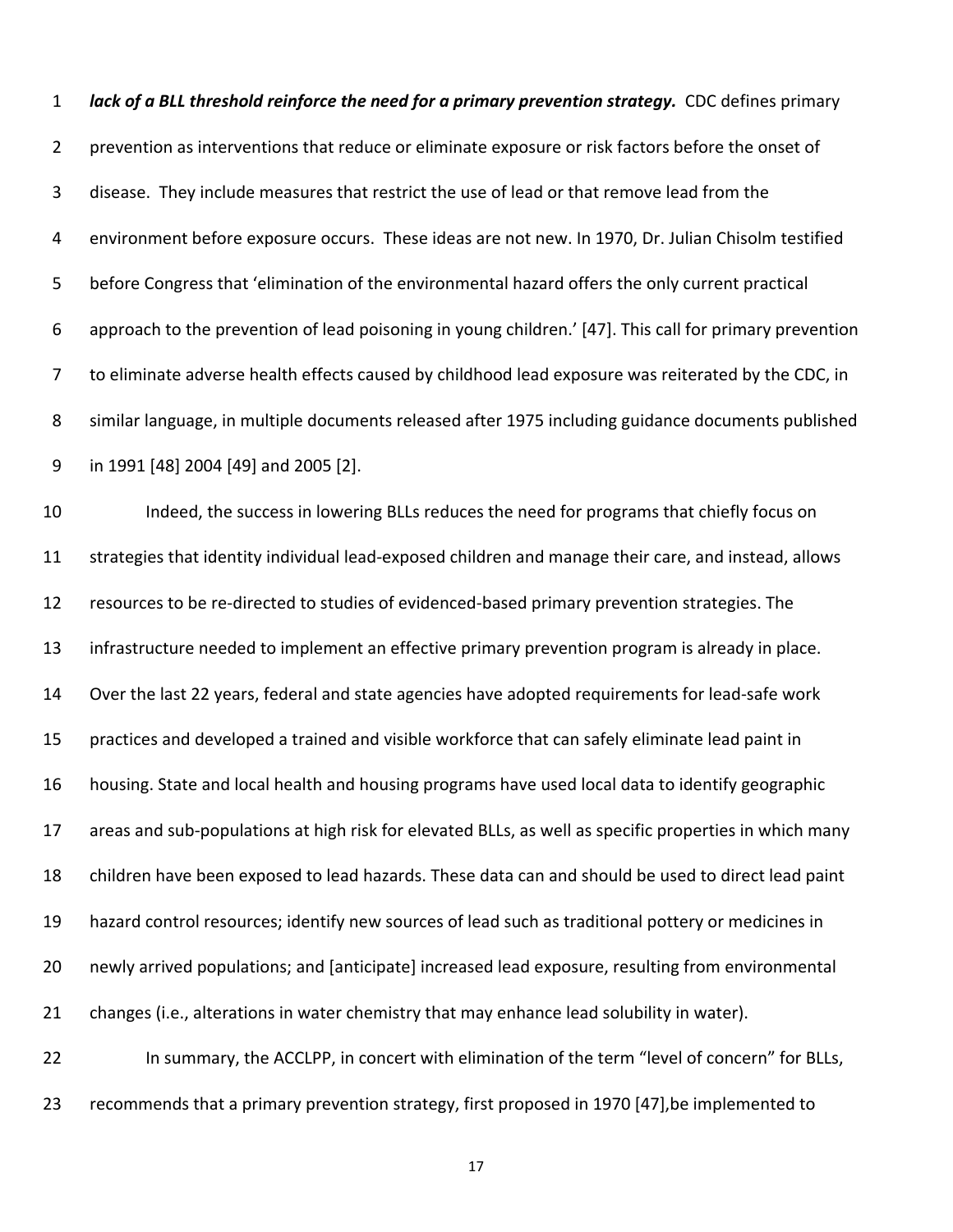- <span id="page-28-0"></span>reduce all environmental exposure to lead. The following sections of this report outline strategies and
- interventions recommended for achieving this goal.

| 3<br>4                                                                              | III. Health Management for Primary Prevention of Lead Exposure                                                                                                                                                                                                                                                                                                                                                                                                                                                                                                                                                                                                                                                                                                                                                                                                                                                                                                |
|-------------------------------------------------------------------------------------|---------------------------------------------------------------------------------------------------------------------------------------------------------------------------------------------------------------------------------------------------------------------------------------------------------------------------------------------------------------------------------------------------------------------------------------------------------------------------------------------------------------------------------------------------------------------------------------------------------------------------------------------------------------------------------------------------------------------------------------------------------------------------------------------------------------------------------------------------------------------------------------------------------------------------------------------------------------|
| 5                                                                                   | <b>KEY POINTS/RECOMMENDATIONS</b>                                                                                                                                                                                                                                                                                                                                                                                                                                                                                                                                                                                                                                                                                                                                                                                                                                                                                                                             |
| 6<br>$\overline{7}$<br>8<br>9<br>10<br>11<br>12<br>13<br>14<br>15<br>16<br>17<br>18 | Clinicians should be a reliable source of information on lead hazards and take the primary role in<br>educating families about preventing lead exposures. This includes recommending environmental<br>assessments PRIOR to blood lead screening of children at risk for lead exposure.<br>Clinicians should monitor the health status of all children with a confirmed BLL ≥5 µg/dL for<br>subsequent increase or decrease in BLL until all recommended environmental investigations and<br>mitigation strategies are complete, and should notify the family of all affected children of BLL test<br>results in a timely and appropriate manner.<br>Clinicians should ensure that BLL values at or above the reference value are reported to local and<br>state health and/or housing departments if no mandatory reporting exists and collaborate with<br>these agencies in providing the appropriate services and resources to children and their families. |
| 19<br>20                                                                            | Clinicians will play a crucial role in preventing lead exposure and responding to BLLs <10 $\mu$ g/dL                                                                                                                                                                                                                                                                                                                                                                                                                                                                                                                                                                                                                                                                                                                                                                                                                                                         |
| 21                                                                                  | in children, as they are often the primary source of nutritional and lead risk education received by                                                                                                                                                                                                                                                                                                                                                                                                                                                                                                                                                                                                                                                                                                                                                                                                                                                          |
| 22                                                                                  | parents. In addition, medical offices are the most common site of childhood BLL testing. Most                                                                                                                                                                                                                                                                                                                                                                                                                                                                                                                                                                                                                                                                                                                                                                                                                                                                 |
| 23                                                                                  | practicing clinicians have been trained on how to respond to BLLs >10 µg/dL, but with a renewed call                                                                                                                                                                                                                                                                                                                                                                                                                                                                                                                                                                                                                                                                                                                                                                                                                                                          |
| 24                                                                                  | for primary prevention and the observed effects of lower BLLs, this section presents a new health                                                                                                                                                                                                                                                                                                                                                                                                                                                                                                                                                                                                                                                                                                                                                                                                                                                             |
| 25                                                                                  | management algorithm for children.                                                                                                                                                                                                                                                                                                                                                                                                                                                                                                                                                                                                                                                                                                                                                                                                                                                                                                                            |
| 26                                                                                  | Clinicians must be reminded that they have an important role in preventing lead exposure and in                                                                                                                                                                                                                                                                                                                                                                                                                                                                                                                                                                                                                                                                                                                                                                                                                                                               |
| 27                                                                                  | managing lead-exposed children. This role should include:                                                                                                                                                                                                                                                                                                                                                                                                                                                                                                                                                                                                                                                                                                                                                                                                                                                                                                     |
| 28                                                                                  | 1. Screening questions, outreach and education to minimize exposures prior to blood lead                                                                                                                                                                                                                                                                                                                                                                                                                                                                                                                                                                                                                                                                                                                                                                                                                                                                      |
| 29                                                                                  | testing;                                                                                                                                                                                                                                                                                                                                                                                                                                                                                                                                                                                                                                                                                                                                                                                                                                                                                                                                                      |
| 30                                                                                  | 2. Emphasizing healthy nutrition and/or dietary supplements to reduce absorption;                                                                                                                                                                                                                                                                                                                                                                                                                                                                                                                                                                                                                                                                                                                                                                                                                                                                             |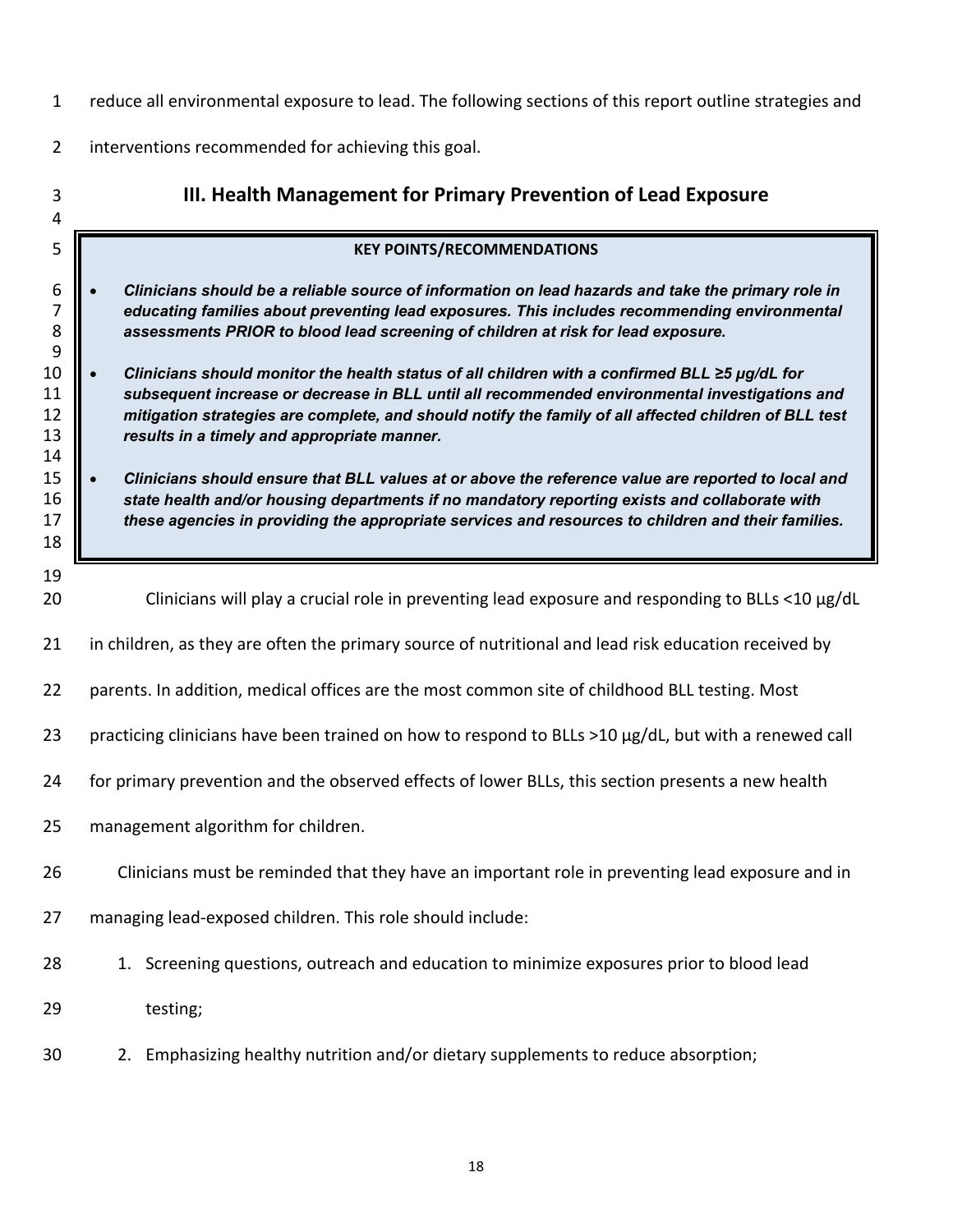|  | 3. Blood lead testing to promptly identify exposed children, for whom primary prevention has |
|--|----------------------------------------------------------------------------------------------|
|  | failed:                                                                                      |
|  | 4. Intervening appropriately when clinically indicated;                                      |

- 4. Intervening appropriately when clinically indicated;
- ongoing monitoring of children with elevated BLLs, defined as levels above the value;
- efforts with parents and local and state authorities to minimize risks to children and to assist communities in their primary prevention efforts. 5. Overseeing ongoing monitoring of children with elevated BLLs, defined as levels above the<br>reference value;<br>6. Coordinating efforts with parents and local and state authorities to minimize risks to<br>individual children an
- 8
- 

#### *Exposure Prevention; Role of the Clinician*

 10 Clinicians should be a consistent and reliable source of information, and take a primary role in 11 educating families about the risks of lead‐exposure. If appropriately educated, all families will be 12 better equipped to make sound housing decisions based on an understanding of the risks associated 13 with lead hazards. Anticipatory guidance for parents should cover a number of lead risk topics, 14 including: in‐home exposures; unsafe renovation practices; and potential lead‐exposures associated 15 with parental occupations and hobbies. Parents should receive information on identifying lead 16 hazards and safe/reliable methods to minimize exposures, as well as contact information for 17 additional local lead-related resources. In addition, the clinician has a role in recognizing risks from 18 potential lead exposures specific to immigrant communities, refugees and children adopted from 19 foreign countries, whose previous and/or ongoing lead exposure may include folk/home remedies, 20 medications, toys, cosmetics, food, ceramic ware, and other less common items.

#### 21 *Personal Lead Risk Assessment Questionnaires*

 22 The effectiveness of personal risk assessment questionnaires for identifying children with 23 elevated BLLs has been documented [50]. However, no studies have evaluated the performance of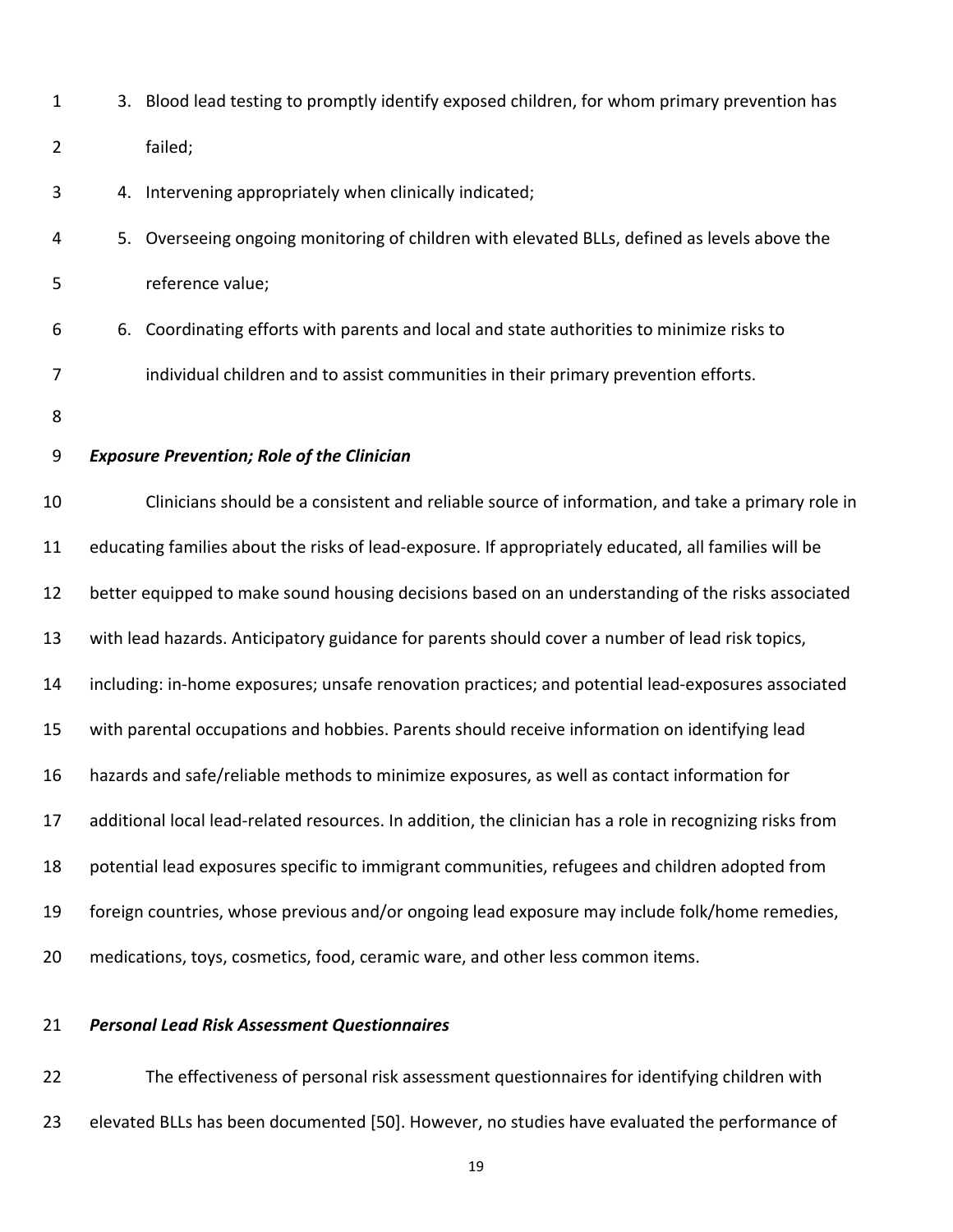| $\mathbf{1}$   | these questionnaires at BLLS <10 $\mu$ g/dL or their effectiveness in directing counseling or in identifying |
|----------------|--------------------------------------------------------------------------------------------------------------|
| $\overline{2}$ | lead hazards in the home. When applied in consecutive samples of patients in clinical settings, the          |
| 3              | ability of such questionnaires to identify children with BLLs $\geq$ 10 $\mu$ g/dL varies considerably by    |
| 4              | population [50]. In certain studies, sensitivity was better for higher BLLs [51] or when questionnaires      |
| 5              | were developed for specific populations [52] [53]. In general, to identify approximately 80% of              |
| 6              | children with BLLs $\geq$ 10 $\mu$ g/dL, a blood test was required in 50% of those assessed using a          |
| $\overline{7}$ | questionnaire. Multiple studies in populations with low [52] or high [54, 55] prevalence of elevated         |
| 8              | BLLs concluded that risk assessment questionnaires were not effective in a clinical setting. When            |
| 9              | screening, it is important to keep in mind that exposure may begin in utero; thus, potential exposures       |
| 10             | during pregnancy should be considered (Table 1). In addition, it should be noted that young children         |
| 11             | may be exposed to lead through contact with paint, water, dust, and soil [56].                               |

#### *Minimizing Absorption* 13

 In their role as advocates for children's health and as educators of parents, clinicians routinely provide nutritional guidance. A well‐balanced diet is essential to meeting the child's recommended daily allowance of essential vitamins and minerals and to provide adequate calories for growth. Certain vitamins and minerals, especially calcium, iron and vitamin C, play a specific role in minimizing lead absorption. Regular assessment of the child's nutritional status during well‐child care can identify children with inadequate intake of these and other nutrients, and allow the clinician to proactively recommend supplementation. Note that the Committee on Nutrition of the American Academy of Pediatrics recently published a comprehensive review of the diagnosis and prevention of iron‐deficiency and anemia ([57]; 14 15 16 17 18 19 20 21 22

23 <http://pediatrics.aappublications.org/content/126/5/1040.full.html>).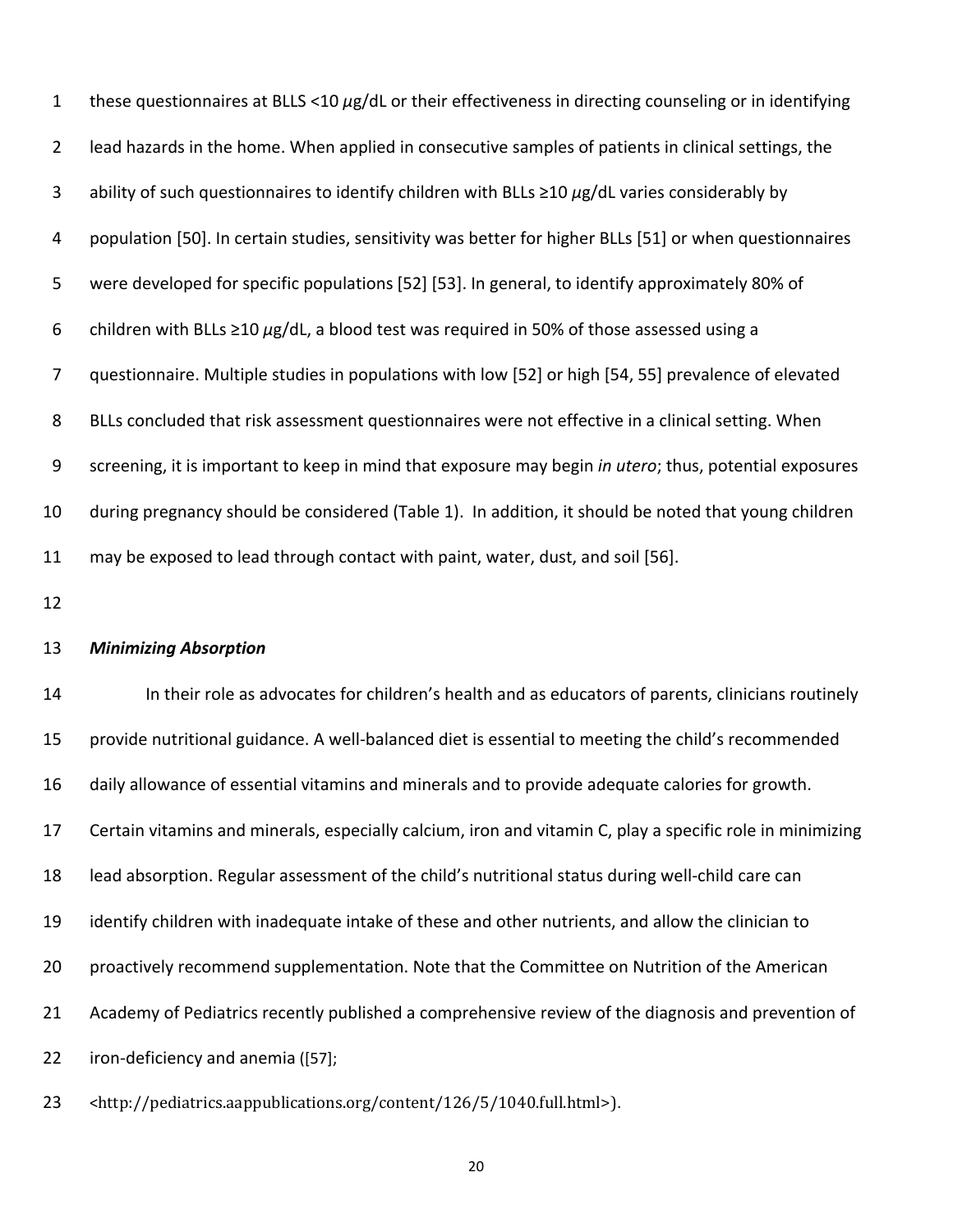For the potentially lead‐exposed child, adequate intake of iron, calcium and vitamin C, beyond their requirement for overall good nutrition, can specifically minimize absorption of ingested lead. For children with BLLs above the reference value, it is imperative to further reinforce healthy eating habits and reinforce nutritional education. It is reasonably well‐established that iron deficiency is associated with increased BLLs, and that some effects, such as lower IQ, can result from both conditions. Thus, children at high risk of lead exposure should be tested for iron deficiency and iron‐ deficiency anemia and treated according to current AAP guidelines. Specific assessment of bodily iron stores can be an essential part of treating lead‐exposed patients, because iron‐deficiency anemia results in increased intestinal absorption of ingested lead [58, 59]. 1 2 3 4 5 6 7 8 9 10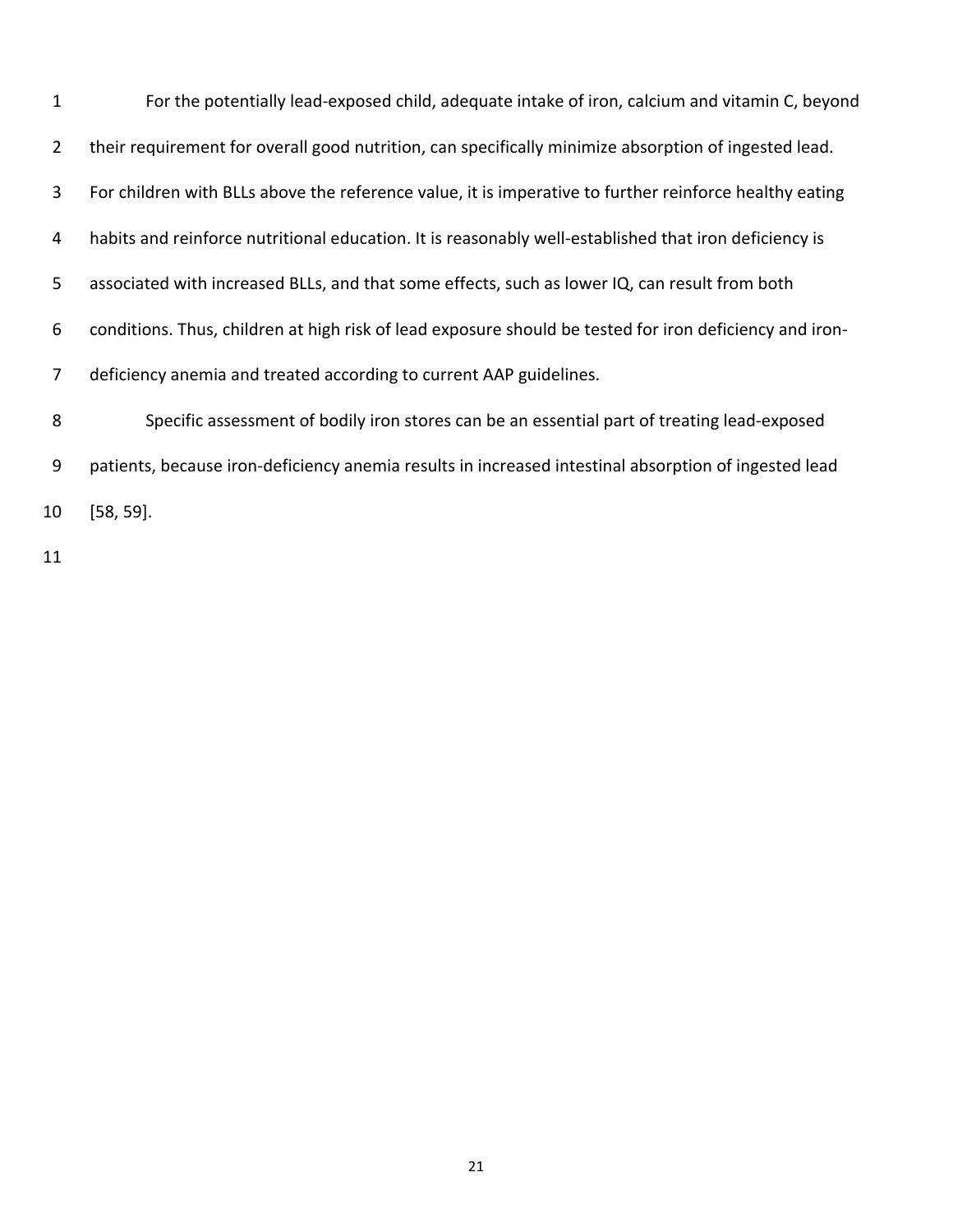| $\mathbf{1}$<br>$\overline{2}$<br>3 |           | Table 1. Risk Factors for Lead Exposure in Pregnant and Lactating Women                                                                                                                                                                          |
|-------------------------------------|-----------|--------------------------------------------------------------------------------------------------------------------------------------------------------------------------------------------------------------------------------------------------|
| 4<br>5<br>6                         | $\sqrt{}$ | Recent immigration from or residency in areas where ambient lead contamination is high.<br>Women from countries where leaded gasoline is still being used (or was recently phased-out)<br>or where industrial emissions are not well-controlled. |
| 7<br>8                              | $\sqrt{}$ | Living near a point source of lead, such as lead mines, smelters, or battery recycling plants<br>(even if the establishment is closed).                                                                                                          |
| 9<br>10                             | $\sqrt{}$ | Working with lead or living with someone who does. Women who work in or who have<br>family members who work in lead-industry (take home exposures).                                                                                              |
| 11<br>12<br>13                      | $\sqrt{}$ | Using lead-glazed ceramic pottery. Women who cook, store, or serve food in lead-glazed<br>ceramic pottery made in a traditional process and usually imported by individuals outside the<br>normal commercial channels.                           |
| 14<br>15                            | $\sqrt{}$ | <b>Eating non-food substances (pica).</b> Women who eat or mouth non-food items that may be<br>contaminated with lead (such as soil or lead-glazed ceramic pottery)                                                                              |
| 16<br>17                            | $\sqrt{}$ | Using alternative or complementary medicines, herbs, or therapies. Women who use<br>imported home remedies or certain traditional herbs that may be contaminated with lead                                                                       |
| 18<br>19<br>20                      | $\sqrt{}$ | Using imported cosmetics or certain food products. Women who use imported cosmetics,<br>such as kohl or surma, or certain imported foods or spices that may be contaminated with<br>lead.                                                        |
| 21<br>22                            | $\sqrt{}$ | Engaging in certain high-risk hobbies or recreational activities. Women who engage in high-<br>risk activities or have family members who do.                                                                                                    |
| 23<br>24<br>25                      | $\sqrt{}$ | Renovating or remodeling older homes without lead hazard controls in place. Women who<br>have been disturbing lead paint and/or creating lead dust, or spending time in such a home<br>environment.                                              |
| 26<br>27                            | $\sqrt{}$ | Consumption of lead-contaminated drinking water. Women whose homes have leaded<br>pipes or source lines with lead.                                                                                                                               |
| 28<br>29<br>30                      | $\sqrt{}$ | Having a history of previous lead exposure or evidence of elevated body burden of lead.<br>Women who may have high body burdens of lead from past exposures, particularly those who<br>are deficient in certain key nutrients (calcium, iron).   |
| 31<br>32                            | $\sqrt{}$ | Living with someone identified with an elevated lead level. Women who may have<br>exposures in common with a child, close friend, or other relative living in same environment.                                                                  |
| 33                                  |           |                                                                                                                                                                                                                                                  |
| 34                                  |           |                                                                                                                                                                                                                                                  |
| 35                                  |           | Formerly, hemoglobin (Hgb) screening was recommended, however Hgb alone is only                                                                                                                                                                  |
| 36                                  |           | sufficient to diagnose anemia (by definition), and does not specifically rule out iron deficiency. Iron                                                                                                                                          |
| 37                                  |           | deficiency, defined as inadequate bodily iron stores to preserve function, may be present without                                                                                                                                                |
| 38                                  |           | anemia. In order to sufficiently assess iron status, iron levels, total iron binding capacity (TIBC) or                                                                                                                                          |
| 39                                  |           | serum ferritin (SF) can be used. An abnormal value on any test can be diagnostic of iron deficiency.                                                                                                                                             |
|                                     |           |                                                                                                                                                                                                                                                  |

40 Children identified as iron deficient should be treated with an appropriately dosed iron supplement,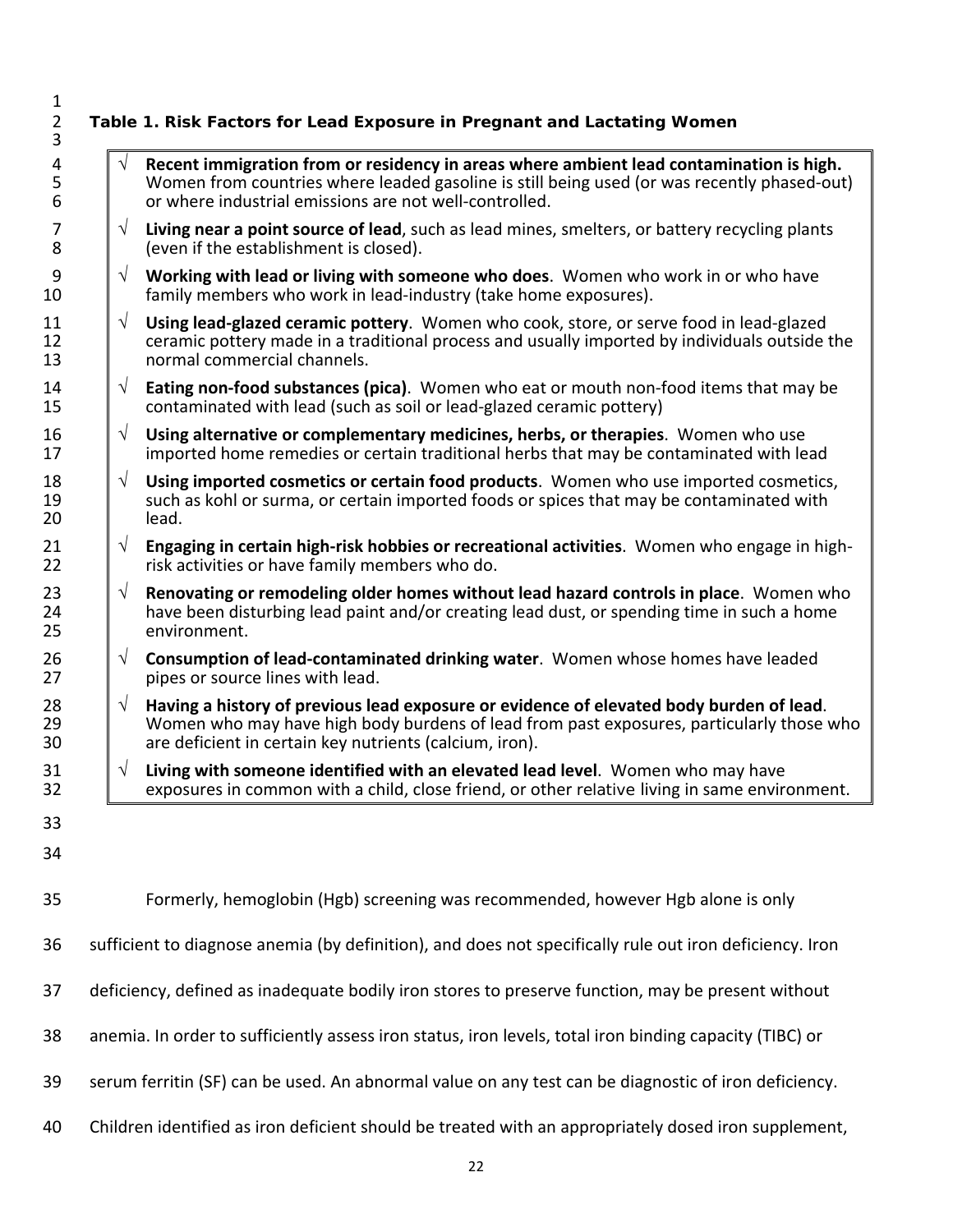and reassessed periodically during treatment. Clinicians must keep in mind the risk of toxicity

associated with excess iron intake [57]and counsel parents accordingly.

- 
- 

#### *Evaluation and Treatment of Lead Exposure ‐ Identifying Exposed Children*

 A national surveillance program is crucial to gauge the success of our public health programs, identifying subpopulations with higher exposure, and determining the reference value. In addition, clinical testing for lead exposure must continue for the foreseeable future in order to identify those children for whom primary prevention measures have failed.

10 BLL testing is currently required at 12 and 24 months for all Medicaid-enrolled children, regardless of known lead‐exposure risk. Testing will often occur during routine well‐child care as recommended by the American Academy of Family Physicians and the AAP. In addition, children ≤72 months who missed recommended screening at a younger age should be screened at presentation. Screening at 12 and 24 months satisfies the Healthcare Effectiveness Data and Information Set (HEDIS) measures. However, it is important to perform at least one BLL in all children between the 16 ages of 12-24 months, regardless of insurance status, to obtain accurate measurements of population BLL.

 In 1991, CDC recommended universal BLL testing for all children, with different screening requirements for ≥6 month old children at low and high risk of lead‐exposure [48]. In 1997, the CDC recommended that state and/or local agencies formulate their own lead screening recommendations 21 based on local data, because of the wide variability in lead-exposure in different urban and rural U.S. communities [60]. In particular, the CDC recommended universal lead screening for communities with a ≥27% pre‐1950 housing or ≥12% prevalence of ≥10 µg/dL blood lead in children 12‐36 months 24 old. They further, recommended targeted screening for specific groups with higher risk factors in communities with lower prevalence of elevated BLLs. In the absence of a statewide or local plan,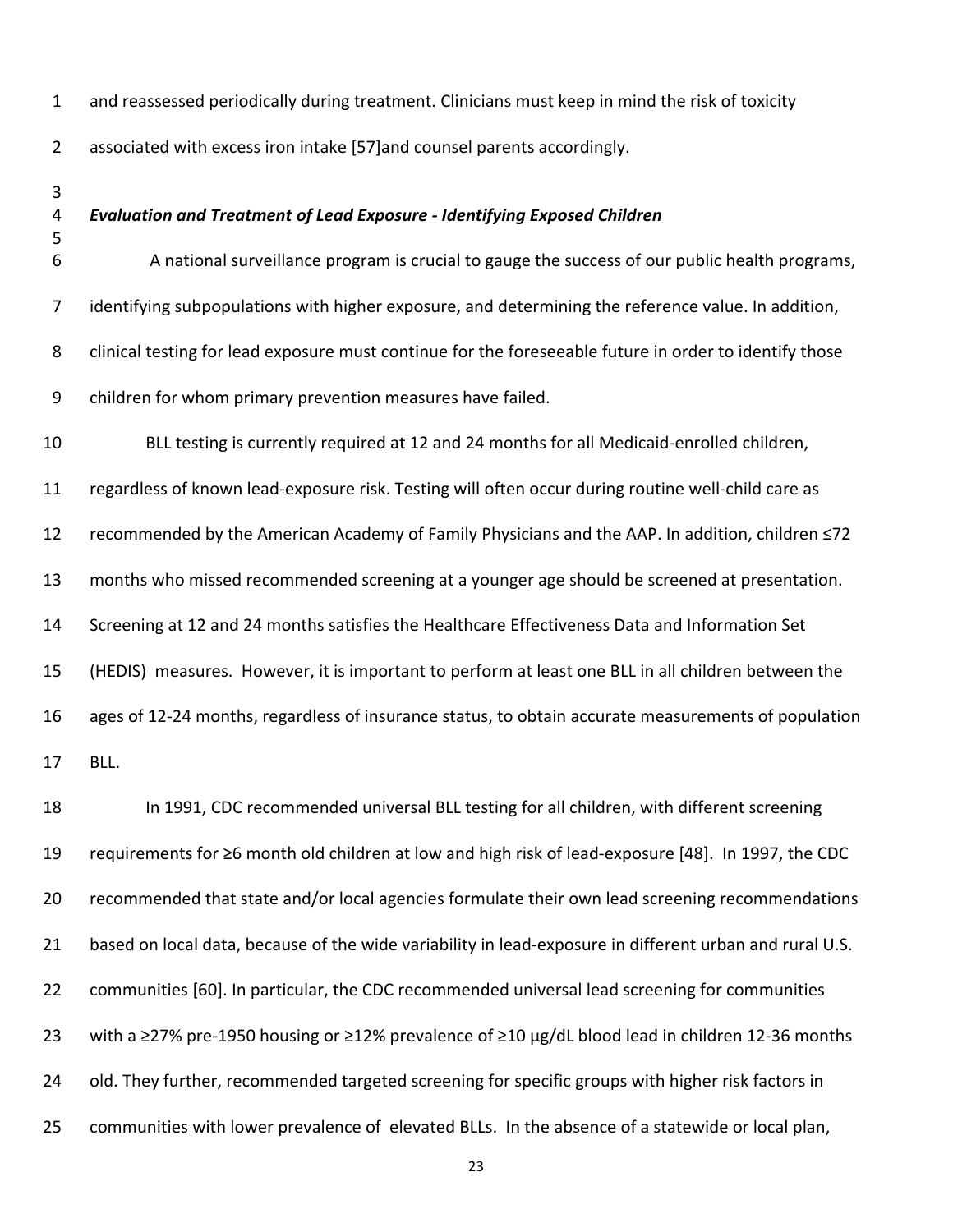universal BLL testing according to the 1991 CDC guidance is recommended. Based on the prevalence 2 of elevated BLLs, local health departments or other relevant agencies may implement different testing guidelines, such as screening more frequently or at different ages. However, CDC and Medicaid are currently negotiating the criteria for local exemptions. In general, information about CDC‐approved local screening programs can be found at:

 http://www.cdc.gov/HealthyHomes/programs.html.

 A 2005 guidance statement from the AAP summarized the history of lead screening and 8 suggested that pediatricians screen according to local and state guidelines where they apply, but screen all non‐Medicaid children in their absence, and also screen all immigrant, refugee and internationally‐adopted children when they arrive in the U.S., due to their increased risk [61]. The numerous reports of children with high blood lead levels, including fatalities, in many countries, as well as lead exposure from imported products support the screening of foreign‐born children [62‐65] [66]. The CDC also recommends initial and follow‐up screening of pregnant and lactating women [3], 14 as well as for neonates and infants of women with BLLs  $\geq$ 5 µg/dL. ACCLPP recommends that health care providers follow local and state lead screening 16 guidelines, screen children coming from other countries when they arrive in the United States, and screen neonates and infants born to women with lead exposure during pregnancy and lactation per earlier CDC guidance. It recommends that children be screened according to guidelines for Medicaid‐ enrolled children and the 1997 CDC guidelines for jurisdictions (screen at ages 12 and 24 months, and once between 36 to 72 months of age in those without prior screening) in jurisdictions without formal recommendations until those recommendations are issued. (See reference [40] for more detail.)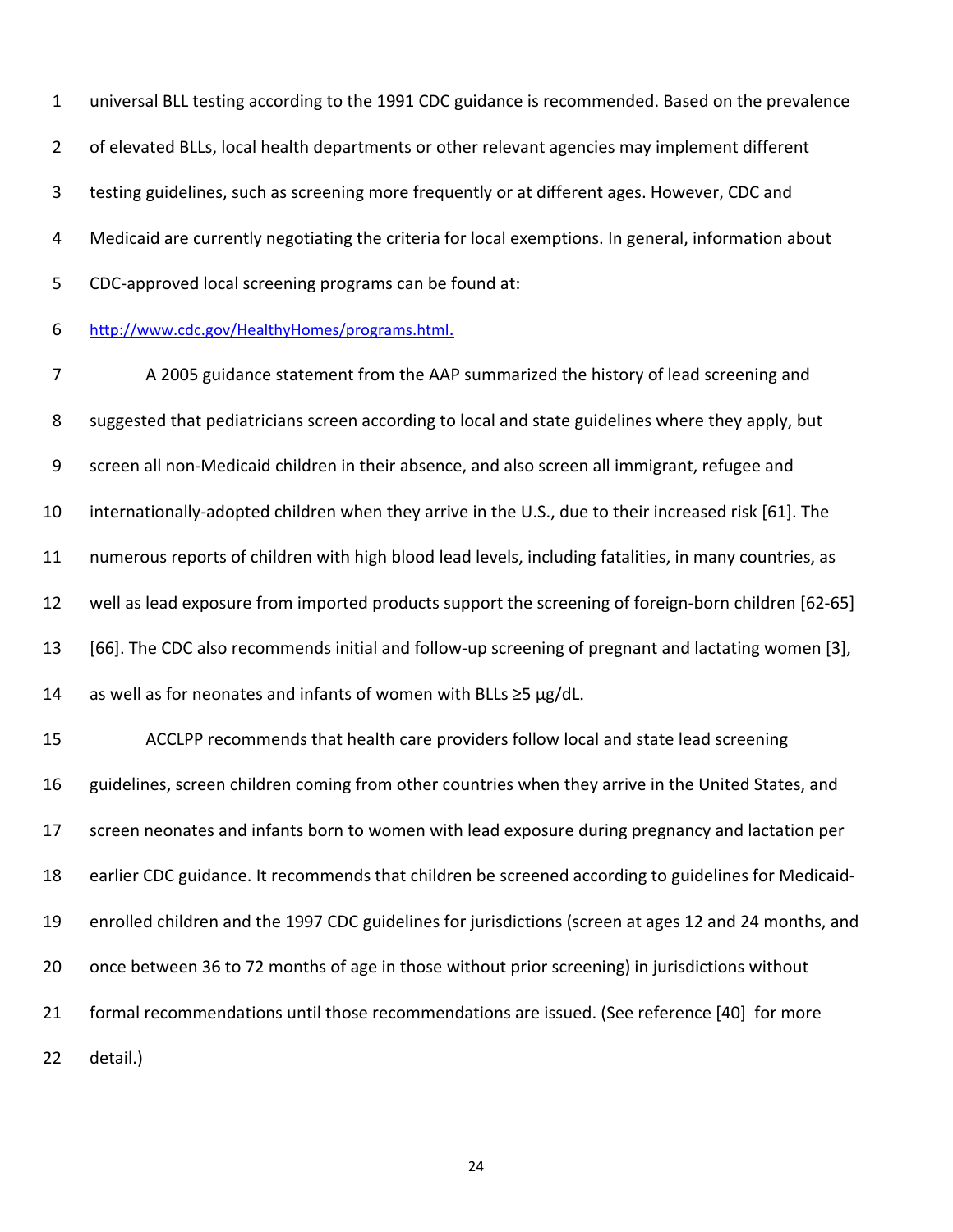Some communities may provide screening outside of the child's medical home (such as 2 through the WIC program). It is not necessary for the clinician to duplicate those efforts, but he/she should confirm that the screening was performed elsewhere before testing is deferred during the office visit.

- 
- 

#### *Evaluation and Intervention Strategies for Children with BLLs above the Reference Value*

 With the move away from a designated "level of concern," a new algorithm is needed to provide clinicians with guidance on responding appropriately to the lower range of BLLs. It is now clear that there is no known threshold below which adverse effects of lead are absent. Management strategies for children whose blood levels are equal to or greater than the reference value include nutritional education and intervention, if indicated, educational intervention, ongoing monitoring, and coordination with other organizations (Table 2).

 Coordination of care with the local authorities and organizations, including local Childhood Lead Poisoning Prevention programs is essential to initiate prompt investigation for the source of lead exposure and potentially plan a response strategy. Although these services are typically outside of the clinician's role, medical and environmental interventions should be implemented simultaneously to best protect the child. In addition, families with children whose BLLs are above the reference value should be given access to services that provide:

19 1. Education about existing codes, lead-safe housing rules, disclosure requirements, landlord responsibilities, risk factors for lead exposure in the home and at work, and steps for maintaining a lead safe home (lead hazard identification and repair, lead dust testing, EPA and 22 state Renovation, Repair and Painting (RRP) requirements, and do-it-yourself precautions)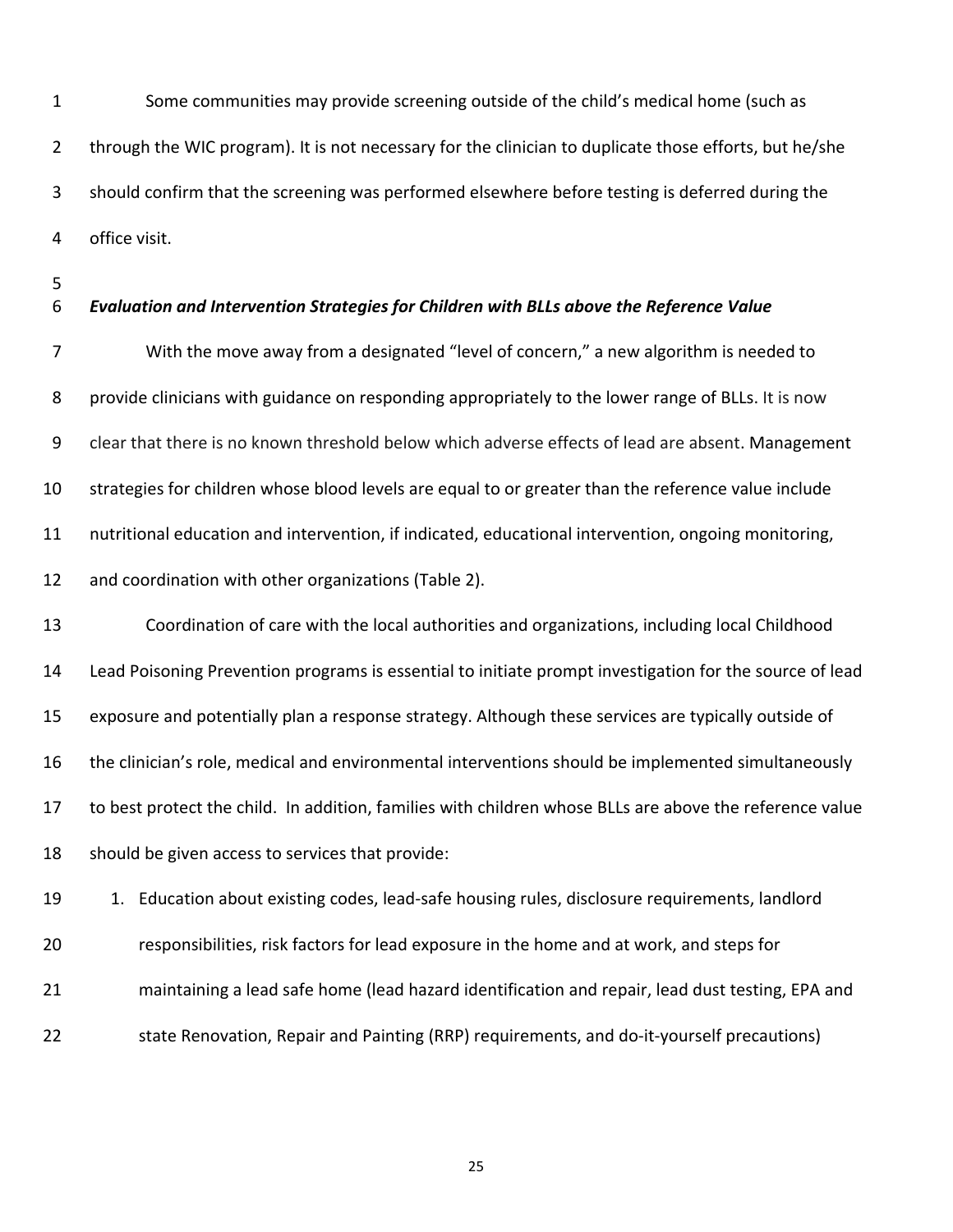| $\mathbf{1}$   | 2. Home visits by CLPPP staff, community health workers, Maternal and Child Health home        |
|----------------|------------------------------------------------------------------------------------------------|
| $\overline{2}$ | visiting programs, and other systems to assess the home, advise occupants, report              |
| 3              | observations and lead test results, and make referrals in response to identified lead hazards. |
| $\overline{4}$ | 3. Assistance and guidance regarding landlord violations of RRP, other lead rules, and housing |
| 5              | codes, including legal services for egregious situations like evictions and serial offender    |
| 6              | property owners and referrals to code enforcement.                                             |

- 4. Educational needs of children with BLLs above the reference value are being addressed in a separate publication from the ACCLPP. 7 8
- 9

#### *Communicating BLL Test Results* 10

 Effective screening policies and practices should ensure that the children of high‐risk families (i.e., families on Medicaid), are screened, and that lead‐exposed children or children with elevated BLLs receive key environmental interventions and case management services. Funding to sustain these activities is an essential building block. Interactions with affected families must be performed in a culturally‐sensitive, same‐language, and streamlined manner. The medical home, laboratory, and other providers should offer simple information about the meaning of elevated BLL test results and relevant, culturally‐sensitive messages about relative impact should be conveyed. Specialized terms such as detectable level or elevated BLL should be defined. Pediatricians and other providers shall integrate BLL test results into the "basic" report of indicators like weight, height, and developmental percentiles. Pediatricians commonly present data in the form of percentiles, and a similar convention could help physicians explain elevated BLLs to parents. (See reference [40] for more information, and [67] for patient handouts). Test results should not be mysterious or difficult to obtain; parents should 11 12 13 14 15 16 17 18 19 20 21 22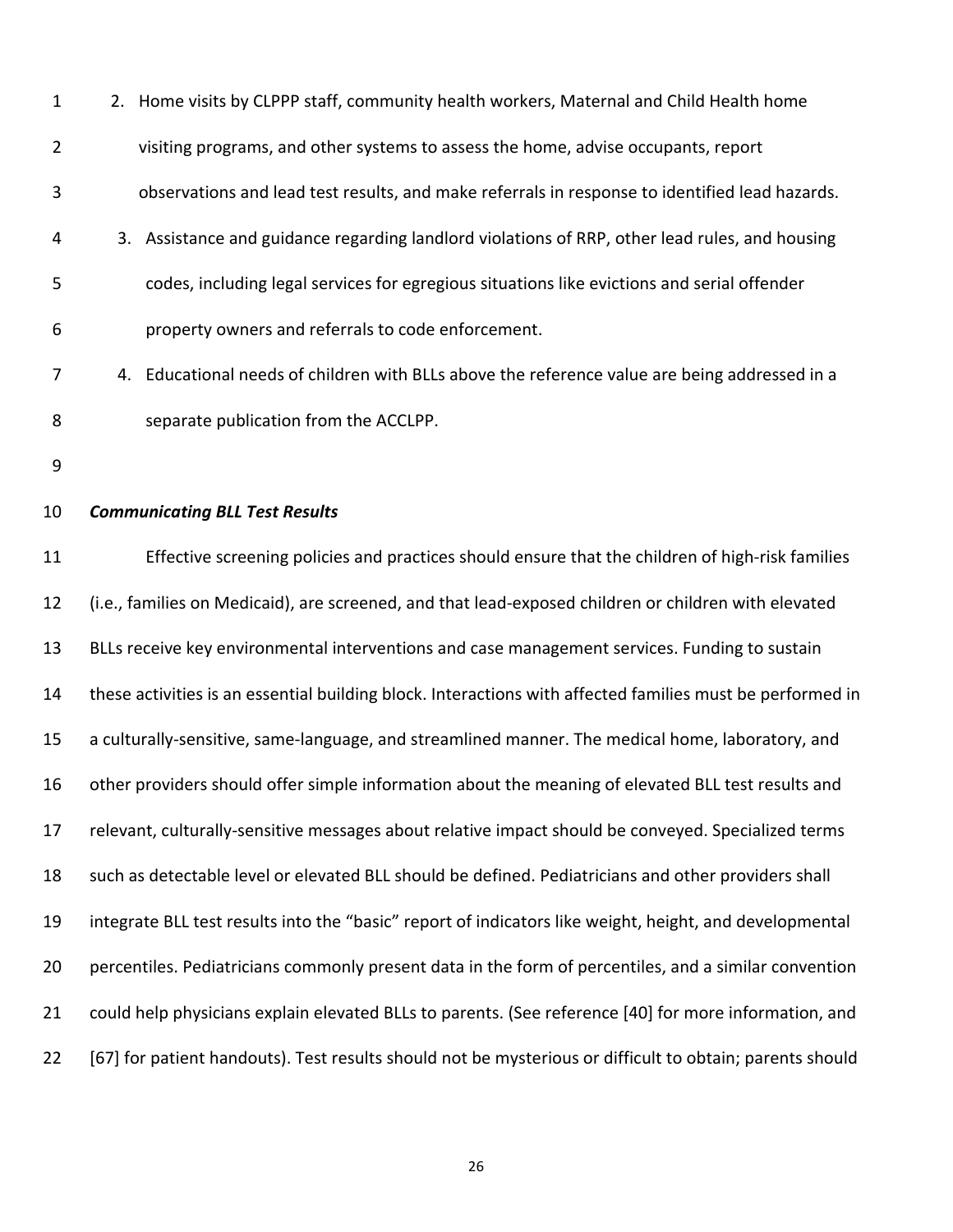| $\mathbf{1}$   | have continuous access to BLL test results via internet and telephone retrieval systems until the child  |
|----------------|----------------------------------------------------------------------------------------------------------|
| $\overline{2}$ | reaches the age of twelve.                                                                               |
| $\mathbf{3}$   | Pediatricians should explain the uncertainty of all quantitative medical tests and BLL testing.          |
| 4              | In particular, testing capillary blood for lead may be affected by residual lead contamination ingrained |
| 5              | on children's fingers, and that can be very difficult to remove. Thus, a capillary blood lead test above |
| 6              | the reference value should be repeated using a venous blood sample. Even in the best laboratories,       |
| 7              | variations in test results of ±2 µg/dL are normal and are well within the acceptable lab error. Multiple |
| 8              | BLL tests are needed over time to examine true trends in actual blood lead levels . (See reference [40]  |
| 9              | for more detailed discussion).                                                                           |
| 10             | Given the challenges involved in measuring BLLs as low as 5 µg/dL, quality assurance practices           |
| 11             | will need to be updated with the goal of improving accuracy and repeatability of BLL testing. ACCLPP     |
| 12             | previously recommended that the federal Centers for Medicare & Medicaid Services, which is               |
| 13             | responsible for regulating clinical laboratory testing through the Clinical Laboratory Improvement       |
| 14             | Amendments 1988 [68, 69], move as soon as possible to revise current regulations for allowable           |
| 15             | laboratory error permitted in blood lead proficiency testing programs from ±4 µg/dL to ±2 µg/dL for      |
| 16             | BLLs ≤ 20 µg/dL. Additional adjustments to internal laboratory quality assurance procedures may be       |
| 17             | warranted, especially at BLLs <10 µg/dL. Laboratory practices and associated recommendations are         |
| 18             | being addressed in a separate publication.                                                               |
| 19             |                                                                                                          |
| 20             | Confirmatory Testing of Children with BLLs above the Reference Value                                     |

#### **Testing of Children with BLLs above the Reference Value**

21

 22 Given the uncertainty of individual blood lead test results, it is important to do confirmatory 23 testing, especially for capillary blood samples that might be elevated due to residual lead on the skin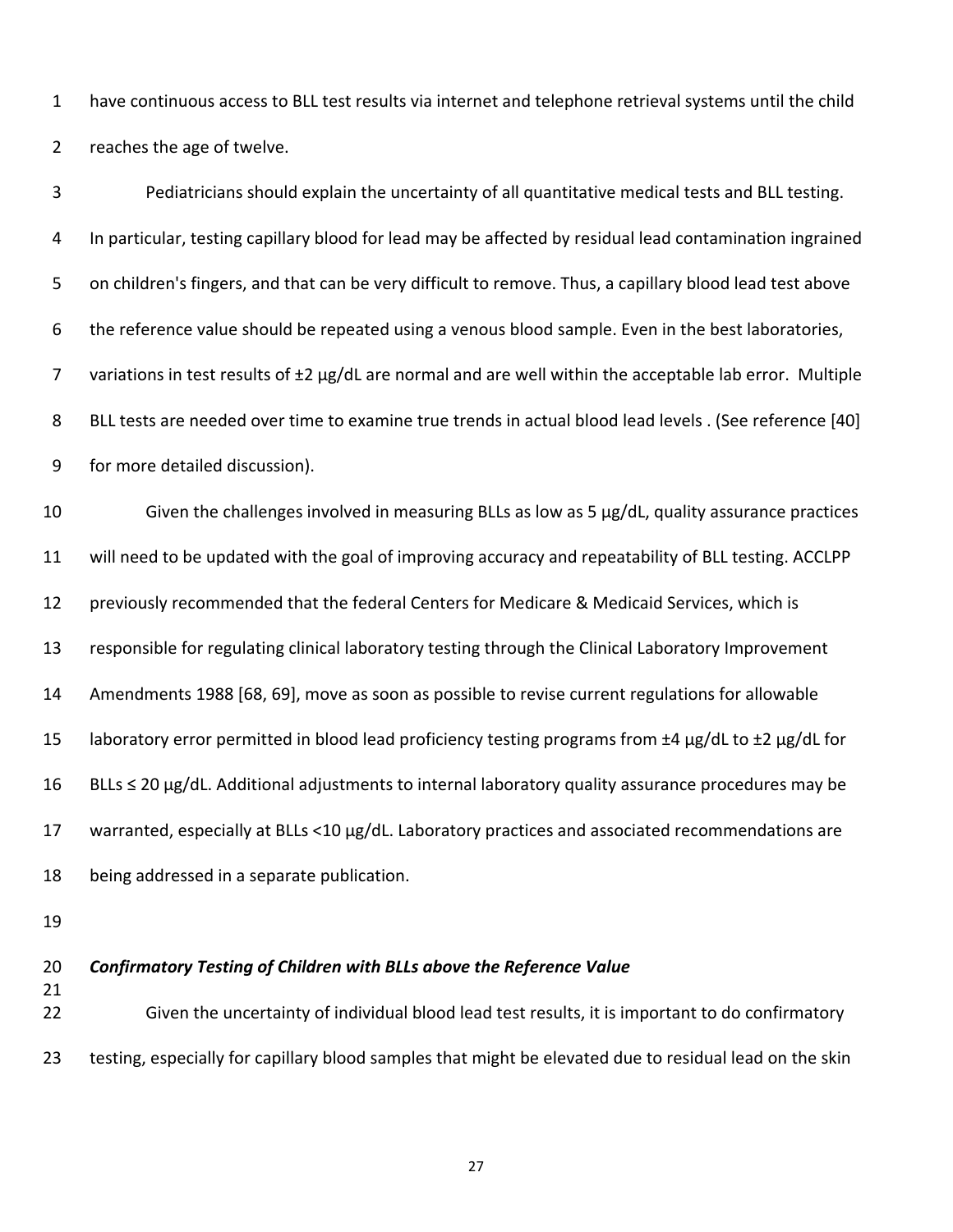| $\mathbf{1}$   | at the puncture site. The recommended schedule for confirmatory testing is summarized in Table 3        |
|----------------|---------------------------------------------------------------------------------------------------------|
| $\overline{2}$ | and includes:                                                                                           |
| 3              | 1) All capillary and venous BLL results greater than or equal to the reference value must be            |
| 4              | confirmed within 1-3 months;                                                                            |
| 5              | 2) Children with BLLs ≥45 µg/dL or with symptoms of lead poisoning should have an immediate             |
| 6              | (within 48 hr) confirmatory test;                                                                       |
| 7              | 3) Response actions should be initiated only after elevated BLLs are confirmed.                         |
| 8              |                                                                                                         |
| 9              | Management of Children with BLLs above the Reference Value                                              |
| 10             | No changes are recommended to the existing CDC guidelines for the evaluation and treatment of           |
| 11             | children requiring chelation (those with BLLs $\geq$ 45 µg/dL) [70]. Unless the clinician is intimately |
| 12             | familiar with treatment protocols, he/she should consult with a medical toxicologist and/or regional    |
| 13             | Pediatric Environmental Specialty Health Unit (PESHU), or a clinician experienced in treating children  |
| 14             | with elevated BLLs. Contact information for regional PESHUs can be obtained at                          |
| 15             | http://aoec.org/PEHSU/serviceareas.htmlhttp://aoec.org/PEHSU/serviceareas.html; local or regional       |
| 16             | poison control contact information is available at                                                      |
| 17             | http://npic.orst.edu/health/poison.htm.http://npic.orst.edu/health/poison.htm. The CDC's Lead           |
| 18             | Poisoning Branch is another resource available to clinicians at                                         |
| 19             | http://www.cdc.gov/nceh/lead/about/program.htm.http://www.cdc.gov/nceh/lead/about/program.              |
| 20             | htm. Children who undergo chelation should be monitored at least monthly, if not more often, for        |
| 21             | potential side effects.                                                                                 |
| 22             | Of note, there are numerous touted interventions that are, at best, unnecessary and dangerous,          |

23 and, at worst, can be fatal. Non-medically managed chelation therapy has been widely promoted in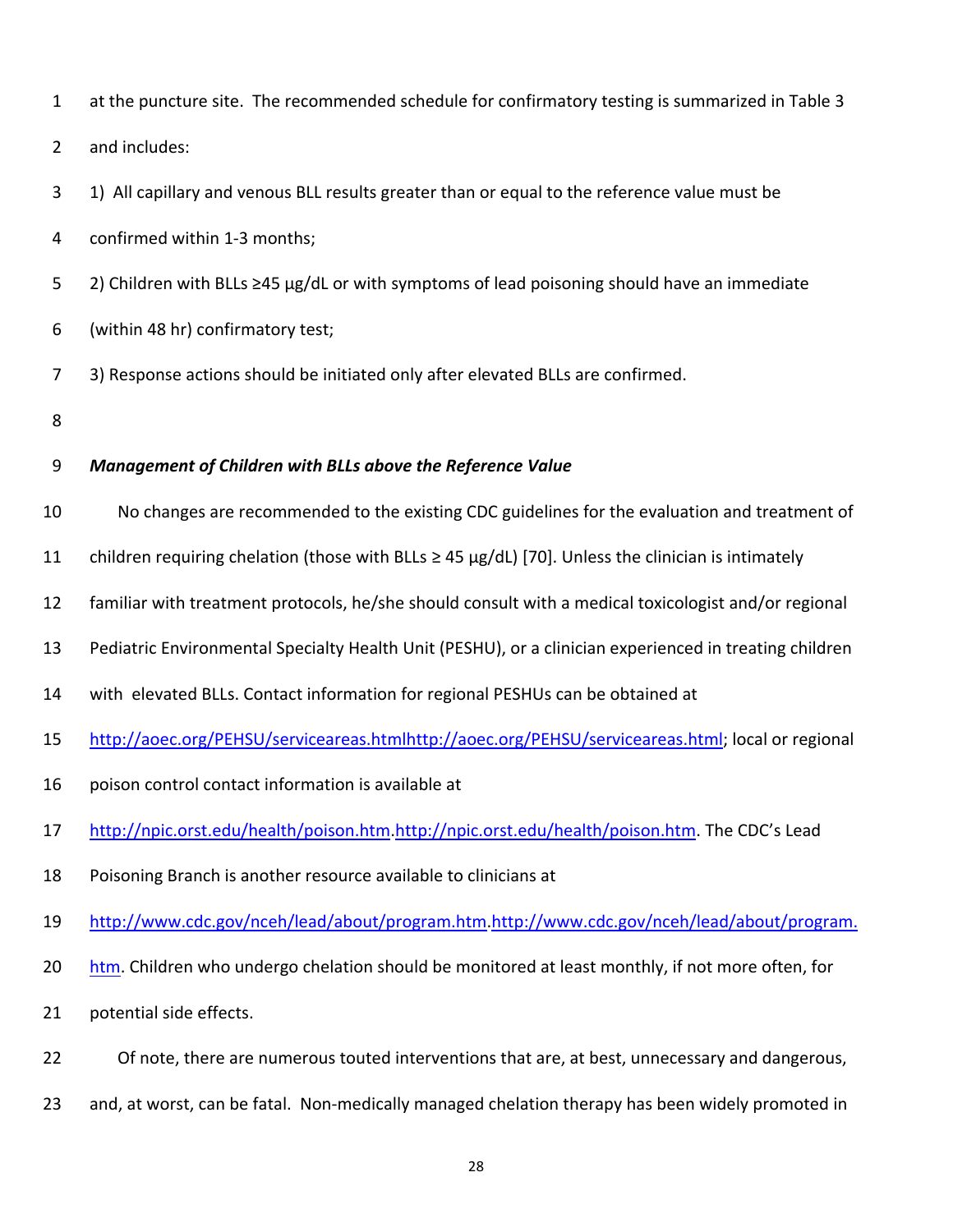lay literature and on the internet as a cure for a variety of diseases and disorders. These claims are not scientifically‐based, and families should be counseled proactively against becoming a victim of these unproven and sometimes dangerous treatments. There is no medical foundation for relying on the following methods to diagnose over‐exposure to lead: gingival lead lines, testing of neurophysiologic function; evaluation of renal function (except during chelation with EDTA); testing of hair, teeth, packed red cells, saliva or fingernails for lead; radiographic imaging of long bones (see reference [70], Chapter 3) nor is provocative chelation prior to measurement of lead in urine testing recommended. The widely accepted sequelae of BLLs <45 µg/dL are cognitive and behavioral impairment. Chelation of children with BLLs ≥ 20 and ≤45 µg/dL has not been shown to offer therapeutic benefit for these outcomes [29]. 1 2 3 4 5 6 7 8 9 10

11

#### *Ongoing Monitoring For Lead‐Exposed Children* 12

 For the child identified with a BLL results greater than or equal to the reference value, ongoing monitoring of BLL is indicated during and after appropriate medical, educational and environmental interventions (See Table 4). BLLs that rise may be indicative of an unrecognized source of exposure, inappropriate abatement activities, failure to mitigate the identified hazard, or the redistribution of lead stores within the child's body. For the child with a rising BLL, additional medical and environmental evaluation and interventions may be necessary, along with ongoing coordination of care with the local CLPP. This monitoring is essential to identify a given source of lead, help determine if there is any ongoing exposure, and to verify the decline in BLL after lead sources have been reduced or eliminated. Ongoing monitoring is also essential for children undergoing chelation [61, 70, 71]. 13 14 15 16 17 18 19 20 21 22

 **Table 2: Recommended actions based on BLL** 23 **<Reference ≥Reference Value ≤45 ≥45 ≤69 ≥70**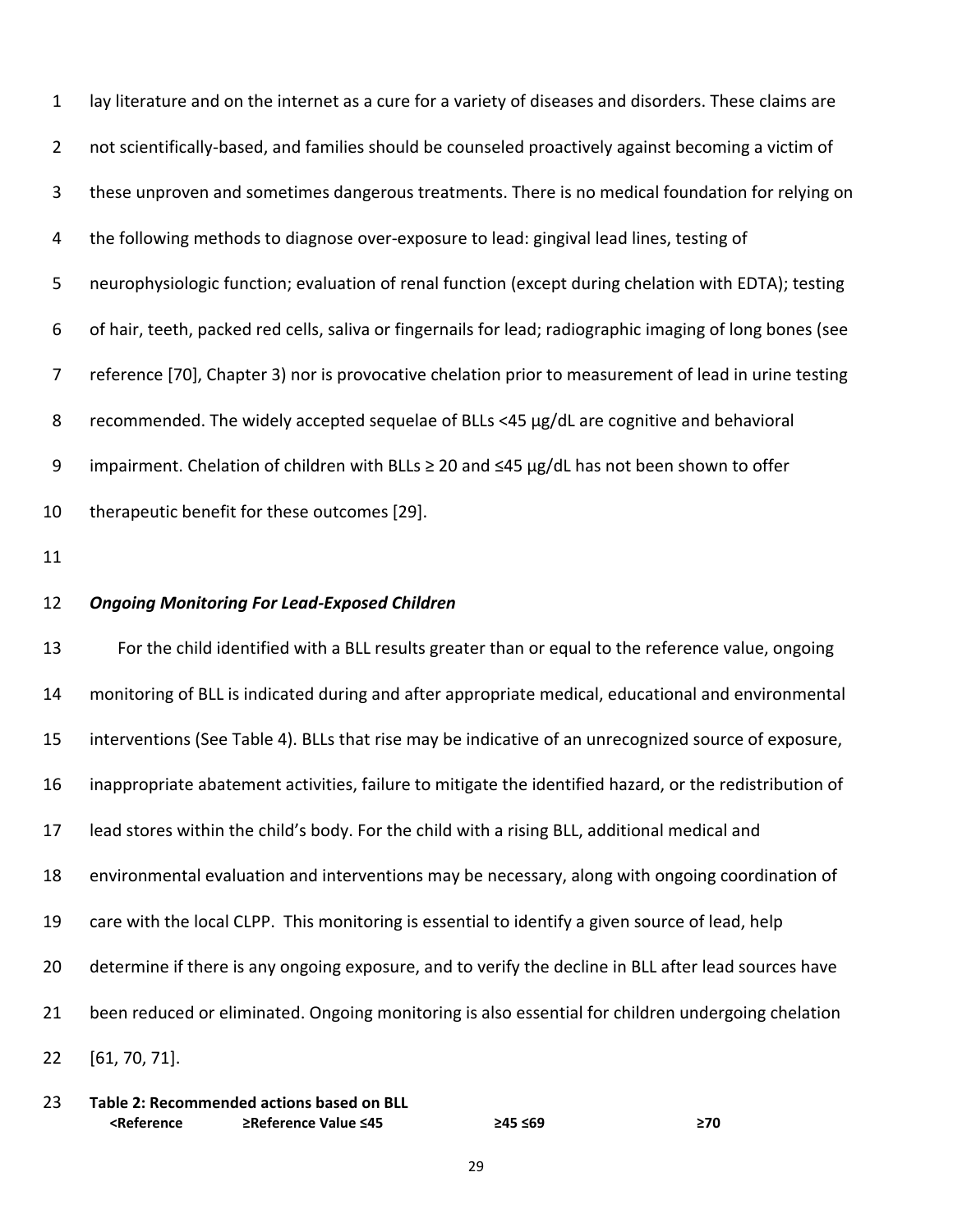| Value                             |                                                         |                                                                                                                                                                                                                                                                              |                                                                                                         |
|-----------------------------------|---------------------------------------------------------|------------------------------------------------------------------------------------------------------------------------------------------------------------------------------------------------------------------------------------------------------------------------------|---------------------------------------------------------------------------------------------------------|
| Lead education                    | Lead education <sup>[1]</sup>                           | Lead education <sup>[1]</sup>                                                                                                                                                                                                                                                | Hospitalize and                                                                                         |
| -Dietary                          | -Dietary <sup>[1]</sup>                                 | -Dietary $\Box$                                                                                                                                                                                                                                                              | commence chelation<br>therapy (following                                                                |
| -Environmental                    | -Environmental <sup>[1]</sup>                           | - Environmental <sup>[1]</sup><br>$\Box$                                                                                                                                                                                                                                     | confirmatory venous<br>blood lead test) in                                                              |
| Environmental                     | Follow-up blood $\square$                               | Follow-up blood $\Box$                                                                                                                                                                                                                                                       | conjunction with                                                                                        |
| assessment* for<br>pre -1978      | lead monitoring                                         | lead monitoring                                                                                                                                                                                                                                                              | consultation from a<br>medical toxicologist or<br>a pediatric<br>environmental health<br>specialty unit |
| housing                           | Complete history □and                                   | Complete history and physical                                                                                                                                                                                                                                                |                                                                                                         |
| Follow-up                         | physical exam                                           | exam                                                                                                                                                                                                                                                                         |                                                                                                         |
| blood lead                        | Lab work:                                               | Lab work:□                                                                                                                                                                                                                                                                   | Proceed according to                                                                                    |
| monitoring (see<br>pages 23 - 24) | - Iron status                                           | -Hemoglobin                                                                                                                                                                                                                                                                  | actions for 45-69 $\mu$ g/dL                                                                            |
|                                   | Consider Hemoglobin                                     | or□hematocrit□                                                                                                                                                                                                                                                               |                                                                                                         |
|                                   | or□hematocrit□                                          | -Iron status□                                                                                                                                                                                                                                                                |                                                                                                         |
|                                   | Environmental investigation<br>Lead hazard reduction    | -Free erythrocyte<br>protoporphyrin                                                                                                                                                                                                                                          |                                                                                                         |
|                                   | Neurodevelopmental<br>monitoring                        | Environmental investigation<br>Lead hazard reduction                                                                                                                                                                                                                         |                                                                                                         |
|                                   | - Abdominal X-ray □(if<br>particulate lead ingestion is | Neurodevelopmental                                                                                                                                                                                                                                                           |                                                                                                         |
|                                   |                                                         | monitoring                                                                                                                                                                                                                                                                   |                                                                                                         |
|                                   | suspected) with bowel                                   | Abdominal X-ray with                                                                                                                                                                                                                                                         |                                                                                                         |
|                                   | decontamination if indicated                            | bowel□decontamination□if<br>indicated                                                                                                                                                                                                                                        |                                                                                                         |
|                                   |                                                         | Oral Chelation therapy                                                                                                                                                                                                                                                       |                                                                                                         |
|                                   |                                                         | Consider hospitalization if<br>lead-safe environment cannot                                                                                                                                                                                                                  |                                                                                                         |
|                                   |                                                         | be assured                                                                                                                                                                                                                                                                   |                                                                                                         |
|                                   |                                                         | * The scope of an "environmental assessment" will vary based on local resources and site conditions. However, this would include at a<br>minimum a visual assessment of paint and housing conditions, but may also include testing of paint, soil, dust, and water and other |                                                                                                         |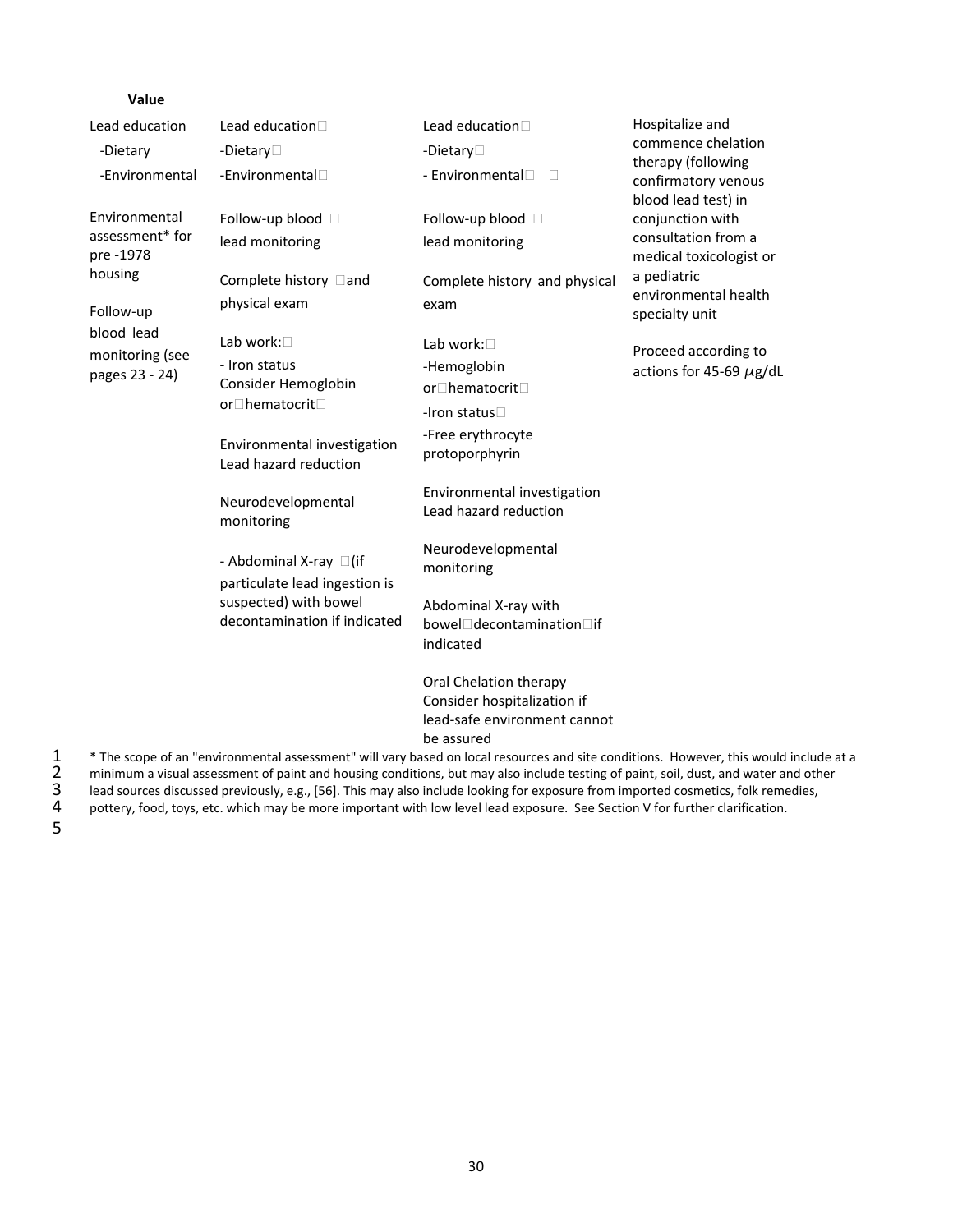## 2 **Table 3. Recommended Schedule for Obtaining a Confirmatory Venous Sample**

3

| <b>Blood µg/dl</b>        | <b>Time to confirmation testing</b> |
|---------------------------|-------------------------------------|
| $\geq$ Reference Value- 9 | 1 - 3 months                        |
| 10-44                     | 1 week $-$ 1 month $*$              |
| 45-59                     | 48 hours                            |
| 60-69                     | 24 hours                            |
| $\geq 70$                 | Urgently as emergency test          |

 $4$   $*$  The higher the BLL on the screening test, the more urgent the need for confirmatory testing.  $\overline{4}$ 

5 (Adapted from: Screening Young Children for Lead Poisoning: Guidance for State and Local Public Health Officials. Atlanta:  6 *CDC; 1997.)*

 7 8

# 9 **Table 4. Schedule for Follow‐Up Blood Lead Testing<sup>a</sup>**

#### 10

| <b>Venous Blood</b><br>lead level µg/dl | <b>Early follow up testing</b><br>(2-4 tests after<br>identification) | Later follow up testing<br>after blood lead level<br>declining |
|-----------------------------------------|-----------------------------------------------------------------------|----------------------------------------------------------------|
| $\geq$ Reference<br>Value - 9           | 3 months *                                                            | 6-9 months                                                     |
| $10 - 19$                               | 1-3 months $*$                                                        | 3-6 months                                                     |
| $20 - 24$                               | 1-3 months $*$                                                        | 1-3 months                                                     |
| $25 - 44$                               | 2 weeks- 1 month                                                      | 1 months                                                       |
| >45                                     | As soon as possible                                                   | As soon as possible                                            |

11 a Seasonal variation of BLLs exists and may be more apparent in colder climate areas. Greater exposure 12 in the summer months may necessitate more frequent follow ups. in the summer months may necessitate more frequent follow ups.

<sup>\*</sup> Some case managers or PCPs may choose to repeat blood lead tests on all new patients within a month to<br>14 ensure that their BLL level is not rising more quickly than anticipated. ensure that their BLL level is not rising more quickly than anticipated.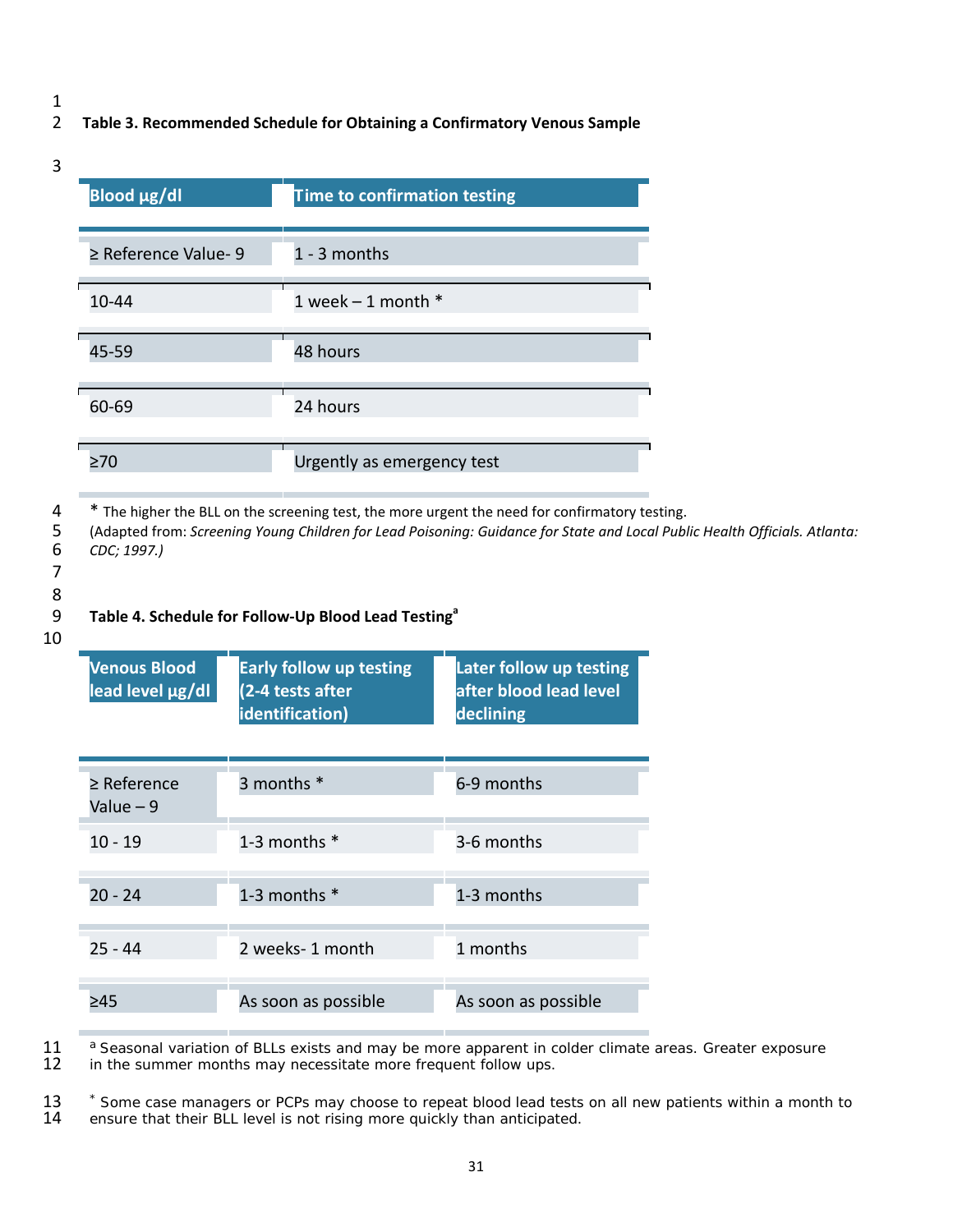## <span id="page-42-0"></span> *Children Deserving Special Attention*

| $\overline{2}$                                                 | Numerous publications highlight the lead exposure risks to children from some immigrant                                                                                                                                                                                                                                                                                                                                                                                                                                                                                                                                                        |
|----------------------------------------------------------------|------------------------------------------------------------------------------------------------------------------------------------------------------------------------------------------------------------------------------------------------------------------------------------------------------------------------------------------------------------------------------------------------------------------------------------------------------------------------------------------------------------------------------------------------------------------------------------------------------------------------------------------------|
| 3                                                              | communities arising from a wide range of ongoing exposure sources or from exposures in their                                                                                                                                                                                                                                                                                                                                                                                                                                                                                                                                                   |
| 4                                                              | country of origin. These children are at greater risk of having a BLL above the reference value outside                                                                                                                                                                                                                                                                                                                                                                                                                                                                                                                                        |
| 5                                                              | of the typical age range targeted for testing. Therefore, it is recommended that all immigrant                                                                                                                                                                                                                                                                                                                                                                                                                                                                                                                                                 |
| 6                                                              | children, including international adoptees, be tested for lead exposure, with home evaluation to                                                                                                                                                                                                                                                                                                                                                                                                                                                                                                                                               |
| 7                                                              | identify sources if indicated.                                                                                                                                                                                                                                                                                                                                                                                                                                                                                                                                                                                                                 |
| 8                                                              | Developmentally-delayed children with hand-to-mouth behavior persisting beyond the typical                                                                                                                                                                                                                                                                                                                                                                                                                                                                                                                                                     |
| 9                                                              | age range should also be considered candidates for continued monitoring. In addition, healthcare                                                                                                                                                                                                                                                                                                                                                                                                                                                                                                                                               |
| 10                                                             | providers should consider blood lead testing for siblings of children with BLLs above the reference                                                                                                                                                                                                                                                                                                                                                                                                                                                                                                                                            |
| 11                                                             | value given the potential for lead exposure.                                                                                                                                                                                                                                                                                                                                                                                                                                                                                                                                                                                                   |
| 12                                                             | IV. Achieving Lead-Safe Housing                                                                                                                                                                                                                                                                                                                                                                                                                                                                                                                                                                                                                |
|                                                                |                                                                                                                                                                                                                                                                                                                                                                                                                                                                                                                                                                                                                                                |
| 13<br>14                                                       | <b>KEY POINTS/RECOMMENDATIONS</b>                                                                                                                                                                                                                                                                                                                                                                                                                                                                                                                                                                                                              |
|                                                                | Educate families, service providers, advocates, and public officials on primary prevention of lead<br>exposure in homes and other child-occupied facilities, so that lead hazards are eliminated before<br>children are exposed.<br>CDC should encourage local, state, and other federal agencies to: 1) facilitate data-sharing between<br>health and housing agencies; 2) develop and enforce preventive lead-safe housing standards for<br>rental and owner-occupied housing; 3) identify financing for lead hazard remediation; and 4)<br>provide families with the information needed to protect their children from hazards in the home. |
| 15<br>16<br>17<br>18<br>19<br>20<br>21<br>22<br>23<br>24<br>25 | ACCLPP has stated previously that the recommended approach to prevent lead poisoning is to reduce                                                                                                                                                                                                                                                                                                                                                                                                                                                                                                                                              |
| 26                                                             | exposures to lead-based paint hazards and to make and keep the U.S. housing stock "lead-safe". The                                                                                                                                                                                                                                                                                                                                                                                                                                                                                                                                             |
| 27                                                             | most common sources of exposure among children with BLLs above the reference value are lead                                                                                                                                                                                                                                                                                                                                                                                                                                                                                                                                                    |
| 28                                                             | hazards in and around older housing, including deteriorated lead-based paint, lead-contaminated                                                                                                                                                                                                                                                                                                                                                                                                                                                                                                                                                |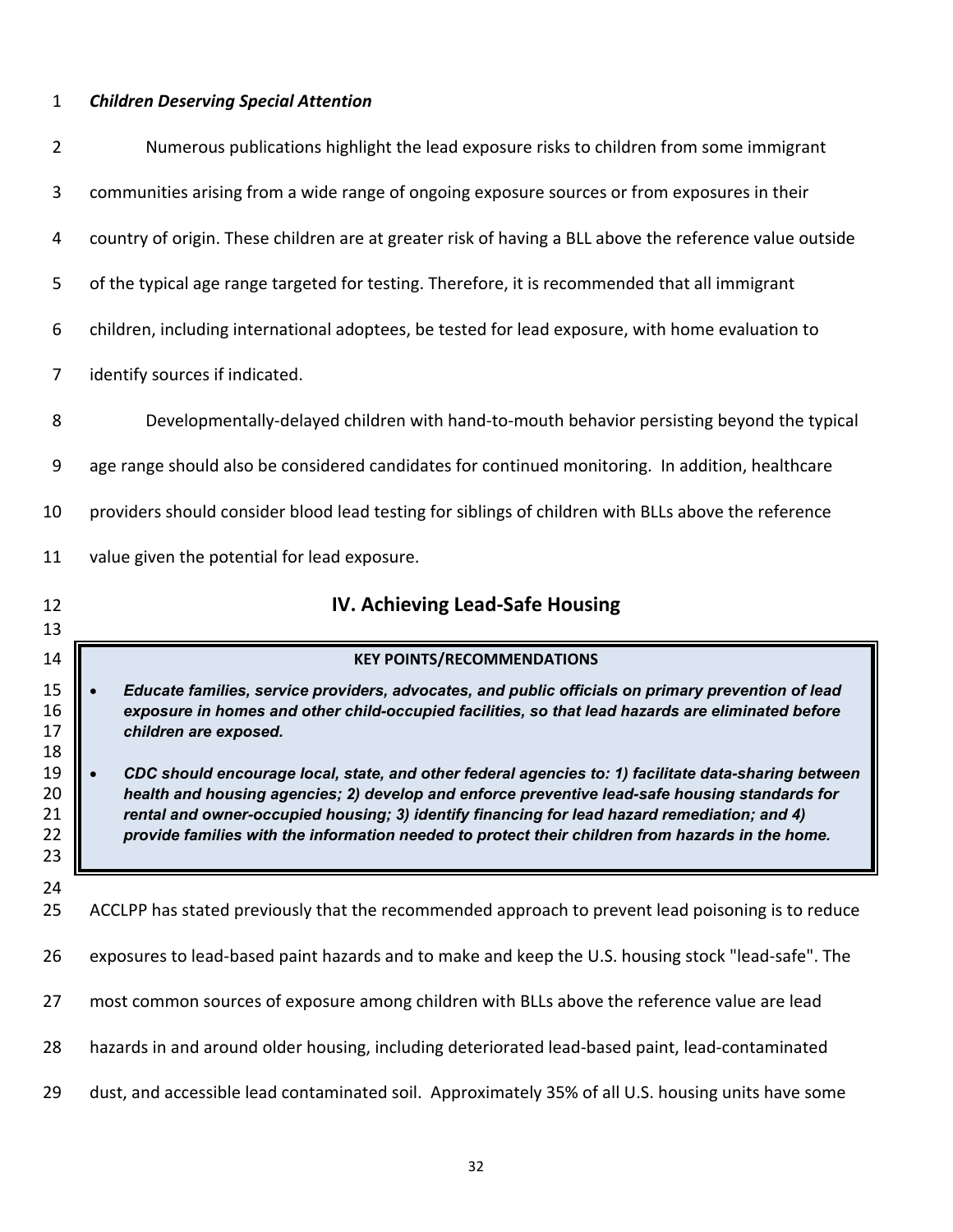lead‐based paint, and 22% have significant lead‐based paint hazards [72]. Low income households are more likely to live in a home with lead‐based paint hazards (29%) than higher income households (18%) [72]. 2 3

4

#### *Controlling and Preventing Lead Based Paint Hazards* 5

 Property owners can correct deteriorated paint and other lead hazards in the home environment. Some local and state laws require abatement in a home where a child has been lead‐ poisoned; this specialized work must be done by a certified abatement contractor. Abatement involves permanent elimination of hazards through methods, such as enclosure, encapsulation, and paint removal proven to last at least for 20 years. Interim controls and other lead‐safe paint repairs do not "permanently" eliminate hazards, because the paint is still present, but are effective in arresting paint deterioration, if the underlying cause is addressed. 1 lead-based paint, ar<br>
2 more likely to live in<br>
3 (18%) [72].<br>
4<br>
5 **Controlling and Pre**<br>
6 Property ow<br>
7 environment. Some<br>
8 poisoned; this speci<br>
9 involves permanent<br>
0 paint removal prove<br>
1 do not "permanent!<br>
2 6 7 8 9 10 11 12

 Uncontrolled renovation and painting that disturbs painted surfaces and generates leaded dust and debris is a common route of child exposure to lead in the home. The events can occur wherever there is lead‐based paint, regardless of the condition of the building's painted surfaces. In some communities, one‐third to one‐half of childhood lead poisonings have been reportedly derived from renovation work. EPAs RRP rule now requires the use of trained, certified renovators for activities that disturb painted surfaces in pre‐1978 homes and child‐occupied facilities. Twelve States are authorized by EPA to conduct RRP in their jurisdictions. These states and EPA have certified 600,000 trained renovators. Maintaining paint in intact condition is the key strategy for preventing deteriorated paint; fixing leaks can be an important means to this end. Although peeling paint is a violation of most local and state housing codes, some officials are not aware of the importance of citing the problem. 13 14 15 16 17 18 19 20 21 22 23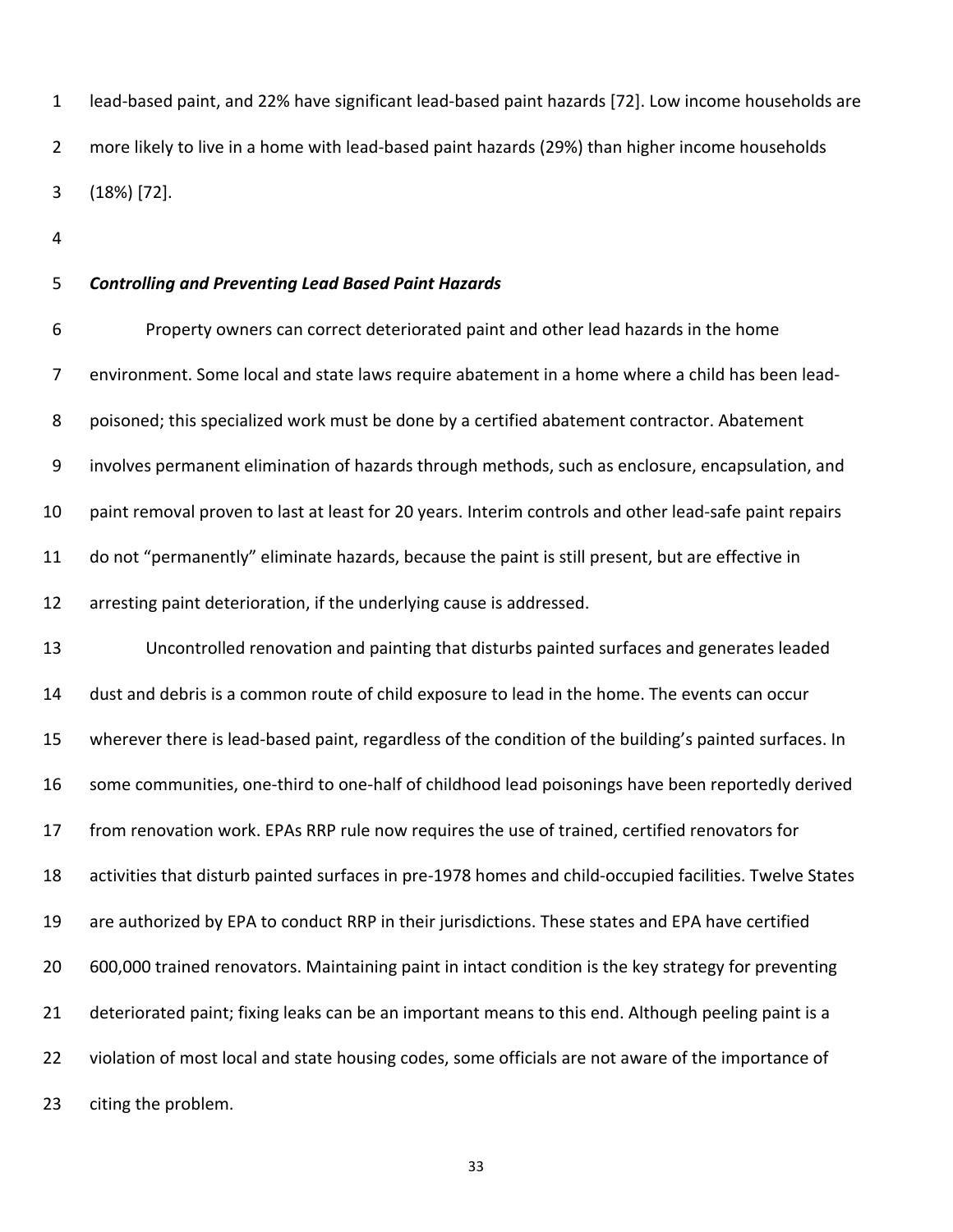#### **Policies to Advance Lead Safe Housing** 2

 Primary prevention strategies focused on housing must be calibrated to address geographic variation in the risk for lead exposure and to suit local circumstances, needs, and assets. Communities and homes at highest risk should receive the greatest attention and resources. Collaboration among housing, community development, and code enforcement agencies, property owners, and community‐based organizations is essential, in order to prioritize housing where occupants are likely to be at greatest risk. 3 4 5 6 7 8

 Effective implementation of primary prevention requires access to a continuum of different strategies for improving lead safety in various niches of the housing stock, with the goal of zero tolerance for lead hazards. Key agencies must understand their roles and opportunities to stop lead poisoning, particularly in code enforcement and repair financing. Lead‐safe housing laws and ordinances and housing or sanitary codes provide objective standards against which landlords can demonstrate compliance. Property owners must ensure that deteriorated paint is repaired and not create new hazards in the process. Renovators must comply with RRP and be held accountable to "do no harm" throughout the repair and painting process. Ideally, code agencies should be authorized to cite non‐compliance with RRP. Every effort should be made to integrate lead safety into other housing activities, and to train and educate families, service providers, advocates, and public officials to advance primary prevention by addressing lead exposure before a child is poisoned. Because peeling paint and building materials in disrepair are already code violations in many 9 10 11 12 13 14 15 16 17 18 19 20

 jurisdictions, enforcing these requirements is the basic minimum lead‐safe housing policy. Federal and state RRP mandates that paint repair activities in pre‐1978 homes adhere to lead‐safe work practices designed to contain, control, and cleanup lead dust and debris. Because lead dust is 21 22 23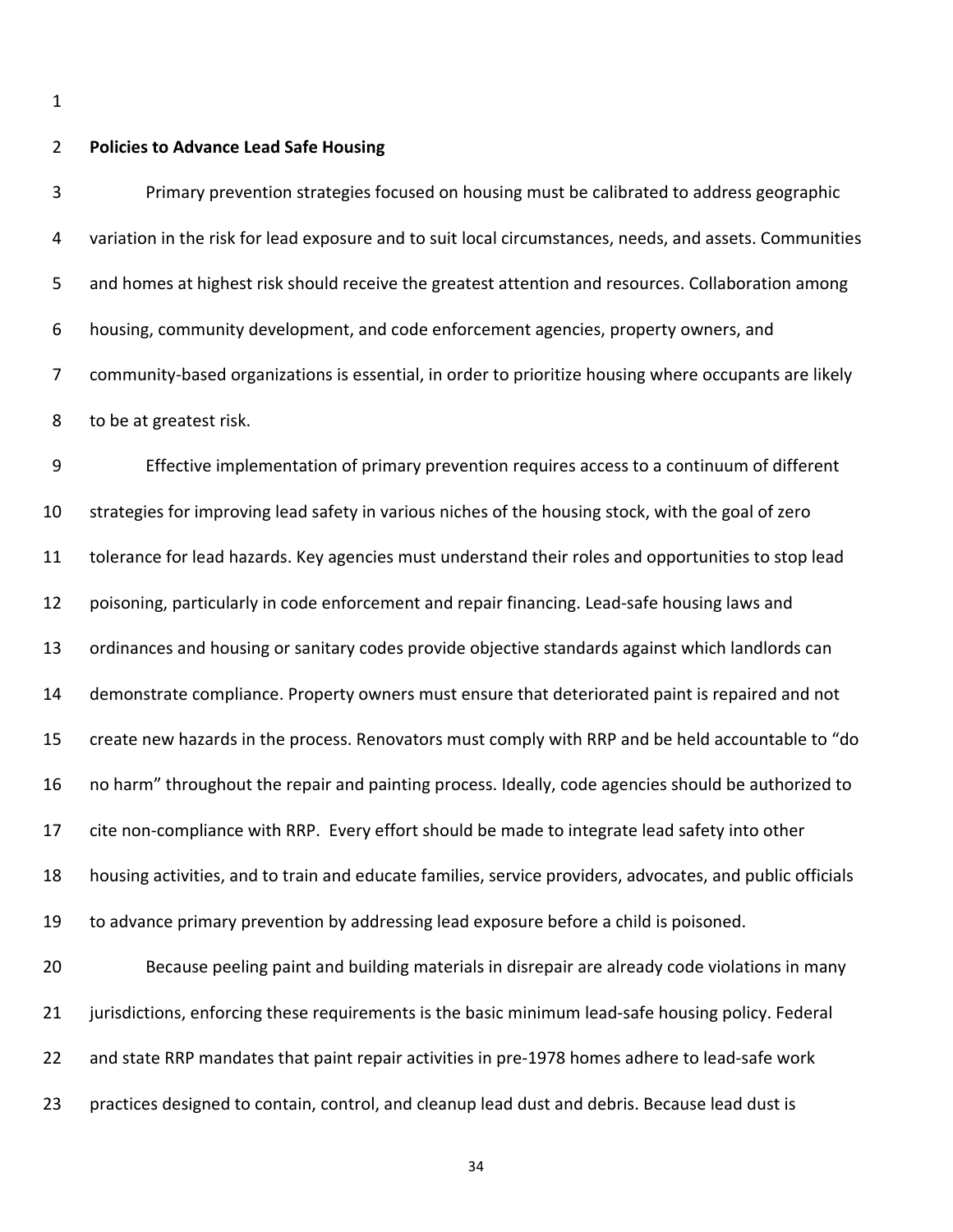invisible, clearance dust testing should be required after ordered repairs and in high‐risk situations to 1

 be certain that lead‐contaminated dust does not remain behind to poison a child. 2

3

#### *Recommendations for Local and State Government* 4

 Elected officials and the leaders of health, housing, and code agencies can help to protect their jurisdictions' children from lead in their homes through many activities [28, 73, 74] including these six strategic approaches: 5 6 7

#### A. Target actions in pre-1978 properties according to known risk factors since the extent of risk 8

 **varies from property to property.** Jurisdictions can have policies for designating higher risk 9

 properties and specifying safeguards such as priority enforcement, environmental testing 10

 requirements, more protective interventions such as abatement and interim controls, and higher 11

 penalties for violations and non‐compliance in response to risk. Multiple criteria can be combined 12

 to best meet local needs. The key risk factors that should trigger additional requirements and 13

 priority enforcement include real estate transactions (property sale, re‐rental, or remodeling), 14

 housing age (i.e. built before 1940/1950/1960), poor property condition, housing code or 15

 environmental violations, and reported presence of lead hazards. Of course units and properties 16

 occupied by children with blood test results above the CDC's reference value should be targeted 17

 if not reached by other environmental intervention policies. Neighborhood‐level risk factors 18

 include socioeconomic factors such as household income level, race/ethnicity and other 19

 neighborhood demographics, concentrations of code violations, and other issues that can be 20

 tracked using census or local agency data. 21

 B.**Establish institutional linkages between public health programs and housing code enforcement agencies to prioritize rental properties based on previous code violations and reported blood** 22 23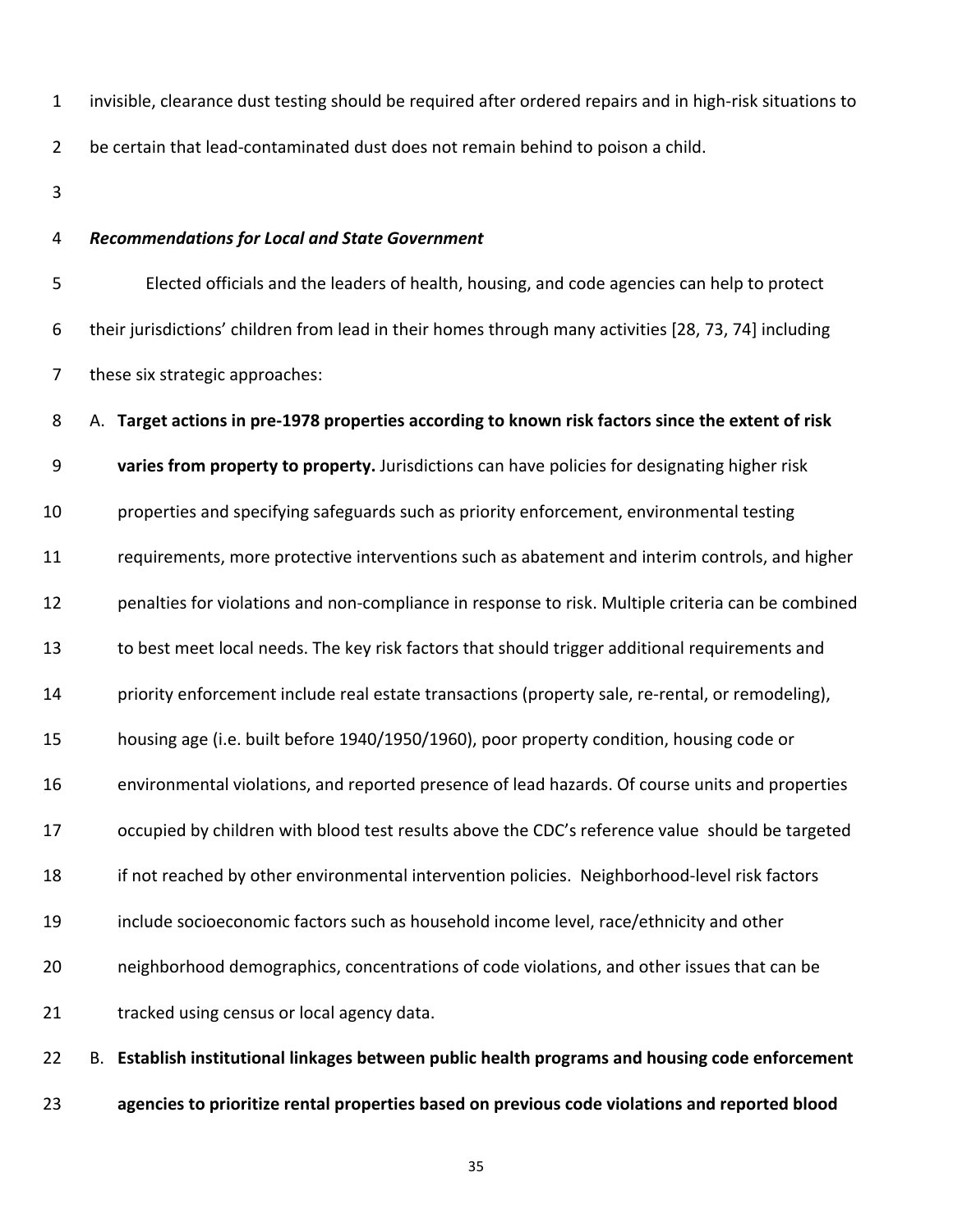| 1            |    | lead levels above the reference value. These agencies must share data to uncover lead hazards      |
|--------------|----|----------------------------------------------------------------------------------------------------|
| 2            |    | and confront housing violations of mutual concern, while independently fulfilling their respective |
| $\mathbf{3}$ |    | responsibilities for taking action.                                                                |
| 4            |    | C. Enact preventive housing standards and policies for rental housing (multifamily and single-     |
| 5            |    | family) that mandate:                                                                              |
| 6            |    | 1. Property owner maintenance of painted surfaces and for other building components and            |
| 7            |    | systems, and verification with an annual visual inspection for signs of water damage, moisture     |
| 8            |    | problems, and deteriorated paint. Such inspections should also be mandated at unit turnover.       |
| 9            |    | 2. Proactive and routine code inspections that enable the code official to check all rental        |
| 10           |    | dwellings for problems.                                                                            |
| 11           |    | 3. Priority enforcement of code requirements for intact paint in pre-1978 homes. To ensure no      |
| 12           |    | lead dust hazards remain after ordered repairs, the property owner should obtain clearance         |
| 13           |    | testing, and the agency that ordered repairs should confirm that the repairs were completed.       |
| 14           |    | 4. Attention to lead hazards at unit turnover since the convenience of current occupants is not of |
| 15           |    | concern in a vacant unit.                                                                          |
| 16           |    | 5. Clearance testing and a visual inspection to ensure that the home is lead-safe prior to renting |
| 17           |    | to new tenants and after other real estate transactions affecting rentals such as property sale,   |
| 18           |    | lease renewal and refinancing.                                                                     |
| 19           | 6. | Visual inspection and clearance dust testing after RRP jobs to ensure no lead dust hazards         |
| 20           |    | remain.                                                                                            |
| 21           | 7. | Disclosure to other occupants, environmental testing, and building-wide repair if one unit in a    |
| 22           |    | multifamily property has exposed a child to too much lead or contains lead hazards, since          |
| 23           |    | there is a significant likelihood that similar hazards are present in other units in the building, |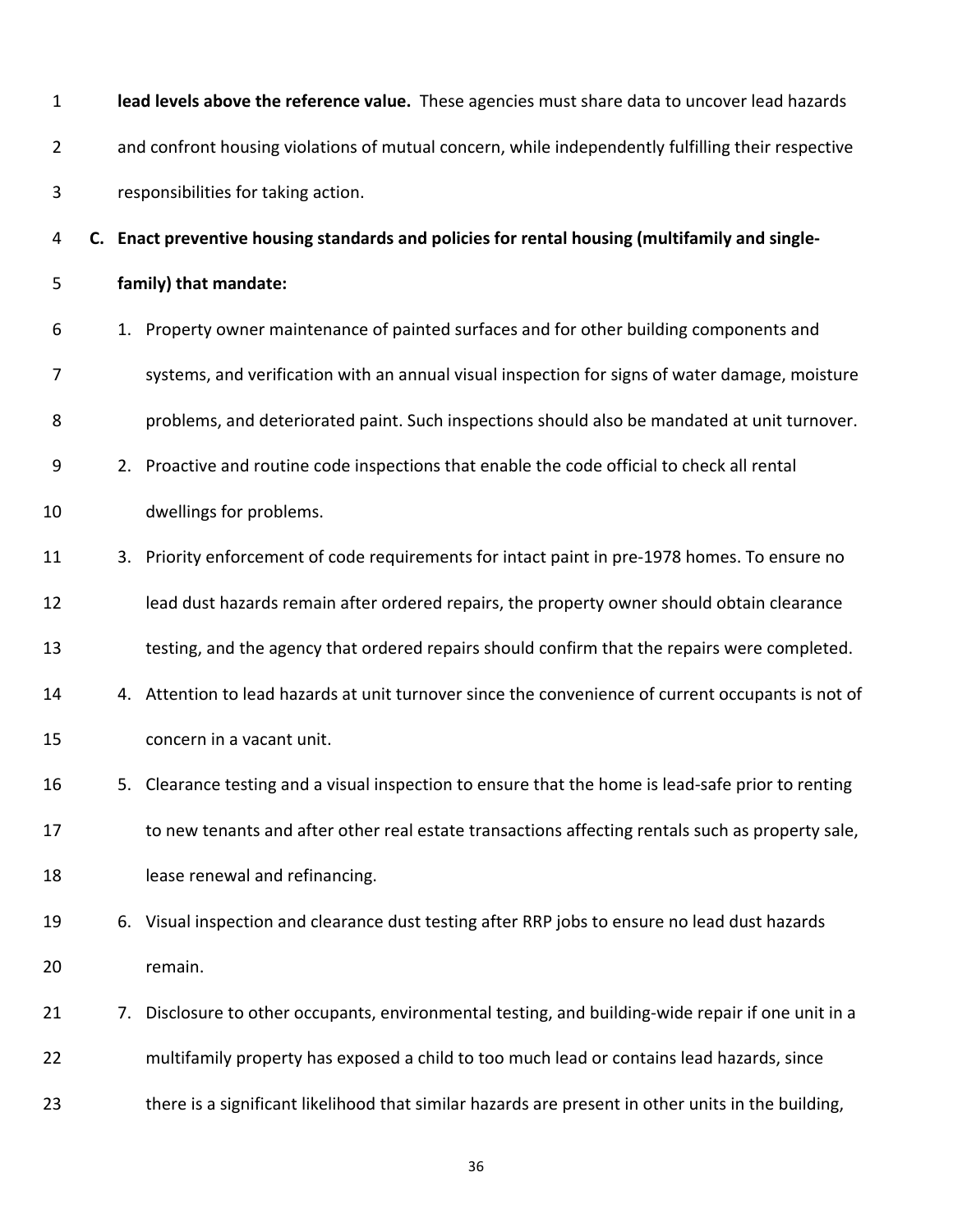- due to the common construction, painting, and maintenance history. Other units' tenants can take steps to protect their children from lead exposure and have their children screened for lead if they receive this information. 1 2 3
- **D.Enact preventive housing standards and policies for owner‐occupied housing.** While 4
- enforcement opportunities for preventive housing standards and policies in these properties are 5
- more limited, jurisdictions can mandate the following**:** 6
- 1. Priority enforcement of maintenance standards for painted surfaces and other building 7
- components and systems on the exterior of an owner‐occupied property. Citation of these 8
- conditions can be reasonable cause for an interior inspection if there are indications of other 9
- risk factors. To ensure no lead dust hazards remain after ordered repairs, the owner‐occupant 10
- should obtain clearance dust testing, and the agency that ordered repairs should confirm that 11
- the repairs were completed. 12
- 2. Property owner performance of a visual inspection for signs of water damage, moisture problems, and deteriorated paint prior to sale. 13 14
- 3. Disclosure to other multifamily occupants if a child with a BLL above reference value is 15
- identified in any unit, since there is a significant likelihood that similar hazards are present in 16
- other units in the building or complex, due to common construction, painting, and 17
- maintenance history. After property management provides this information, the other 18
- occupants, can take steps to protect their children from lead poisoning and have their children screened for lead. 19 20
- 4. Visual inspection and clearance dust testing after RRP jobs to ensure no lead dust hazards 21 22 remain.
- **E.Provide Loans, Grants, and Other Financial Incentives for Hazard Remediation** E. 23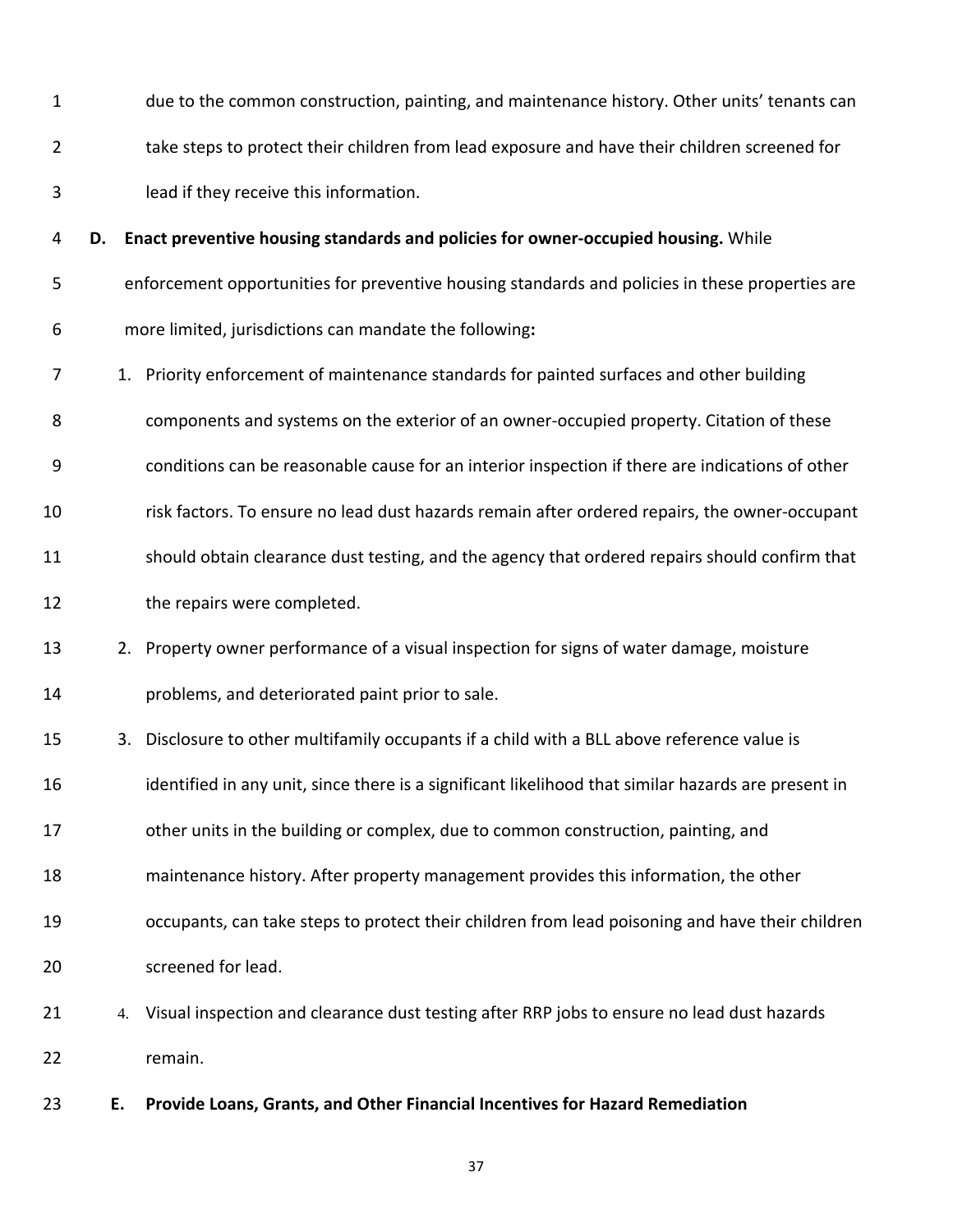Jurisdictions and financial institutions should assist property owners in obtaining financial assistance to remediate lead hazards. HUD's Lead Hazard Control Program Grants assist 300 homes in 30‐50 communities each year. Jurisdictions that receive a formula allocation of Community Development Block Grant (CDBG) and HOME funds have broad discretion in using these block grants for a wide range of purposes, including housing rehabilitation and lead hazard control, according to their Consolidated Plan, and should ensure that available data on lead poisoning is taken into account in setting priorities. Private lenders offer loans on their own initiative, as well as under federal programs like FHA's 203(k) buy‐rehab program, HUD's Title 1 program, and USDA's Rural Housing Administration programs, and in response to requirements under the Community Reinvestment Act. To advance the availability of financial assistance, jurisdictions should seek prioritization of lead remediation through set‐asides and favorable financing terms, encourage financial institutions to make strategic investments in lead remediation, and promote the adoption of tax credits for this purpose. Because intervention investments will have more durable results if they improve each unit across the spectrum of environmental health and energy‐efficiency, multi‐purpose funding is needed to leverage categorical programs, and public officials should require effective inter‐agency coordination to optimize repairs in the same home by various funding streams. 1 2 3 4 5 6 7 8 9 10 11 12 13 14 15 16 17

18

#### **F. Assist Families in Taking Self‐Protective Actions**

 Parents and caregivers in all families who live in pre‐1978 buildings, and especially families living in high risk housing need effective direction and supportive services to protect their children. Implementation of primary prevention requires that all families know how to protect their own children from lead exposure in their own homes. Every effort should be made to train and educate families in basic tactics in maintenance, and in communications with landlords, contractors, 19 20 21 22 23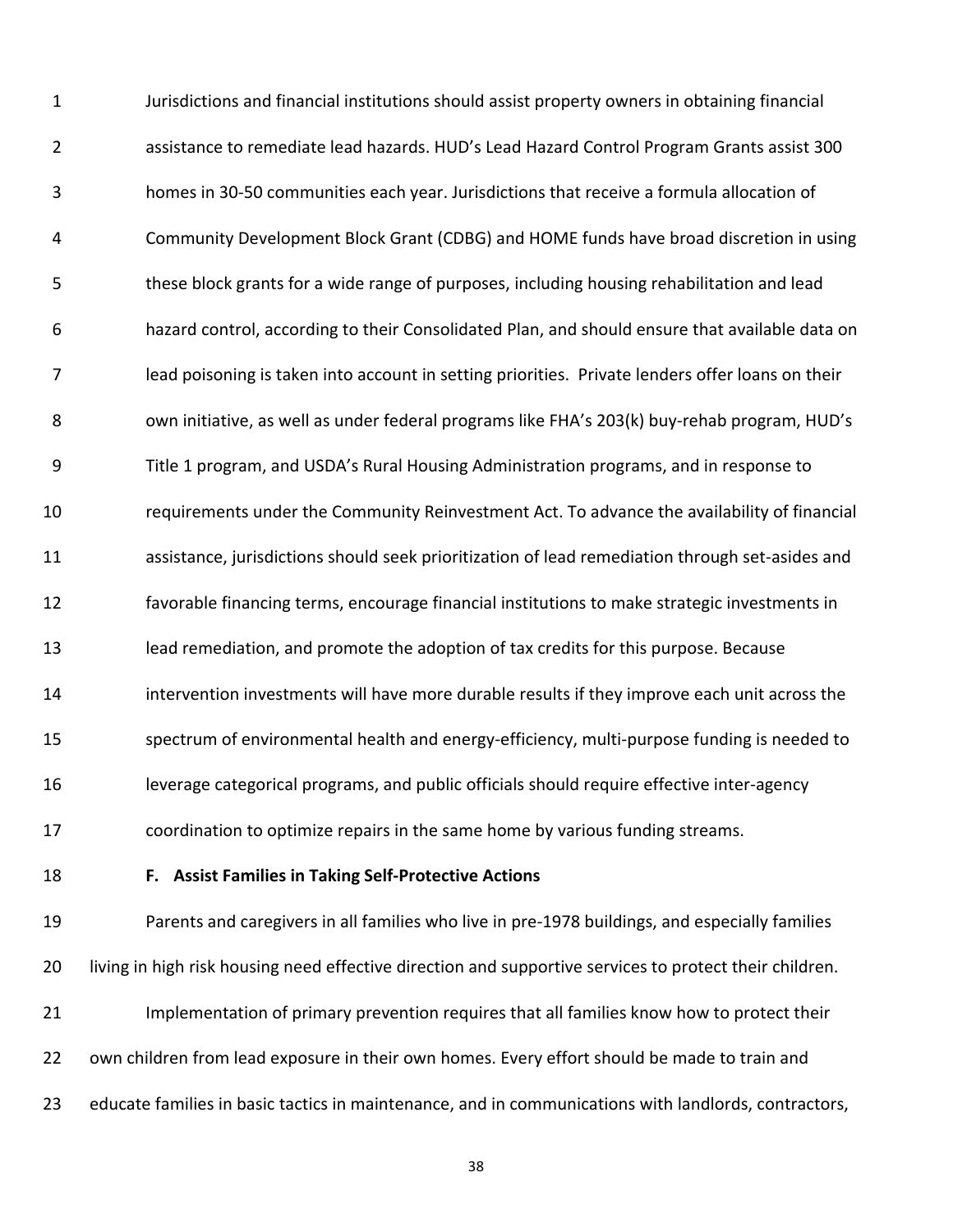<span id="page-49-0"></span>

| $\mathbf{1}$                                     | and others who can influence the presence of lead hazards in their homes. Service providers who are                                                                                                                                                                                                                                                                                                                                                                                                                                                                                                              |
|--------------------------------------------------|------------------------------------------------------------------------------------------------------------------------------------------------------------------------------------------------------------------------------------------------------------------------------------------------------------------------------------------------------------------------------------------------------------------------------------------------------------------------------------------------------------------------------------------------------------------------------------------------------------------|
| $\overline{2}$                                   | in the home or otherwise in communication with high-risk families can help through observation,                                                                                                                                                                                                                                                                                                                                                                                                                                                                                                                  |
| 3                                                | education, advocacy and referrals.                                                                                                                                                                                                                                                                                                                                                                                                                                                                                                                                                                               |
| 4                                                |                                                                                                                                                                                                                                                                                                                                                                                                                                                                                                                                                                                                                  |
| 5<br>6                                           | <b>V. Environmental Interventions</b>                                                                                                                                                                                                                                                                                                                                                                                                                                                                                                                                                                            |
| 7                                                | <b>KEY POINTS/RECOMMENDATIONS</b>                                                                                                                                                                                                                                                                                                                                                                                                                                                                                                                                                                                |
| 8<br>9<br>10<br>11<br>12<br>13<br>14<br>15<br>16 | CDC should emphasize the importance of environmental assessments to identify and mitigate lead<br>hazards before children demonstrate BLLs above the reference value. Prevention strategies must<br>be adopted to reduce environmental exposures from lead in soil, dust, paint and water before<br>children are exposed.<br>If lead hazards trigger a response in any unit in a multi-family housing complex, the same response<br>action should be applied to all similar untested units in the housing complex, unless a risk<br>assessment demonstrates that no lead hazards are present in the other units. |
| 17                                               |                                                                                                                                                                                                                                                                                                                                                                                                                                                                                                                                                                                                                  |
| 18                                               | The goal of primary prevention is that all homes will become lead-safe and not contribute to                                                                                                                                                                                                                                                                                                                                                                                                                                                                                                                     |
| 19                                               | childhood lead exposure. Given the involuntary nature of lead exposures associated with housing and                                                                                                                                                                                                                                                                                                                                                                                                                                                                                                              |
| 20                                               | other sources, and the risks associated with lead exposure, all exposures should be kept as low as                                                                                                                                                                                                                                                                                                                                                                                                                                                                                                               |
| 21                                               | possible. Controlling potential lead exposures in a child's environment before they cause damage will                                                                                                                                                                                                                                                                                                                                                                                                                                                                                                            |
| 22                                               | be the only way to prevent childhood lead poisoning. Special vigilance is also needed around                                                                                                                                                                                                                                                                                                                                                                                                                                                                                                                     |
| 23                                               | renovation and remodeling activities in older homes, when lead dust levels are known to spike.                                                                                                                                                                                                                                                                                                                                                                                                                                                                                                                   |
| 24                                               | Lead-contaminated dust, soil, paint, and water are all associated with blood lead levels above                                                                                                                                                                                                                                                                                                                                                                                                                                                                                                                   |
| 25                                               | the reference value in children, as are other risk factors, such as parent's occupation, age of housing,                                                                                                                                                                                                                                                                                                                                                                                                                                                                                                         |
| 26                                               | poverty and ethnicity. Although most published research associating environmental lead exposures                                                                                                                                                                                                                                                                                                                                                                                                                                                                                                                 |
| 27                                               | and BLLs for children was done with children who had significantly higher levels than is common                                                                                                                                                                                                                                                                                                                                                                                                                                                                                                                  |
| 28                                               | today, there are notable exceptions, such as the recent NHANES analyses of dust and children's BLLs                                                                                                                                                                                                                                                                                                                                                                                                                                                                                                              |
| 29                                               | $[75, 76]$ .                                                                                                                                                                                                                                                                                                                                                                                                                                                                                                                                                                                                     |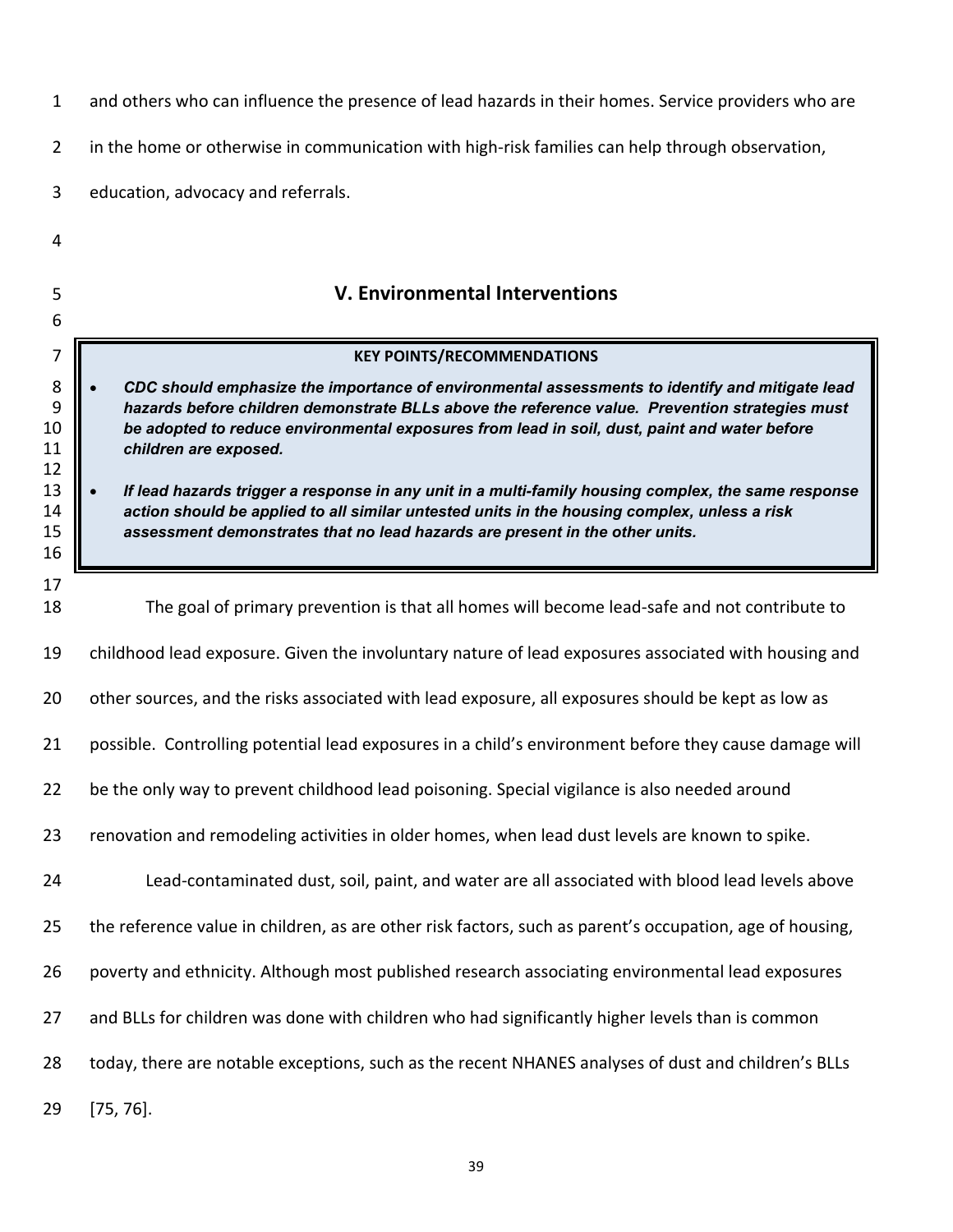1 Multiple risk factors/ exposures contribute to BLLs less than 10 µg/dL. In fact investigations 2 conducted in response to a child with a BLL greater than 15 µg/dL often fail to identify a single source 3 or risk factor and the challenge is even greater for lower level exposures. The inability to identify a 4 single source of exposure in these cases underlines the fact that lead remains a multi‐media pollutant 5 requiring integrated exposure assessment and reduction. However in the U.S., lead‐based paint 6 hazards, including deteriorated paint, and lead‐contaminated dust and soil still remain by far the 7 largest contributors to childhood lead exposure on a population basis [56].

8 Although the U.S. Environmental Protection Agency has established recommended lead 9 exposure limits for dust, soil, and water in homes, these levels are not health based and were not 10 selected to be protective of exposures below 10 µg/dL. For example, the current hazard standard for 11 dust lead levels for floors of 40  $\mu$ g/ft<sup>2</sup> is associated with potential exposures among children above 12 the reference value. Recent analysis of NHANES blood and dust lead data, for example, indicates that 13 When floor dust lead is less than 12  $\mu$ g/ft<sup>2</sup>, the geometric mean BLL is 3.9  $\mu$ g/dL [75, 76]. Water and 14 dust lead levels are currently under review by EPA. (See 15 http://yosemite.epa.gov/sab/sabproduct.nsf/RSSRecentHappeningsBOARD/9c733206a5d642578525

16 7695004f0cb1!OpenDocument&TableRow=2.2 and

17 http://water.epa.gov/lawsregs/rulesregs/sdwa/lcr/index.cfm#LongTermRevisions

- 18 A successful primary prevention strategy must start with an environmental assessment in
- 19 order to set priorities and inform the selection of appropriate response actions. Environmental

20 inspections and testing are also necessary responses to cases where a child has already been exposed

21 (See Table 2).

22 Significant research on children with BLLs greater than 25 µg/dL has focused on the efficacy of

23 a range of lead hazard controls and abatement of lead hazards (including dust, soil, and paint) and in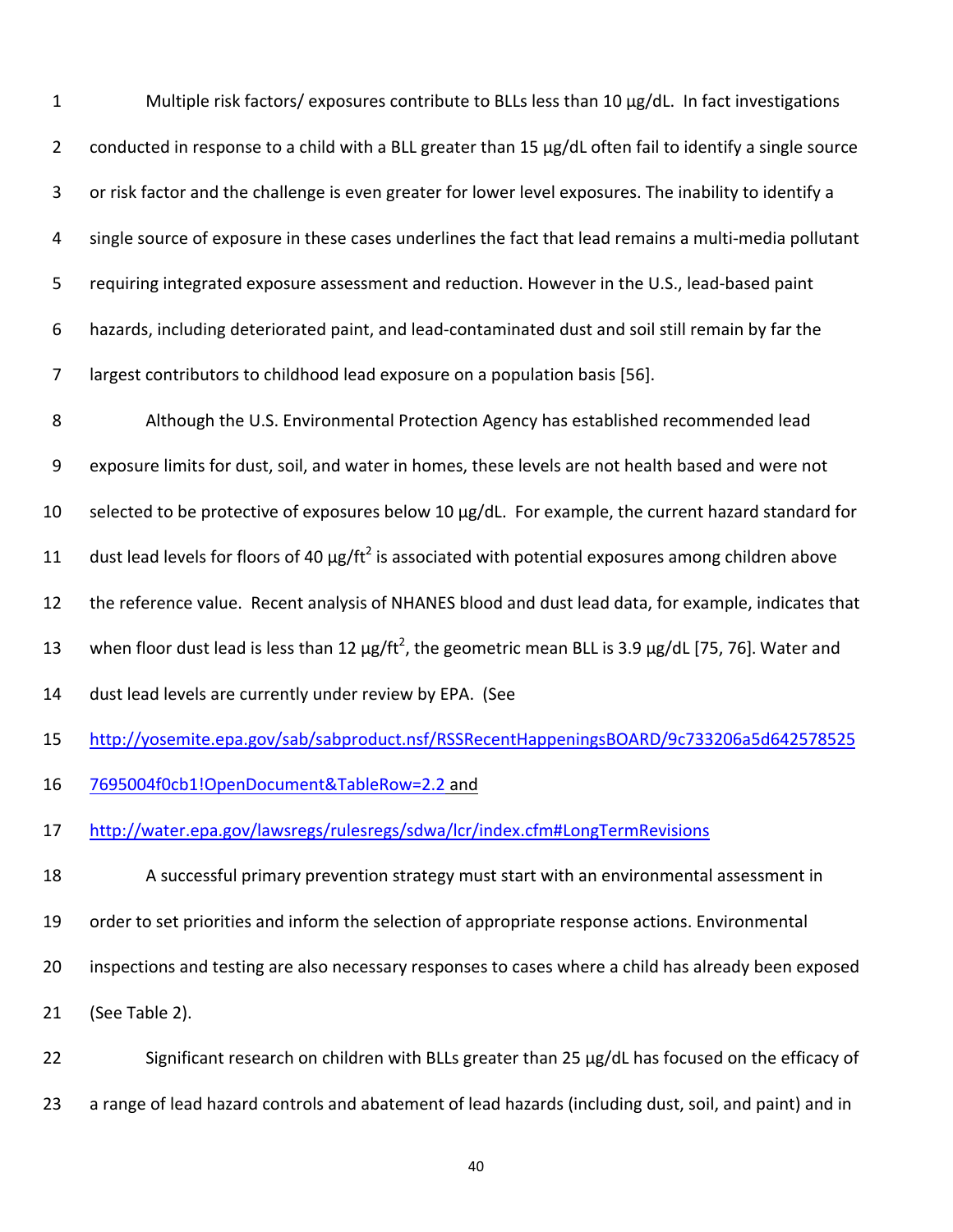uncontrolled trials has shown statistically significant declines in BLLs in the range of 20‐30 percent at follow up (reference [70] p. 95). Only very limited research has examined the efficacy of lead abatement techniques and interim controls for children with BLLs as low as 5‐9 µg/dL [77]. Evaluation of the decline in BLLs following environmental interventions is problematic because bone lead stores may remain a significant contributor to BLLs for many years following removal from further exposure and/or chelation. 1 2 3 4 5 6

 *As we pursue and prioritize a primary prevention model, we move beyond the goal of* interventions just aimed at lowering a child's BLL. The new emphasis must be on efforts that are  *successful at reducing exposures to known sources. Prevention requires that we reduce* environmental exposures from soil, dust, paint and water before it contributes to a child's *exposure.* Because blood lead integrates all sources of exposure including lead released from bone stores, it should not be used as a sole measure to determine whether or not a specific environmental exposure has been successfully addressed. Instead, environmental measurements, e.g., soil, or dust testing, are a more direct and preferred means of assessing whether an intervention has succeeded. Environmental testing is a useful means to focus limited hazard control resources. Environmental testing protocols have now been standardized and trained professionals who are either certified or licensed are available to carry them out ([78]; ([79]; <http://portal.hud.gov/hudportal/documents/huddoc?id=DOC\_19537.pdf>). Observations by health departments and peer‐reviewed studies have indicated that specific addresses are often linked to repeated cases of elevated BLLs in children. For example, in Jefferson County, Kentucky, 79 homes housed 35% of the 524 cases identified in one five‐year period [80]. Another study showed that neighborhoods based on census tracts predict rates of elevated BLLs 7 8 9 10 11 12 13 14 15 16 17 18 19 20 21 22 23 <http://portal.hud.gov/hudportal/HUD?src=/program\_offices/healthy\_homes/lbp/hudguidelines)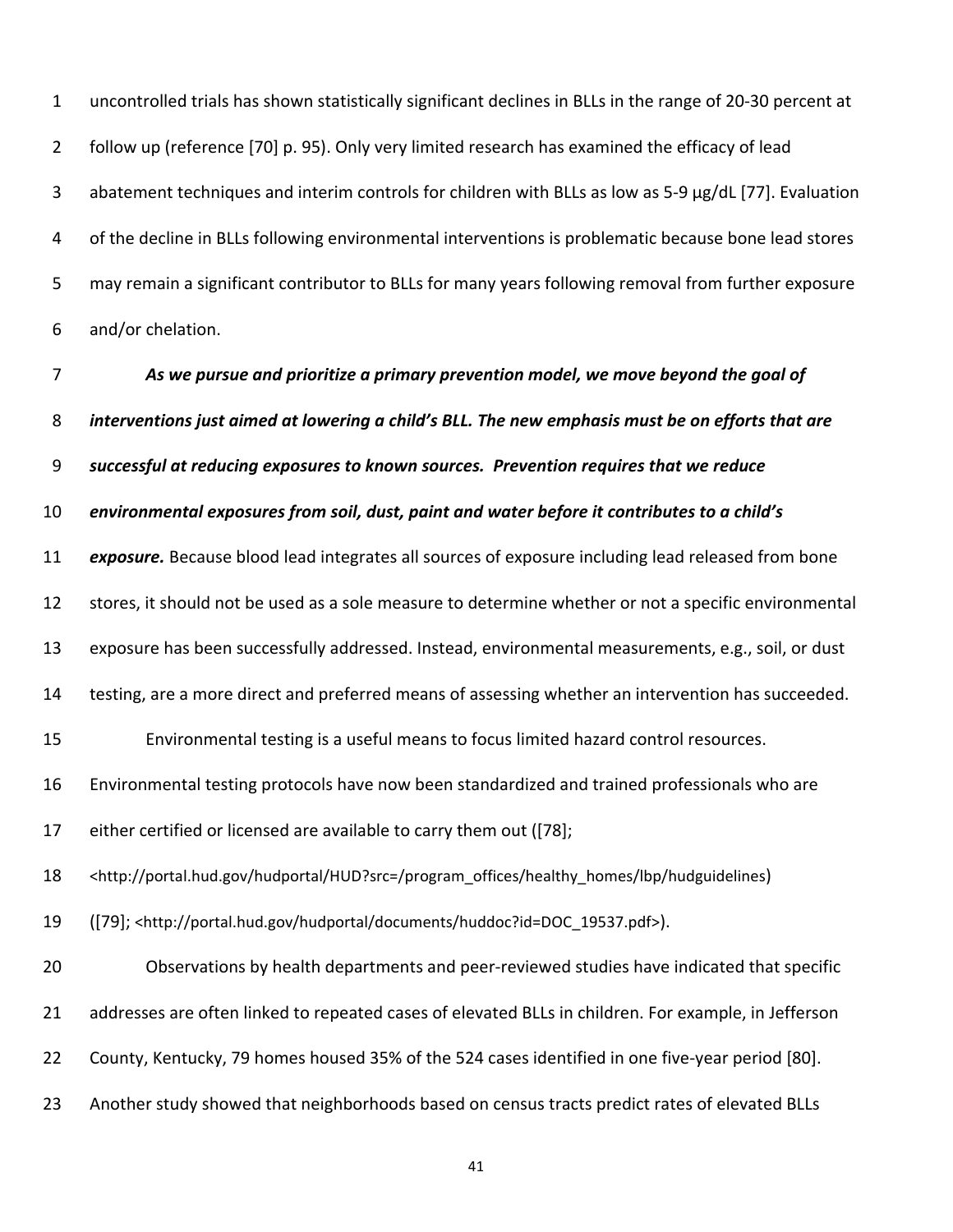| $\mathbf{1}$   | among children [81]. In one study, lead hazard controls employed in select units significantly reduced    |
|----------------|-----------------------------------------------------------------------------------------------------------|
| $\overline{2}$ | the likelihood of another child being lead poisoned compared to units where hazards were not              |
| 3              | reduced[44]. Rental status, along with other housing characteristics, is also a predictor of BLLs greater |
| 4              | than 10 µg/dL [9]. Such information can be used to focus resources for environmental testing and          |
| 5              | evaluation on homes where lead hazards are more likely to be found.                                       |
| 6              | Environmental investigations in housing built before 1978 should include:                                 |
| 7              | History of child's exposure and questionnaire on potential sources of exposure;                           |
| 8              | Visual inspection of the home or facility where the child spends considerable time to identify            |
| 9              | peeling paint, moisture damage, and other relevant housing conditions;                                    |
| 10             | Measurements of lead levels in dust (with single surfaces wipe samples), soil, water, and paint           |
| 11             | that is not intact or otherwise separating from the substrate should be conducted.                        |
| 12             | Environmental assessments in response to children with elevated BLLs are also appropriate in              |
| 13             | homes built after 1978 when the use of lead paint was restricted. In one large national survey three      |
| 14             | percent of homes built from 1978-1998 had lead-based paint hazards [82]. However, the focus of            |
| 15             | these assessments will vary based on individual circumstances and exposure sources other than lead        |
| 16             | paint hazards should be considered before conducting environmental testing.                               |
| 17             | Environmental assessments in housing built in 1978 or after should include:                               |
| 18             | History of child's exposure and questionnaire on potential sources of exposure;                           |
| 19             | Visual inspection of the home and any other facility where the child spends considerable time             |
| 20             | to identify potential exposure sources and other relevant conditions;                                     |
| 21             | Environmental sampling if conditions suggest that potential lead sources are present (e.g.                |
| 22             | water, soil, dust).                                                                                       |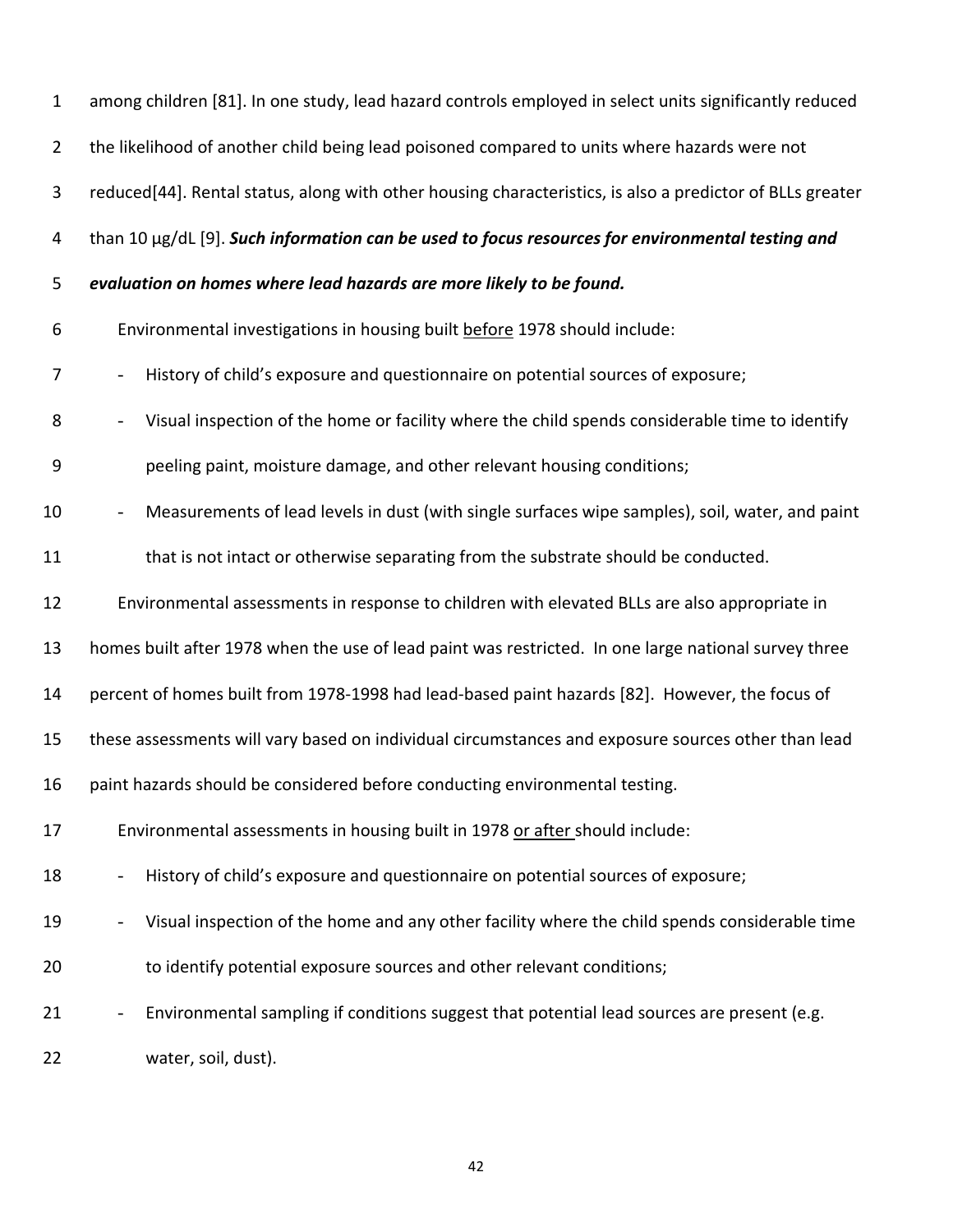In addition, environmental assessments may include investigation of potential exposures from other sources including, but not limited to, toys and other products, pottery cosmetics, folk remedies, food and candy with significant lead content. The potential for take home exposures must also be evaluated based on the parent's occupation and hobbies. In some subpopulations such as immigrants, imported products, foods, and folk remedies may be more commonly found and therefore a more substantial contributor to lead exposures among children than in other 1 2 3 4 5 6 7 communities.

8

#### *Recommendations* 9

 Although the long‐term goal is to eliminate lead hazards in housing and child occupied environments, it is clear that this aspiration cannot be achieved overnight. Many environmental assessments in housing are still going to be triggered by the presence of a child with a BLL that exceeds a defined threshold. Any venous BLL that is above the reference value for children should trigger an environmental investigation to evaluate potential sources of exposure. Any individual exposure that is significantly above the reference value suggests that one or more source or pathway of exposure exists in the child's environment that requires exposure 10 11 12 13 14 15 16

 reduction. Exposures to lead hazards in homes or other child occupied facilities significantly 17

 contribute to children's BLLs above the reference value. These hazards include lead levels above EPA 18

 guidelines and/or regulations covering dust, soil, drinking water, and the presence of deteriorated 19

 paint above specified quantities. 20

 In situations where any lead hazards are present, the results of the environmental investigation should be used to prioritize and plan hazard controls to reduce exposures. Hazard control options should be developed by licensed or certified lead‐based paint risk assessors and 21 22 23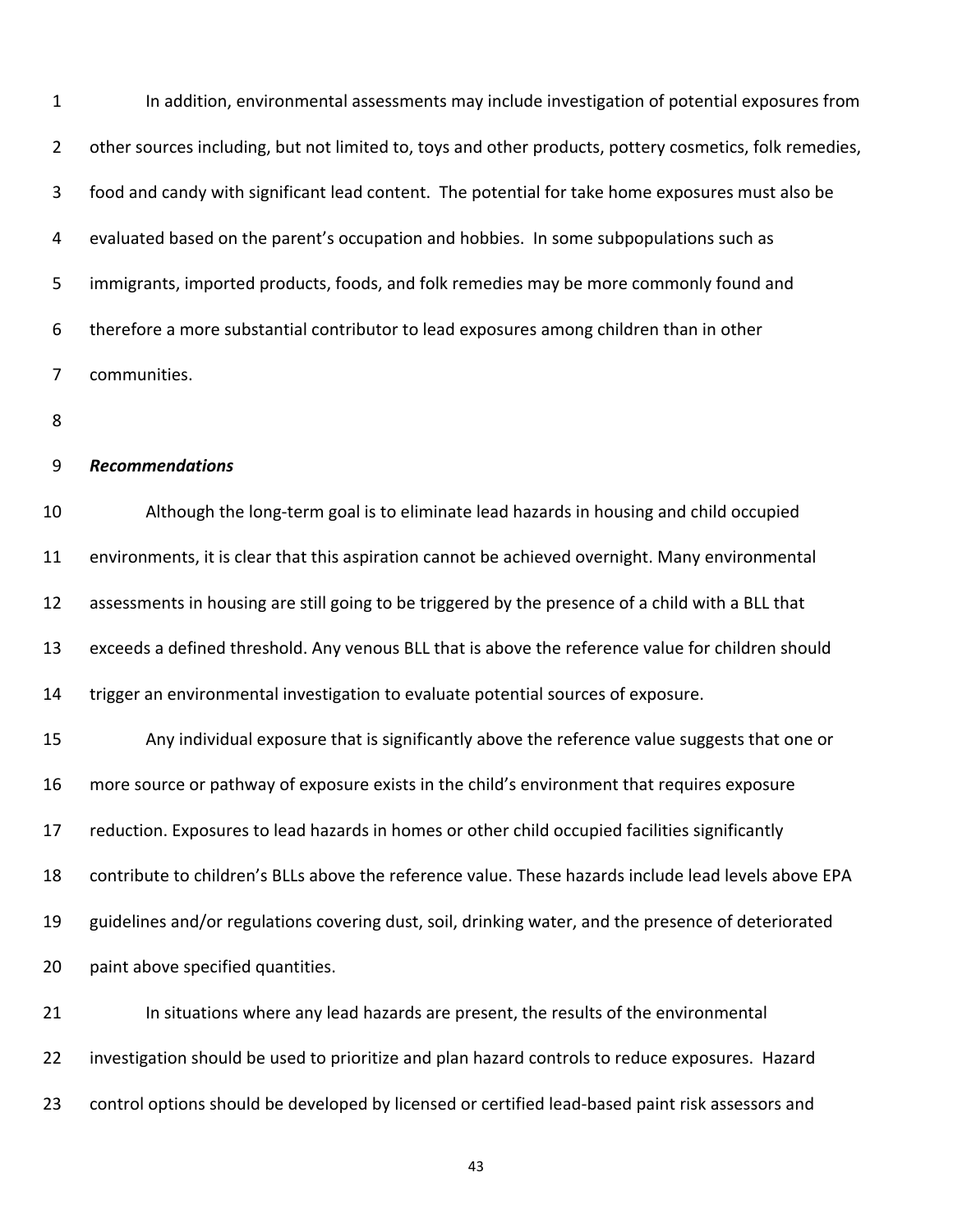| $\mathbf{1}$                         | should be performed based on documented guidance and regulations ([78];                                                                                 |  |  |  |
|--------------------------------------|---------------------------------------------------------------------------------------------------------------------------------------------------------|--|--|--|
| $\overline{2}$                       | <http: hud?src="/program_offices/healthy_homes/lbp/hudguidelines)." hudportal="" if<="" portal.hud.gov="" td=""></http:>                                |  |  |  |
| 3                                    | environmental investigations uncover lead hazards triggering a response in a single unit in multi-                                                      |  |  |  |
| 4                                    | family housing, the response action should be applied to all similar untested units within the housing                                                  |  |  |  |
| 5                                    | development, unless a risk assessment shows that the other units are free of lead hazards.                                                              |  |  |  |
| 6                                    | <b>VI. Research Needs</b>                                                                                                                               |  |  |  |
| 7                                    | <b>KEY POINTS/RECOMMENDATIONS</b>                                                                                                                       |  |  |  |
| 8<br>9<br>10<br>11<br>12<br>13<br>14 | CDC should encourage additional research directed towards developing interventions capable of<br>maintaining children's BLLs below the reference value. |  |  |  |
| 15<br>16                             | <b>Evaluation of interventions to reduce exposure</b>                                                                                                   |  |  |  |
| 17                                   | It is axiomatic that reduction of exposure to lead will prevent the consequences of exposure.                                                           |  |  |  |
| 18                                   | In many cases, interventions to reduce exposure will require little or no evaluation, and can be                                                        |  |  |  |
| 19                                   | implemented with the full expectation that they will work. Preventing the importation of lead-                                                          |  |  |  |
| 20                                   | painted toys and children's jewelry, for example, should reduce or prevent exposure from that                                                           |  |  |  |
| 21                                   | source. Less clear, however, is the efficacy of specific interventions to keep blood lead                                                               |  |  |  |
| 22                                   | concentrations below the reference value in children living in pre-1978 housing. Funding agencies                                                       |  |  |  |
| 23                                   | should seek out and support work to develop and evaluate effective, broadly useful interventions                                                        |  |  |  |
| 24                                   | that work in the complex exposure situations that are commonly encountered. In addition, when                                                           |  |  |  |
| 25                                   | primary prevention programs are implemented, program officials should establish ways of measuring                                                       |  |  |  |
| 26                                   | their effectiveness.                                                                                                                                    |  |  |  |
| 27                                   |                                                                                                                                                         |  |  |  |

*Secondary Prevention*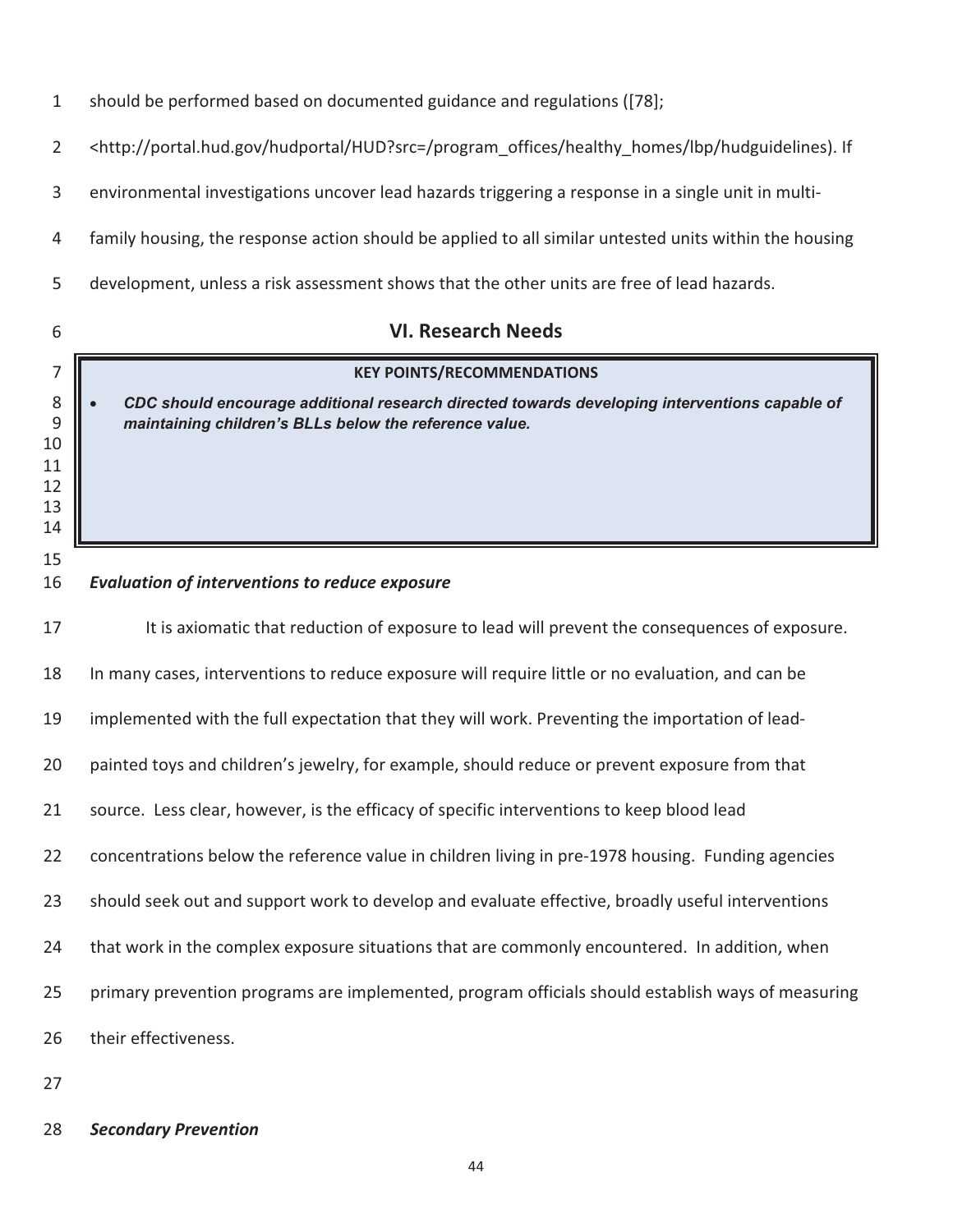Evidence that nutritional interventions affect BLLs is limited. However, higher dietary calcium, iron, vitamin C, and zinc have been associated with lower blood lead concentrations at least in infancy [83][84]. Calcium, zinc, and vitamin C are thus worth further investigation. Iron deficiency and higher BLLs can occur in the same children and may have similar consequences [23]; children exposed to lead should be evaluated for anemia and iron deficiency according to current AAP guidelines [57], and any deficiency corrected. AAP does state that, although correction of iron deficiency may also reduce the absorption of lead, that "iron supplementation in a child with iron deficiency anemia who also has lead poisoning without chelation therapy seems to increase blood lead concentrations and decrease basal lead excretion." This situation is rare, and the effect was seen in only one study [85] in children with BLLs >25 µg/dL. The ACCLPP recommends that research to clarify this specific situation be supported, but that lead‐exposed children with BLLs <25 µg/dL be treated the same as any other children as far as iron is concerned. Children with cognitive or behavioral problems associated with lead exposure would benefit from interventions that improve academic performance in children such as those participating in Head Start. The ACCLPP has charged another Work Group to recommend strategies on the educational needs of children with elevated BLLs. Because lead exerts long‐lasting effects and the effect of lead on a child may not be demonstrable until the child is well into the elementary school years, this report appropriately focuses recommendations for educational needs across the age span of infancy through 21 years. The document will include a consideration of research needs specific to this area. 1 2 3 4 5 6 7 8 9 10 11 12 13 14 15 16 17 18 19 20

21

 **Sources and routes of exposure in older children** 22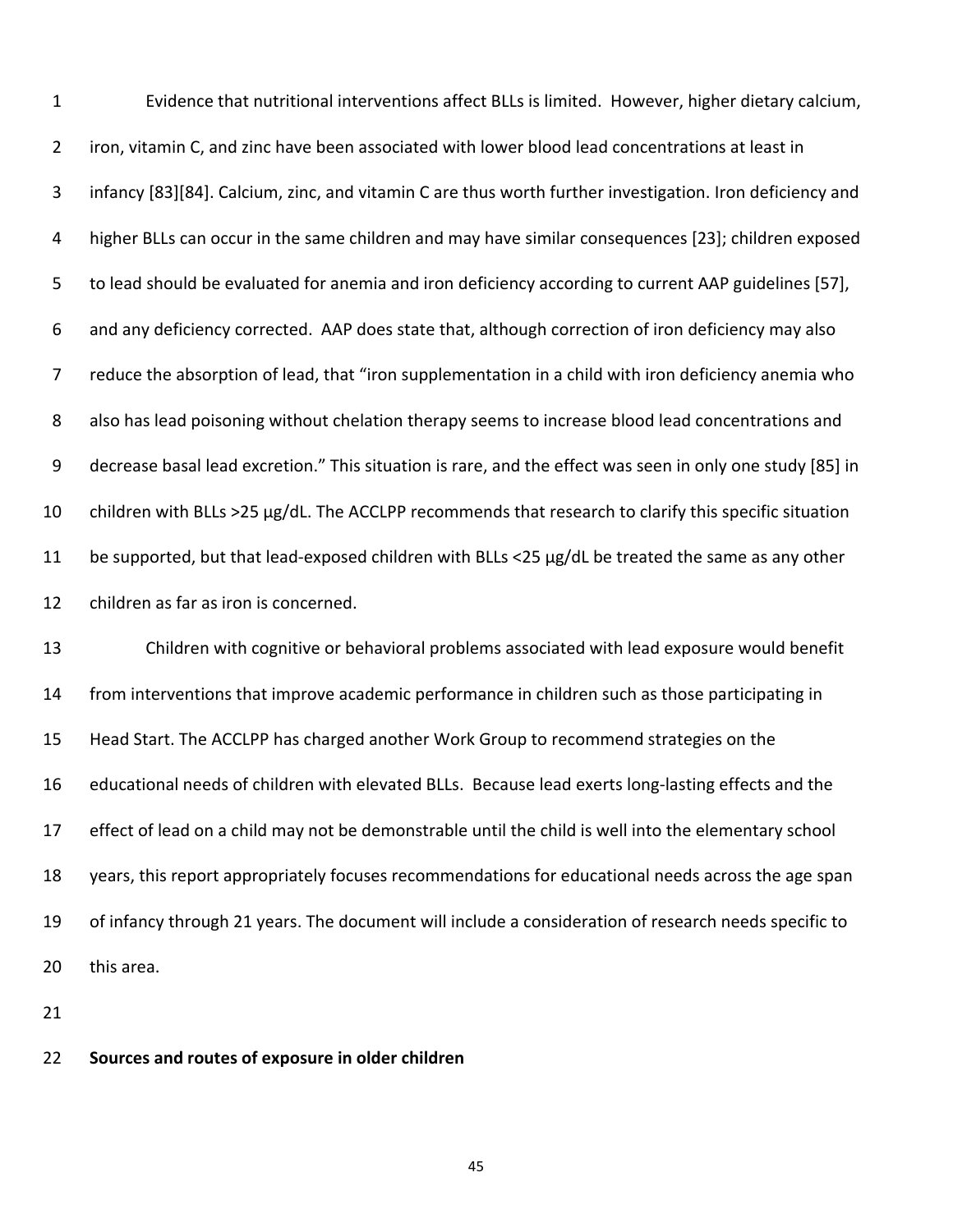Blood lead concentrations are lower in older children, but most studies find a stronger association between blood lead and IQ for the concurrent blood lead measurements, than for a child's peak blood lead at age 2 years. Although much is known about behavior and exposure in toddlers, older children have not been extensively studied and how they are exposed is less well understood. Older children are more mobile, the scale of their environment is larger, and the sources and routes of exposure likely differ from those for younger children. A systematic analysis of what is already known for older children could provide a sound rationale for the design of additional research on exposure pathways in these children. Research into the various lead suspension, transport, and redeposition mechanisms at the neighborhood level, and how these impact lead exposures is needed. Also additional research into urban lead remediation done throughout a neighborhood, rather than on an individual property basis, could add to our understanding of exposure reduction among children with relatively low level exposures. 1 2 3 4 5 6 7 8 9 10 11 12

13

23

#### *Research on other uses of the results from screening programs* 14

 Although NHANES is a large, ongoing U.S. survey that currently includes children's BLLs, it does not provide prevalence estimates for elevated BLLs for any segment smaller than a multi‐state region. Individual states and cities often have screening data, but it is not population‐based. The relationship between distribution of BLLs in the population and in a screened sample can vary, and findings from NHANES and state lead programs should be viewed as complementary. Population‐ based estimates of BLLs ≥10µg/dL in high risk neighborhoods in Chicago were similar to those calculated using surveillance data collected by the health department [86]. As the number of children tested and reported to CDC increases, the NHANES and national 15 16 17 18 19 20 21 22

46

surveillance estimates become closer. The percent of children with BLLs ≥ 10 µg/dL reported to CDC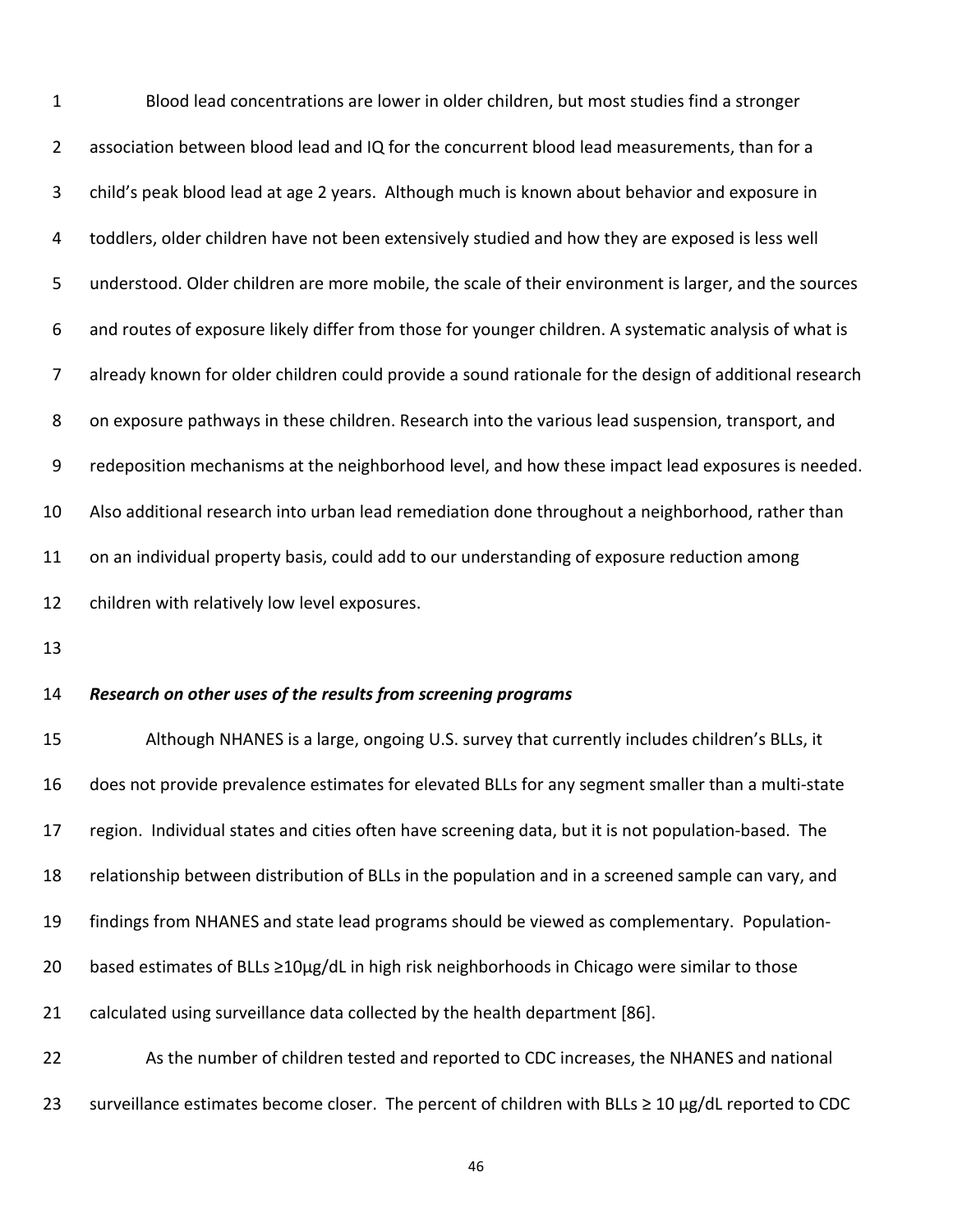decreased from 7.6% in 1997 to 3.1% in 2001, close to the NHANES estimate of 2.2% for 1999‐2000 [87]. In 2008, among the children tested for lead and reported to CDC, 0.83% were ≥ 10 µg/dL. The 2007‐2008 NHANES estimate for BLLs ≥ 10 µg/dl was 1.22%, although this estimate is statistically unstable. (CDC, unpublished data) These instances raise the possibility that a predictable relation exists between the two methods. Since population‐based surveys are difficult to conduct, it would be helpful to have additional comparisons between surveillance programs (screening) and population‐ based survey data to see if there are reliable associations between them. If there are, this would be helpful both for prioritizing prevention activities and assessing progress at the state and local level. 1 2 3 4 5 6 7 8

9

#### *Better point‐of‐care lead analyzers* 10

 Given the present focus on lower BLLs, development of new point‐of‐care (POC) lead analyzers with better sensitivity, as well as increased accuracy and precision (e.g. +/‐ 1 µg/dL) at BLLs <5 µg/dL would be desirable. Current POC lead analyzers appear to provide their optimal performance at around the 10 µg/dL. It is at higher BLLs where POC lead analyzers performance is relatively poorer. Beyond that, developing new analytical approaches based on improved electrochemistry, use of novel plasma on a chip technology, non‐destructive techniques based on MµXRF, or other portable multi‐elemental analyzers that would include other hazardous elements might meet the needs of both the clinical and the research communities. 11 12 13 14 15 16 17 18

19

#### *Epigenetic mechanism of lead action* 20

 A promising new area of research suggests that epigenetic mechanisms may play a role in how early life exposure to lead influences development of the brain and other organ systems. These alterations involve chemical modifications to the DNA, or regions surrounding the DNA, but do not 21 22 23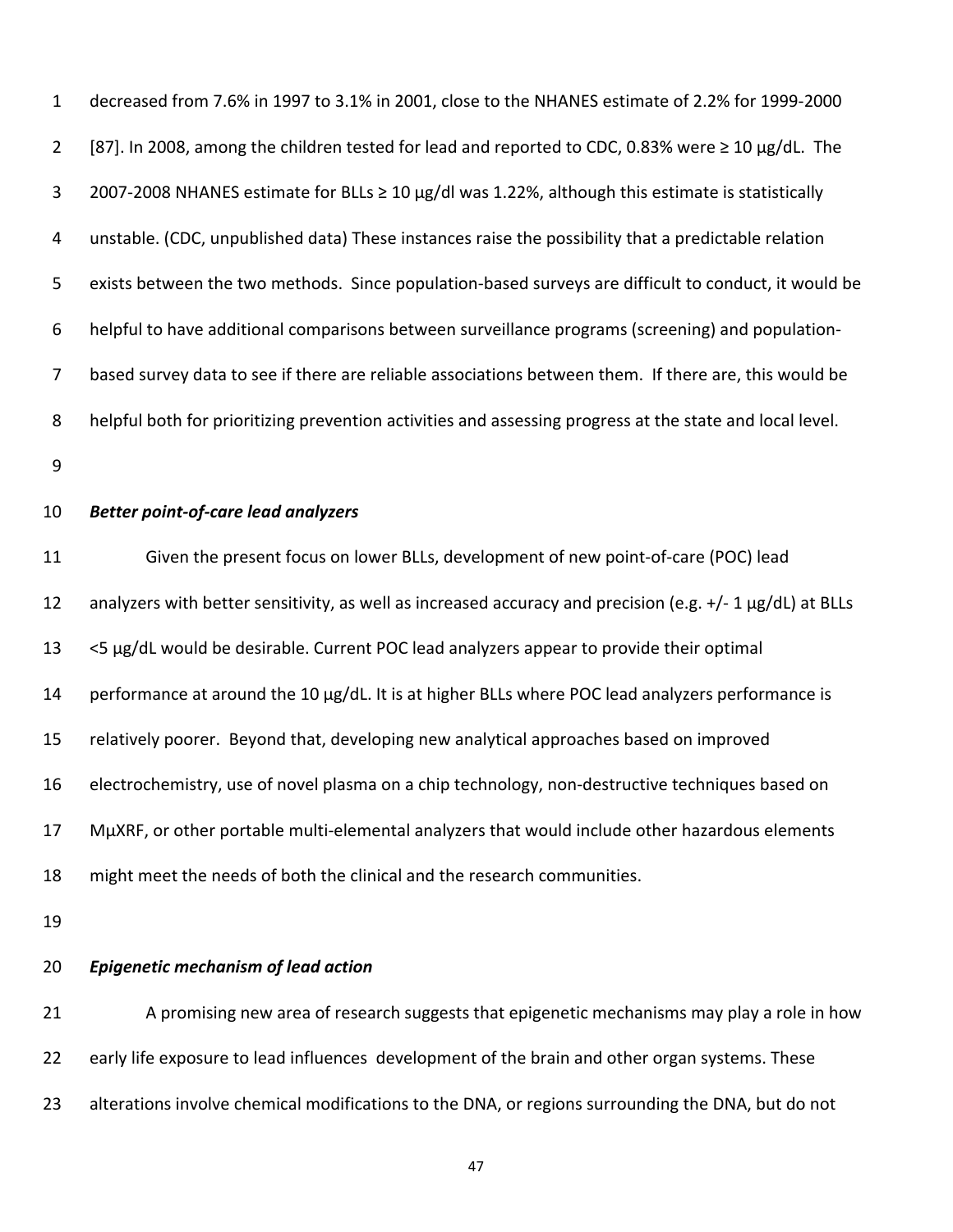| $\mathbf{1}$   | involve mutations to the DNA sequence itself. Such alterations can influence patterns of gene           |
|----------------|---------------------------------------------------------------------------------------------------------|
| $\overline{2}$ | expression, and can persist even in the absence of continued exposure to lead. Epigenetic changes,      |
| $\mathbf{3}$   | in the appropriate context, also have the potential for transgenerational inheritance [88-91]. Such     |
| 4              | changes have been linked to elevated BLLs in human cohorts [92]. It will be critical to understand how  |
| 5 <sup>1</sup> | lead modifies epigenetic profiles, particularly since some of these alterations appear to be labile and |
| 6              | thus could be mitigated through subsequent behavioral experiences or other interventions. Studies       |
| 7 <sup>1</sup> | examining such relationships would further our understanding of how behavioral, academic, or other      |
| 8              | interventions could be used to attenuate lead-related adverse health effects.                           |
|                |                                                                                                         |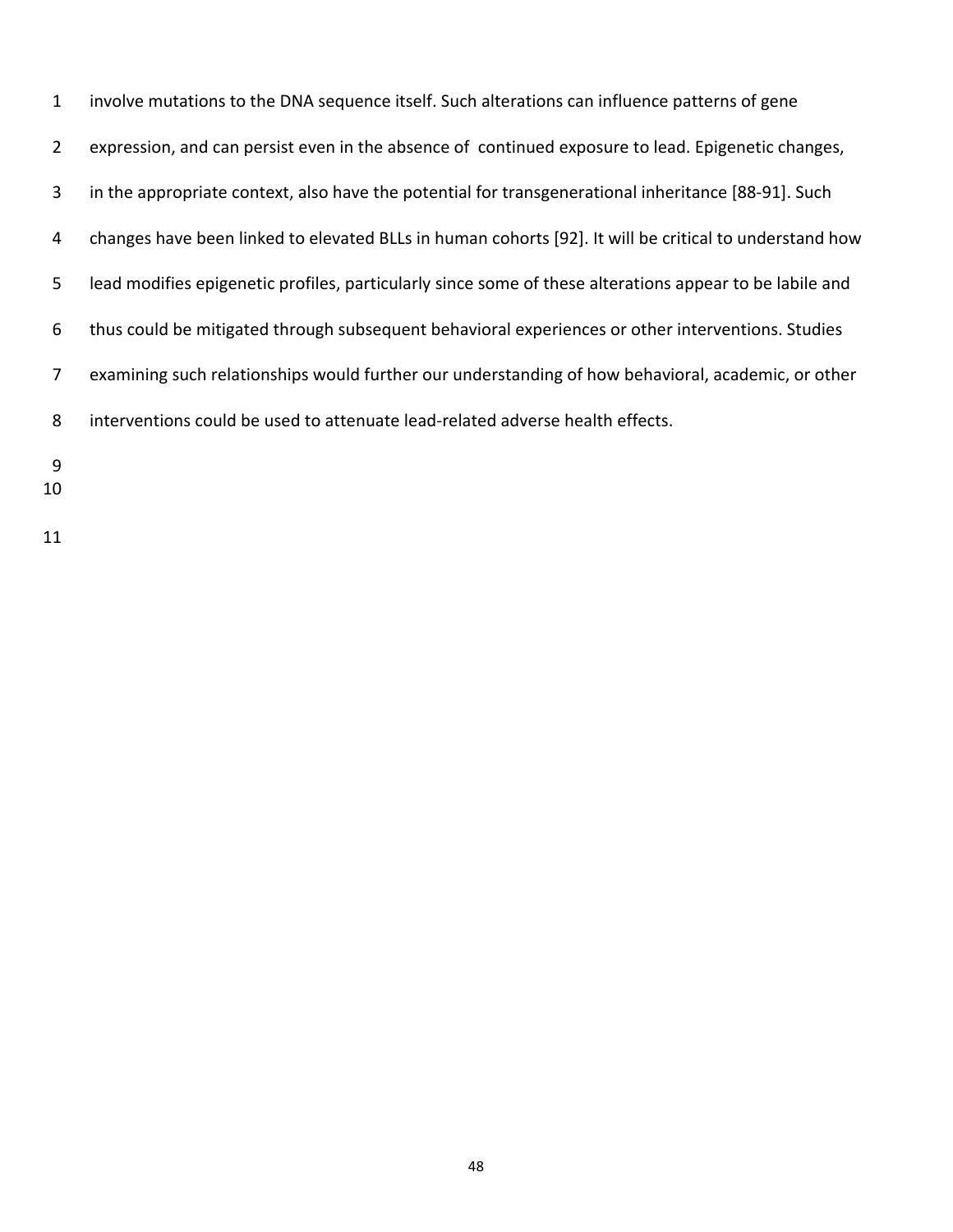<span id="page-59-0"></span>

| $\mathbf{1}$                             |    | <b>VII. References</b>                                                                                                                                                                                                                                                                                                                                                                          |
|------------------------------------------|----|-------------------------------------------------------------------------------------------------------------------------------------------------------------------------------------------------------------------------------------------------------------------------------------------------------------------------------------------------------------------------------------------------|
| $\overline{2}$<br>$\mathbf{3}$<br>4<br>5 | 1. | Centers for Disease Control and Prevention/National Center for Environmental Health.<br>Publications List. November 25, 2011]; Available from:<br>http://www.cdc.gov/nceh/lead/publications/.                                                                                                                                                                                                   |
| 6<br>$\overline{7}$                      |    | 2. Centers for Disease Control and Prevention. Preventing Lead Poisoning in Young Children. CDC,<br>Atlanta: 2005.                                                                                                                                                                                                                                                                              |
| 8<br>9                                   | 3. | Centers for Disease Control and Prevention. Guidelines for the Identification and Management of<br>Lead Exposure in Pregnant and Lactating Women. CDC, Atlanta: 2010.                                                                                                                                                                                                                           |
| 10<br>11<br>12<br>13<br>14               | 4. | Healey, N., H. Jones-Otazo, M. Walker & A. Knafla. 2010. Toxicological Review and Recommended<br>Toxicological Reference Values for Environmental Lead Exposure in Canada. FINAL REPORT.<br>Prepared under contract to Health Canada. Prepared for the Contaminated Sites Division, Safe<br>Environments Directorate, Healthy Environment and Consumer Safety Branch, Health Canada,<br>Ottawa. |
| 15<br>16<br>17                           | 5. | Carlisle JC, Dowling KC, Siegel DM, and Alexeeff GV, A blood lead benchmark for assessing risks<br>from childhood lead exposure. J Environ Sci Health A Tox Hazard Subst Environ Eng, 2009.<br>44:1200-8.                                                                                                                                                                                       |
| 18<br>19<br>20<br>21                     | 6. | Wilhelm M, Heinzow B, Angerer J, and Schulz C, Reassessment of critical lead effects by the<br>German Human Biomonitoring Commission results in suspension of the human biomonitoring<br>values (HBM I and HBM II) for lead in blood of children and adults. Int J Hyg Environ Health, 2010.<br>213:265-9.                                                                                      |
| 22<br>23                                 | 7. | Canfield RL et al., Intellectual impairment in children with blood lead concentrations below 10<br>microg per deciliter. N Engl J Med, 2003. 348:1517-26.                                                                                                                                                                                                                                       |
| 24<br>25                                 | 8. | Bellinger DC and Needleman HL, Intellectual impairment and blood lead levels. The New England<br>journal of medicine, 2003. 349:500-2; author reply 00-2.                                                                                                                                                                                                                                       |
| 26<br>27                                 | 9. | Lanphear BP et al., Low-level environmental lead exposure and children's intellectual function: an<br>international pooled analysis. Environ Health Perspect, 2005. 113:894-9.                                                                                                                                                                                                                  |
| 28<br>29<br>30                           |    | 10. Chandramouli K, Steer CD, Ellis M, and Emond AM, Effects of early childhood lead exposure on<br>academic performance and behaviour of school age children. Archives of Disease in Childhood,<br>2009. 94:844-8.                                                                                                                                                                             |
| 31<br>32<br>33<br>34                     |    | 11. Nigg JT, Nikolas M, Mark Knottnerus G, Cavanagh K, and Friderici K, Confirmation and extension<br>of association of blood lead with attention-deficit/hyperactivity disorder (ADHD) and ADHD<br>symptom domains at population-typical exposure levels. Journal of Child Psychology and<br>Psychiatry and Allied Disciplines, 2010. 51:58-65.                                                |
| 35<br>36<br>37                           |    | 12. Fewtrell LJ, Pruss-Ustun A, Landrigan P, and Ayuso-Mateos JL, Estimating the global burden of<br>disease of mild mental retardation and cardiovascular diseases from environmental lead<br>exposure. Environmental Research, 2004. 94:120-33.                                                                                                                                               |
| 38<br>39                                 |    | 13. Bellinger DC, Stiles KM, and Needleman HL, Low-level lead exposure, intelligence and academic<br>achievement: A long-term follow-up study. Pediatrics, 1992. 90:855-61.                                                                                                                                                                                                                     |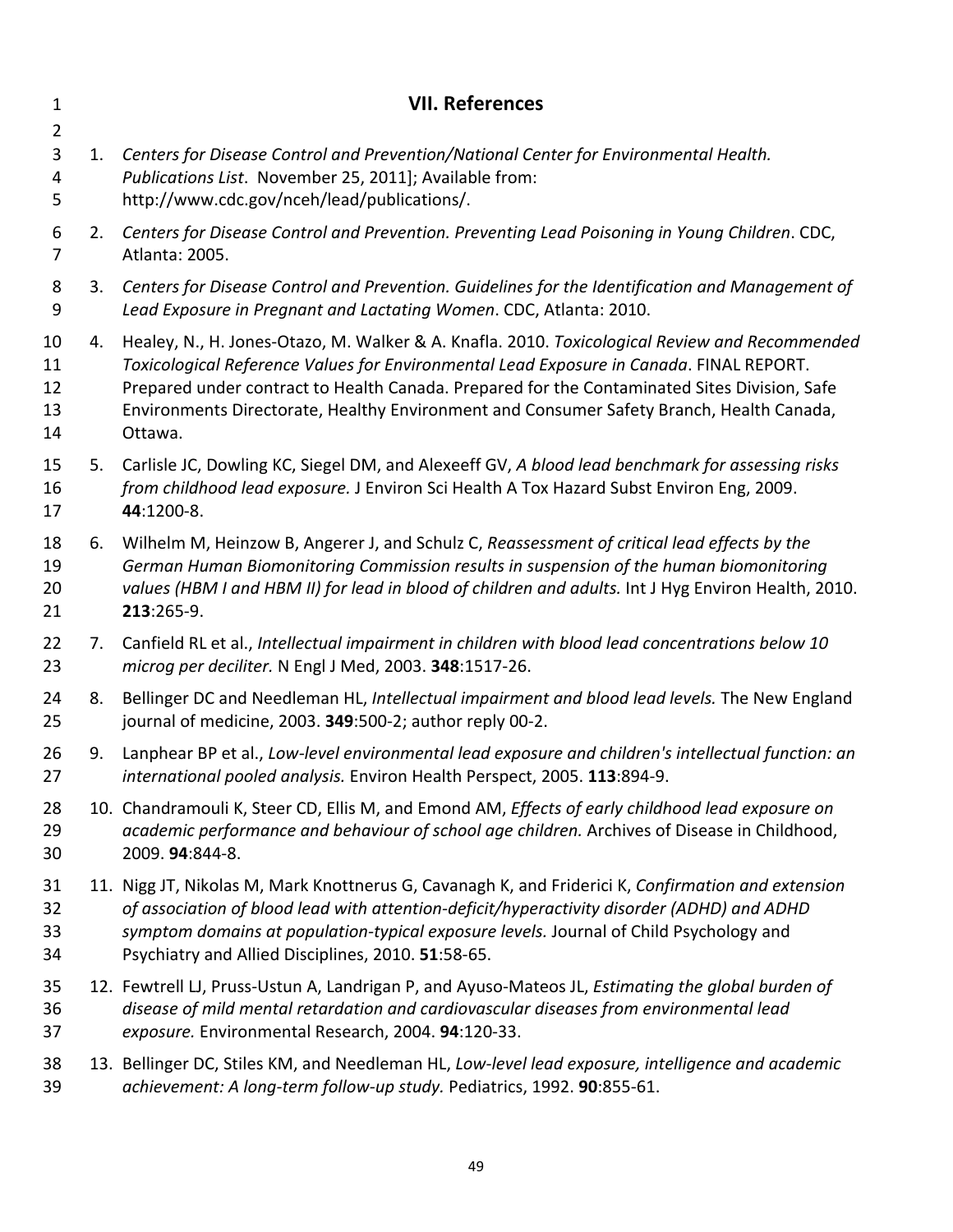- 14. Needleman HL, Schell A, Bellinger D, Leviton A, and Allred B, *The long‐term effects of exposure to* low doses of lead in childhood: An 11-year follow-up report. New England Journal of Medicine, 1990. **322**:83‐88. 1 2 3
- 15. Dietrich KN, A higher level of analysis: Bellinger's, interpreting the literature on lead and child *development.* Neurotoxicology and Teratology, 1995. **17**:223‐5; discussion 49‐51. 4 5
- 16. Pocock SJ, Smith M, and Baghurst P, *Environmental lead and children's intelligence: a systematic review of the epidemiological evidence.* BMJ, 1994. **309**:1189‐97. 6 7
- 17. Chen A, Dietrich KN, Ware JH, Radcliffe J, and Rogan WJ, *IQ and blood lead from 2 to 7 years of* ?age: are the effects in older children the residual of high blood lead concentrations in 2-year-olds Environmental Health Perspectives, 2005. **113**:597‐601. 8 9 10
- 18. Gollenberg AL, Hediger ML, Lee PA, Himes JH, and Louis GM, *Association between lead and cadmium and reproductive hormones in peripubertal U.S. girls.* Environmental Health Perspectives, 2010. **118**:1782‐7. 11 12 13
- 19. Gump BB et al., *Low‐level prenatal and postnatal blood lead exposure and adrenocortical responses to acute stress in children.* Environ Health Perspect, 2008. **116**:249‐55. 14 15
- 20. Gump BB et al., *Blood lead (Pb) levels: further evidence for an environmental mechanism explaining the association between socioeconomic status and psychophysiological dysregulation in children.* Health Psychol, 2009. **28**:614‐20. 16 17 18
- 21. Karmaus W et al., *Immune function biomarkers in children exposed to lead and organochlorine compounds: a cross‐sectional study.* Environ Health, 2005. **4**:5. 19 20
- 22. Selevan SG et al., *Blood lead concentration and delayed puberty in girls.* New England Journal of Medicine, 2003. **348**:1527‐36. 21 22
- 23. Wasserman GA et al., *Lead exposure and intelligence in 7‐year‐old children: the Yugoslavia Prospective Study.* Environmental Health Perspectives, 1997. **105**:956‐62. 23 24
- 24. Flynn JR, *Massive IQ gains in 14 nations: What IQ tests really measure.* Psychological Bulletin, 1987. **101**:171‐91. 25 26
- 25. Flynn JR, *What is Intelligence? Beyond the Flynn Effect*2009, Cambridge UK: Cambridge University 27 28 Press.
- 26. Ohmann S et al., *Cognitive functions and glycemic control in children and adolescents with type 1 diabetes.* Psychological Medicine, 2010. **40**:95‐103. 29 30
- 27. Li Y, Dai Q, Jackson JC, and Zhang J, *Overweight is associated with decreased cognitive functioning among school‐age children and adolescents.* Obesity, 2008. **16**:1809‐15. 31 32
- 28.*Centers for Disease Control and Prevention. Building Blocks for Primary Prevention: Protecting Children from Lead‐Based Paint Hazards*. CDC, Atlanta: 2005. 33 34
- 29. Dietrich KN et al., *Effect of chelation therapy on the neuropsychological and behavioral development of lead‐exposed children after school entry.* Pediatrics, 2004. **114**:19‐26. 35 36
- 30. Bellinger DC, Leviton A, and Sloman J, *Antecedents and correlates of improved cognitive performance in children exposed in utero to low levels of lead.* Environmental Health Perspectives, 1990. **89**:5‐11. 37 38 39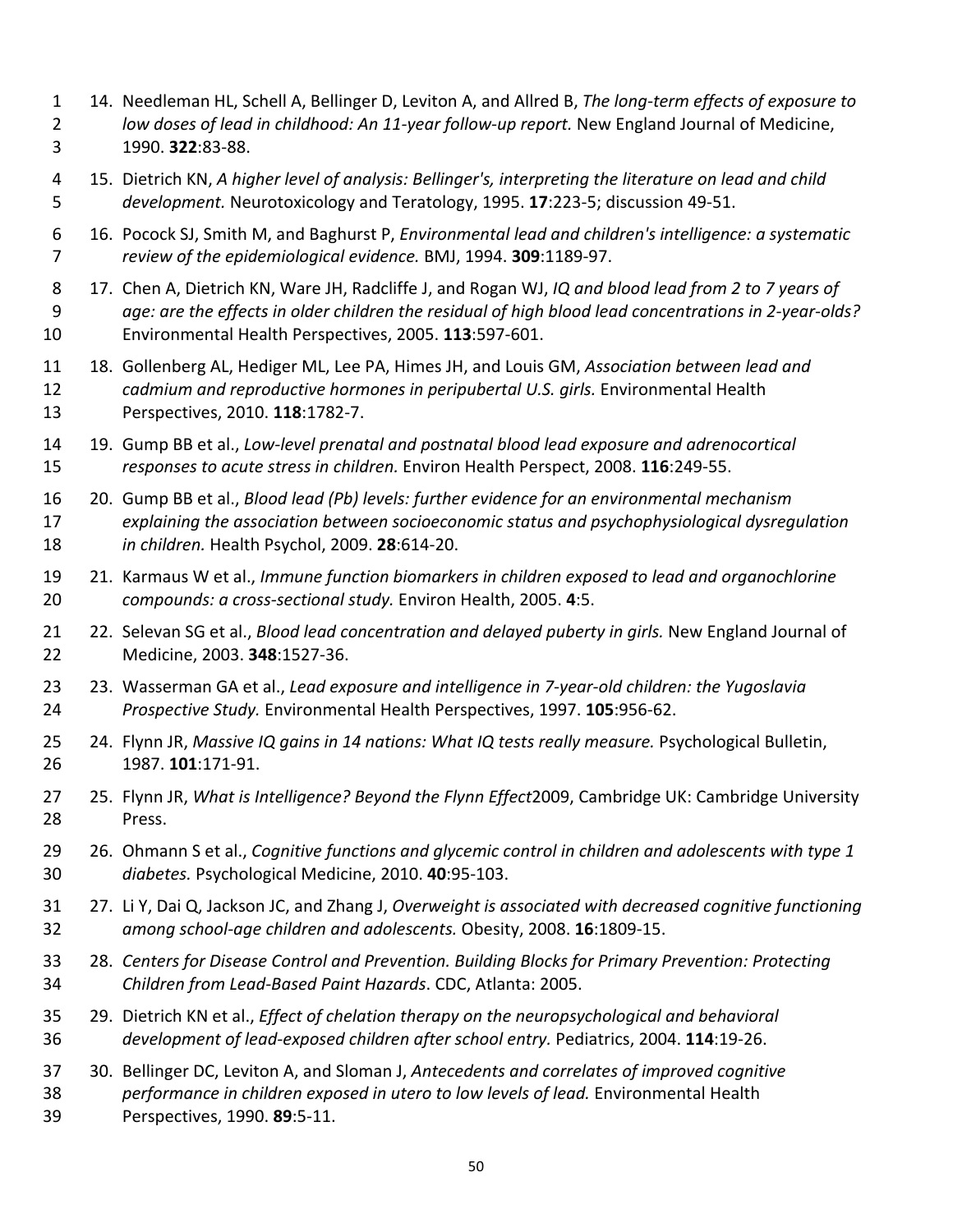- 31. Bellinger DC, *Lead neurotoxicity and socioeconomic status: conceptual and analytical issues.* Neurotoxicology, 2008. **29**:828‐32. 1 2
- 32. Guilarte TR, Toscano CD, McGlothan JL, and Weaver SA, *Environmental enrichment reverses cognitive and molecular deficits induced by developmental lead exposure.* Ann Neurol, 2003. 3 4 5 **53**:50‐6.
- 33. Schneider JS, Lee MH, Anderson DW, Zuck L, and Lidsky TI, *Enriched environment during development is protective against lead‐induced neurotoxicity.* Brain Res, 2001. **896**:48‐55. 6 7
- 34. Brockel BJ and Cory‐Slechta DA, *Lead, attention, and impulsive behavior: Changes in a fixed‐ratio waiting‐for‐reward paradigm.* Pharmacology Biochemistry and Behavior, 1998. **60**:545‐52. 8 9
- 35. Leasure JL et al., *Low‐level human equivalent gestational lead exposure produces sex‐specific* motor and coordination abnormalities and late-onset obesity in year-old mice. Environ Health Perspect, 2008. **116**:355‐61. 10 11 12
- 36. Rossi‐George A, Virgolini MB, Weston D, and Cory‐Slechta DA, *Alterations in glucocorticoid negative feedback following maternal Pb, prenatal stress and the combination: a potential biological unifying mechanism for their corresponding disease profiles.* Toxicol Appl Pharmacol, 2009. **234**:117‐27. 13 14 15 16
- 37. Davis JM and Svendsgaard DJ, *U‐shaped dose‐response curve‐shaped dose‐response curves: Their occurrence and implications for risk assessment.* Journal of Toxicology and Environmental Health, 1990. **30**:71‐83. 17 18 19
- 38. Kern M and Audesirk G, *Stimulatory and inhibitory effects of inorganic lead on calcineurin.* Toxicology, 2000. **150**:171‐8. 20 21
- 39. Kern M, Wisniewski M, Cabell L, and Audesirk G, *Inorganic lead and calcium interact positively in activation of calmodulin.* Neurotoxicology, 2000. **21**:353‐63. 22 23
- 40. Binns HJ, Campbell C, and Brown MJ, *Interpreting and managing blood lead levels of less than 10 microg/dL in children and reducing childhood exposure to lead: recommendations of the Centers for Disease Control and Prevention Advisory Committee on Childhood Lead Poisoning Prevention.* Pediatrics, 2007. **120**:e1285‐98. 24 25 26 27
- 41. Jones RL et al., Trends in blood lead levels and blood lead testing among US children aged 1 to 5 *years, 1988‐2004.* Pediatrics, 2009. **123**:e376‐85. 28 29
- 42. Yeoh B, Woolfenden S, Wheeler D, Alperstein G, and Lanphear B, *Household interventions for prevention of domestic lead exposure in children.* Cochrane database of systematic reviews, 30 31 32 2008:CD006047.
- 43. Gould E, *Childhood lead poisoning: conservative estimates of the social and economic benefits of lead hazard control.* Environmental Health Perspectives, 2009. **117**:1162‐7. 33 34
- 44. Brown MJ, *Costs and benefits of enforcing housing policies to prevent childhood lead poisoning.* Medical decision making : an international journal of the Society for Medical Decision Making, 2002. **22**:482‐92. 35 36 37
- 45. Levin R, *U.S. Environmental Protection Agency. Reducing lead in drinking water*, 1986. 38
- 46. Schwartz J, *Societal benefits of reducing lead exposure.* Environmental Research, 1994. **66**:105‐ 24. 39 40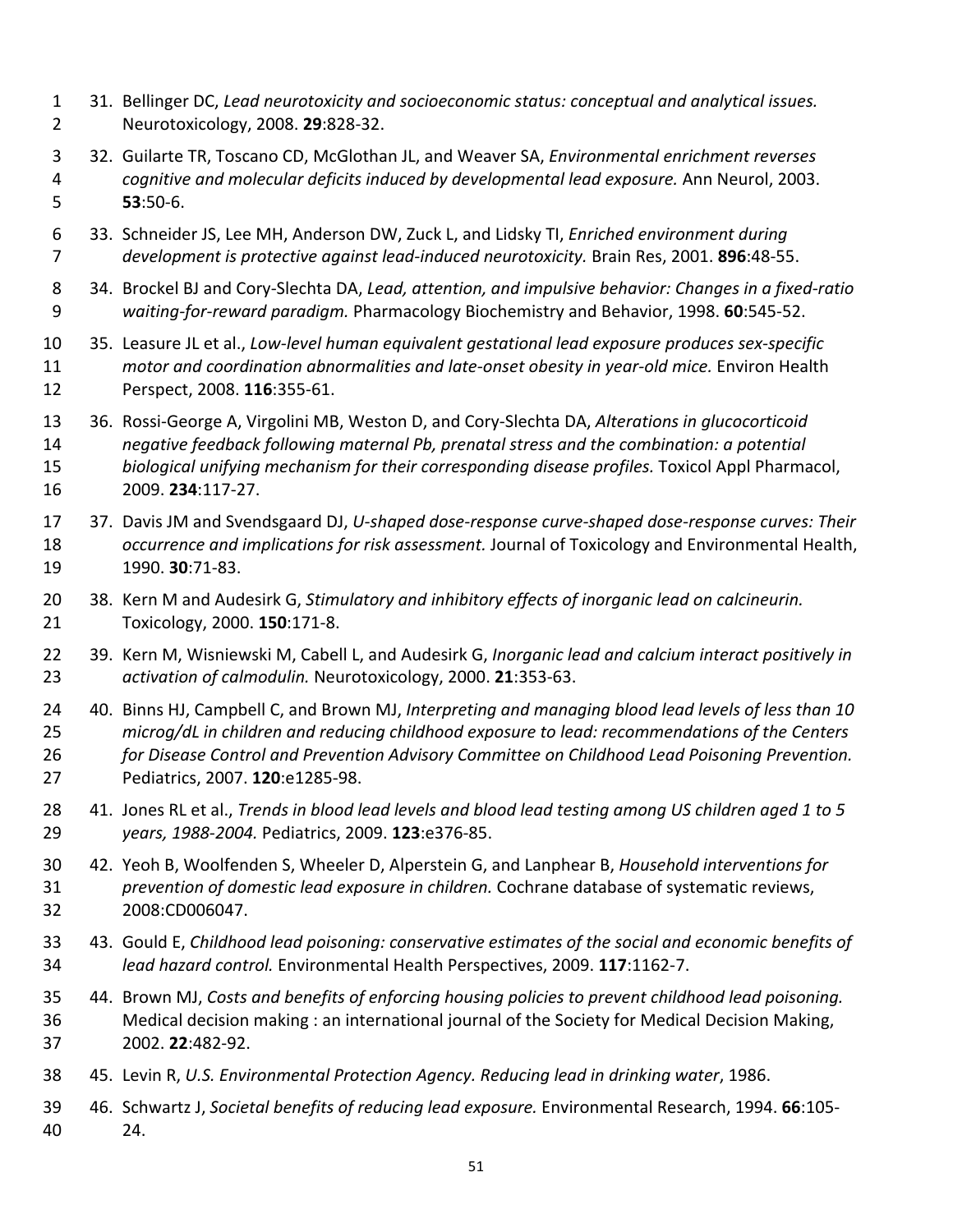- 47. Chisolm JJ, Jr., Lead poisoning in children and its prevention, in U.S. Senate Committee on Labor  *and Public Welfare, Subcommittee on Health, 91st Congress, 2nd Session.*1970: Washington, DC. p. 206‐15. 1 2 3
- 48.*Centers for Disease Control and Prevention. Preventing Lead Poisoning in Young Children*. CDC, Atlanta: 1991. 4 5
- 49.*Centers for Disease Control and Prevention. Preventing Lead Exposure in Young Children: A Housing‐Based Approach to Primary Prevention of Lead Poisoning*. CDC, Atlanta: 2004. 6 7
- 50. Binns HJ, LeBailly SA, Poncher J, Kinsella TR, and Saunders SE, *Is there lead in the suburbs? Risk assessment in Chicago suburban pediatric practices. Pediatric Practice Research Group.* Pediatrics, 1994. **93**:164‐71. 8 9 10
- 51. Binns HJ, LeBailly SA, Fingar AR, and Saunders S, *Evaluation of risk assessment questions used to target blood lead screening in Illinois.* Pediatrics, 1999. **103**:100‐6. 11 12
- 52. France EK, Gitterman BA, Melinkovich P, and Wright RA, *The accuracy of a lead questionnaire in predicting elevated pediatric blood lead levels.* Archives of Pediatrics and Adolescent Medicine, 1996. **150**:958‐63. 13 14 15
- 53. Tejeda DM, Wyatt DD, Rostek BR, and Solomon WB, *Do questions about lead exposure predict elevated lead levels?* Pediatrics, 1994. **93**:192‐4. 16 17
- 54. Casey R, Wiley C, Rutstein R, and Pinto‐Martin J, *Prevalence of lead poisoning in an urban cohort of infants with high socioeconomic status.* Clinical Pediatrics, 1994. **33**:480‐4. 18 19
- 55. Dalton MA, Sargent JD, and Stukel TA, *Utility of a risk assessment questionnaire in identifying children with lead exposure.* Archives of Pediatrics and Adolescent Medicine, 1996. **150**:197‐202. 20 21
- 56. Levin R et al., *Lead exposures in U.S. Children, 2008: implications for prevention.* Environmental Health Perspectives, 2008. **116**:1285‐93. 22 23
- 57. Baker RD and Greer FR, *Diagnosis and prevention of iron deficiency and iron‐deficiency anemia in infants and young children (0‐3 years of age).* Pediatrics, 2010. **126**:1040‐50. 24 25
- 58. Six KM and Goyer RA, *The influence of iron deficiency on tissue content and toxicity of ingested lead in the rat.* The Journal of laboratory and clinical medicine, 1972. **79**:128‐36. 26 27
- 59. Barton JC, Conrad ME, Nuby S, and Harrison L, *Effects of iron on the absorption and retention of lead.* The Journal of laboratory and clinical medicine, 1978. **92**:536‐47. 28 29
- 60.*Centers for Disease Control and Prevention. Screening Young Children for Lead Poisoning: Guidance for State and Local Public Health Officials*. CDC, Atlanta: 1997. 30 31
- 61.*American Academy of Pediatrics Policy Statement: Lead Exposure in Children: Prevention, Detection and Management.* Pediatrics, 2005. **116**:1036‐46. 32 33
- 62. Centers for Disease Control and Prevention. Notes From the Field: Outbreak of Acute Lead  *Poisoning Among Children Aged < 5 Years‐‐‐Zamfara, Nigeria, 2010.* Morbidity Mortality Weekly Report, 2010. **59**:846. 34 35 36
- 63. Geltman PL, Brown MJ, and Cochran J, *Lead Poisoning among refugee children resettled in Massachusetts, 1995 to 1999.* 2001. **108**:158. 37 38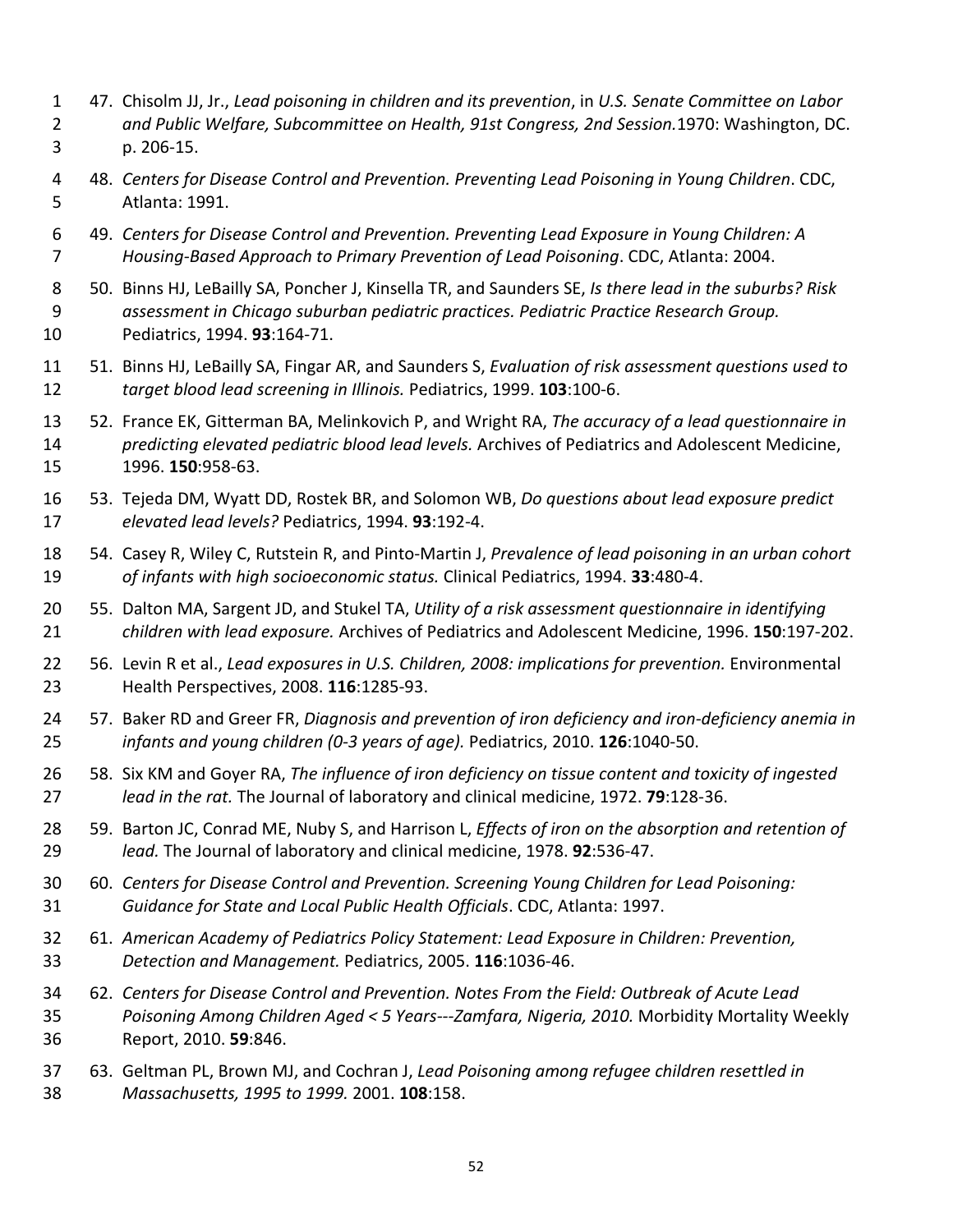- 64. Falk H, *International Environmental Health for the Pediatrician: Case Study of Lead Poisoning.* Pediatrics, 2003. **112**:259‐64. 1 2
- 65.*Centers for Disease Control and Prevention. Evaluation and Recommendations for Preventing* Lead Poisoning among the Internally Displaced Roma Population in Kosovo from the Centers for  *Disease Control and Prevention*. CDC, 2011. 3 4 5
- 66.*Centers for Disease Control and Prevention. Elevated blood lead levels among internationally adopted children‐‐United States, 1998.* Morbidity Mortality Weekly Report, 2000. **49**:97‐100. 6 7
- 67. Centers for Disease Control and Prevention. Lead Poisoning Words to Know from A to Z. CDC, Atlanta: 2011. 8 9
- 68.*Clinical Laboratory Improvement Amendments of 1988*. Pub. L. No. 100‐578, 102 Stat. 2903, 42 U.S.C. § 263a: 1988. 10 11
- 69.*Centers for Disease Control and Prevention. Interpreting and Managing Blood Lead Levels <10 µg/dL in Children and Reducing Childhood Exposures to Lead. Recommendations of CDC's Advisory Committee on Childhood Lead Poisoning Prevention.* Morbidity Mortality Weekly Report, 2007. **56**. 12 13 14 15
- 70.*Centers for Disease Control and Prevention. Managing Elevated Blood Lead Levels Among Young Children. Recommendations from the Advisory Committee on Childhood Lead Poisoning Prevention.* CDC, Atlanta: 2002. 16 17 18
- 71.*American Academy of Pediatrics Committee on Drugs. Treatment guidelines for lead exposure in children.* Pediatrics, 1995. **96**:155‐60. 19 20
- 72.*US Department of Housing and Urban Development. American healthy homes survey: lead and arsenic*. US Department of Housing and Urban Development. American healthy homes survey: lead and arsenic, 2011. 21 22 23
- 73. Franko EM, Palome JM, M.J. B, Moore CM, and Kennedy LV, *Centers for Disease Control and Prevention. Children with Elevated Blood Lead Levels Related to Home Renovation, Repair, and Painting Activities ‐ New York State, 2006‐2007.* Morbidity Mortality Weekly Report, 2009. **58**:55‐ 58. 24 25 26 27
- 74.*Alliance for Healthy Homes. Lead Safe Housing Policy Guidance*. Alliance for Healthy Homes. Lead Safe Housing Policy Guidance, 28 29
- 75. Dixon SL et al., Exposure of U.S. children to residential dust lead, 1999-2004: II. The contribution  *of lead‐contaminated dust to children's blood lead levels.* Environmental Health Perspectives, 2009. **117**:468‐74. 30 31 32
- 76. Gaitens JM et al., Exposure of U.S. children to residential dust lead, 1999-2004: I. Housing and *demographic factors.* Environmental Health Perspectives, 2009. **117**:461‐7. 33 34
- 77. Clark S et al., Effects of HUD-supported lead hazard control interventions in housing on children's *blood lead.* Environmental Research, 2011. **111**:301‐11. 35 36
- 78. Department of Housing and Urban Development. Guidelines for the Evaluation and Control of  *Lead‐Based Paint Hazards in Housing.* 1995. 37 38
- 79.*U.S. Environmental Protection Agency. Lead Requirements for Lead‐Based Paint Activitites in Target Housig and Child‐Occupied Facilites*. U.S. Environmental Protection Agency. Lead 39 40